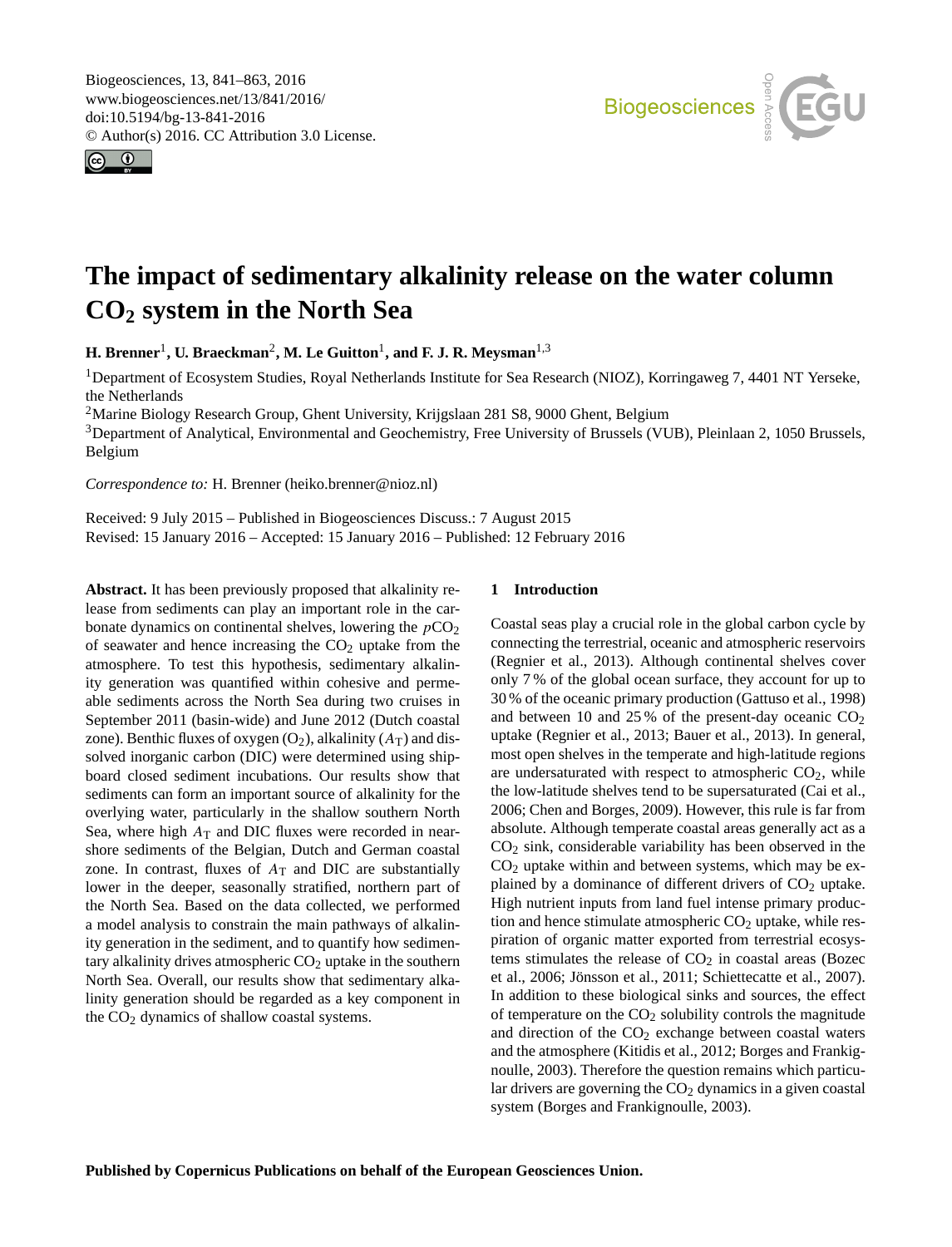In addition to water column processes, sediments have also been suggested to play a role in coastal  $CO<sub>2</sub>$  uptake, as the shallowness of coastal seas permits a close interaction between the sediment, the water body, and the atmosphere. Coastal water bodies are characterized by either a permanently or seasonally mixed water column, which hence establishes a direct link between the sediment and the atmosphere, acting on a timescale of days to months. In contrast, in the open ocean, the sediment and the atmosphere can only interact over much longer timescales ( $\approx 1000$  years of global oceanic circulation). However, the extent to which sediment geochemistry plays a role in the overall  $CO<sub>2</sub>$  uptake of coastal systems remains largely unresolved.

It has been proposed that alkalinity generation caused by anaerobic organic matter degradation in shallow coastal sediments can increase the  $CO<sub>2</sub>$  buffer capacity of coastal waters and therefore increase atmospheric  $CO<sub>2</sub>$  uptake. When coining this hypothesis, [Thomas et al.](#page-22-1) [\(2009\)](#page-22-1) estimated that alkalinity generation in Wadden Sea sediments could be responsible for  $20-25%$  of the total  $CO<sub>2</sub>$  uptake of the entire North Sea. However, [Moore et al.](#page-21-3) [\(2011\)](#page-21-3) estimated much smaller  $A_T$  fluxes between the Wadden Sea and the North Sea based on activity measurements of radium isotopes in surface water. While the strength of the  $A_T$  flux between the Wadden Sea and the North Sea remains under debate, the Wadden Sea has been identified as a source of  $A_T$  for the North Sea [\(Brasse et al.,](#page-19-3) [1999;](#page-19-3) [Thomas et al.,](#page-22-1) [2009;](#page-22-1) [Provoost](#page-21-4) [et al.,](#page-21-4) [2010;](#page-21-4) [Moore et al.,](#page-21-3) [2011\)](#page-21-3). However, it remains an open question whether this  $A_T$  export from the Wadden Sea drives any  $CO<sub>2</sub>$  uptake in the North Sea (maybe the  $A<sub>T</sub>$ -induced CO<sup>2</sup> uptake has already taken place in the Wadden Sea), and also, how important the sediments of the North Sea proper are in driving  $CO<sub>2</sub>$  uptake in the North Sea. In the East China Sea it was already suggested by [Chen and Wang](#page-20-3) [\(1999\)](#page-20-3) that alkalinity generation due to anaerobic degradation processes in sediments adds considerably to the total alkalinity budget in this area. Furthermore, [Chen](#page-20-4) [\(2002\)](#page-20-4) proposed that shelf-generated alkalinity release from benthic anaerobic processes could be almost as important as alkalinity generated by dissolution of carbonates in the open ocean. Finally, based on modeled nitrogen and carbon budgets for the northwestern North Atlantic continental shelf, [Fennel](#page-20-5) [\(2010\)](#page-20-5) suggested that shelf sediments must be an important source of alkalinity. By contrast, [Hu and Cai](#page-20-6) [\(2011a\)](#page-20-6) estimated a much smaller mean alkalinity flux from global coastal sediments based on the upscaling of local denitrification and sulfate reduction rates. They concluded that sedimentary alkalinity fluxes are generally too low to significantly affect the alkalinity budget of the global ocean, but also stated that sedimentary anaerobic processes could be important on regional scales as an alkalinity release mechanism. From these results, it is clear that presently, there is uncertainty as to what extent coastal sediments are an important source of alkalinity to the coastal ocean and whether this benthic alkalinity release then induces any significant  $CO<sub>2</sub>$  uptake in the coastal ocean.

alkalinity generation within various sediment types in the North Sea. During two cruises, samples were collected in September 2011 (basin-wide) and June 2012 (Dutch coastal zone). Benthic fluxes of alkalinity, dissolved inorganic carbon and oxygen were determined using closed sediment incubations and microsensor profiling. Subsequently, we used this data set in a model analysis to constrain the sources of the sedimentary alkalinity release in the shallow southern North Sea. This way, we were able to construct an alkalinity budget for both sediment and water column, and based on this budget, we then could estimate the net  $CO<sub>2</sub>$  uptake from the atmosphere associated with the sedimentary alkalinity release.

# **2 Materials and methods**

# **2.1 North Sea system**

In this paper we divide the North Sea into three different hydrogeographical zones: the southern North Sea (SNS), the northern North Sea (NNS), and the combination of the Skagerrak and the Norwegian Trench (SKNT). The SNS (surface area:  $279.2 \text{ km}^2$ ) encompasses the Southern Bight (between Belgium–Netherlands and the UK), the shallow Wadden Sea (running along the Dutch and German coast up to Esbjerg in Denmark), the German Bight, and the central part of the North Sea (Fig. [1\)](#page-2-0). The major difference between the SNS and the NNS is the stratification regime. Whereas the shallow SNS has a fully mixed water column throughout the year, the NNS is thermally stratified in summer but fully mixed during winter, due to strong wind forcing and surface cooling [\(Elliott et al.,](#page-20-7) [1991\)](#page-20-7). As the operational border between the SNS and NNS, we use the absence/presence of stratification as observed in September 2011. Thus, all nonstratified stations are classified as SNS, while all stratified stations belong to either the NNS or the SKNT. The third hydrogeographical zone is the Skagerrak and the Norwegian Trench (SKNT), which forms one of the major sediment depositional areas of the North Sea [\(de Haas and van Weer](#page-20-8)[ing,](#page-20-8) [1997\)](#page-20-8). The Skagerrak is part of the transition area that connects the North Sea with the Baltic Sea. It is a rather small strait (200 by 100 km) between the southeastern coast of Norway, the southwestern coast of Sweden, and the Jutland Peninsula of Denmark. The average depth of the Skagerrak is about 210 m. The Skagerrak is strongly stratified in summer, but also features a weak stratification in winter driven by Baltic freshwater inputs [\(Gustafsson and Stige](#page-20-9)[brandt,](#page-20-9) [1996;](#page-20-9) [Rodhe,](#page-22-2) [1987\)](#page-22-2). The Skagerrak is connected to the Norwegian Sea through the Norwegian Trench, with a sill depth of 270 m. The Norwegian Trench itself is a deep sedimentary basin (250–700 m) that reaches from the Oslofjord in the southeast to the Stad Peninsula in the upper northwest [\(Rodhe,](#page-22-3) [1996\)](#page-22-3). Like the Skagerrak, the Norwegian Trench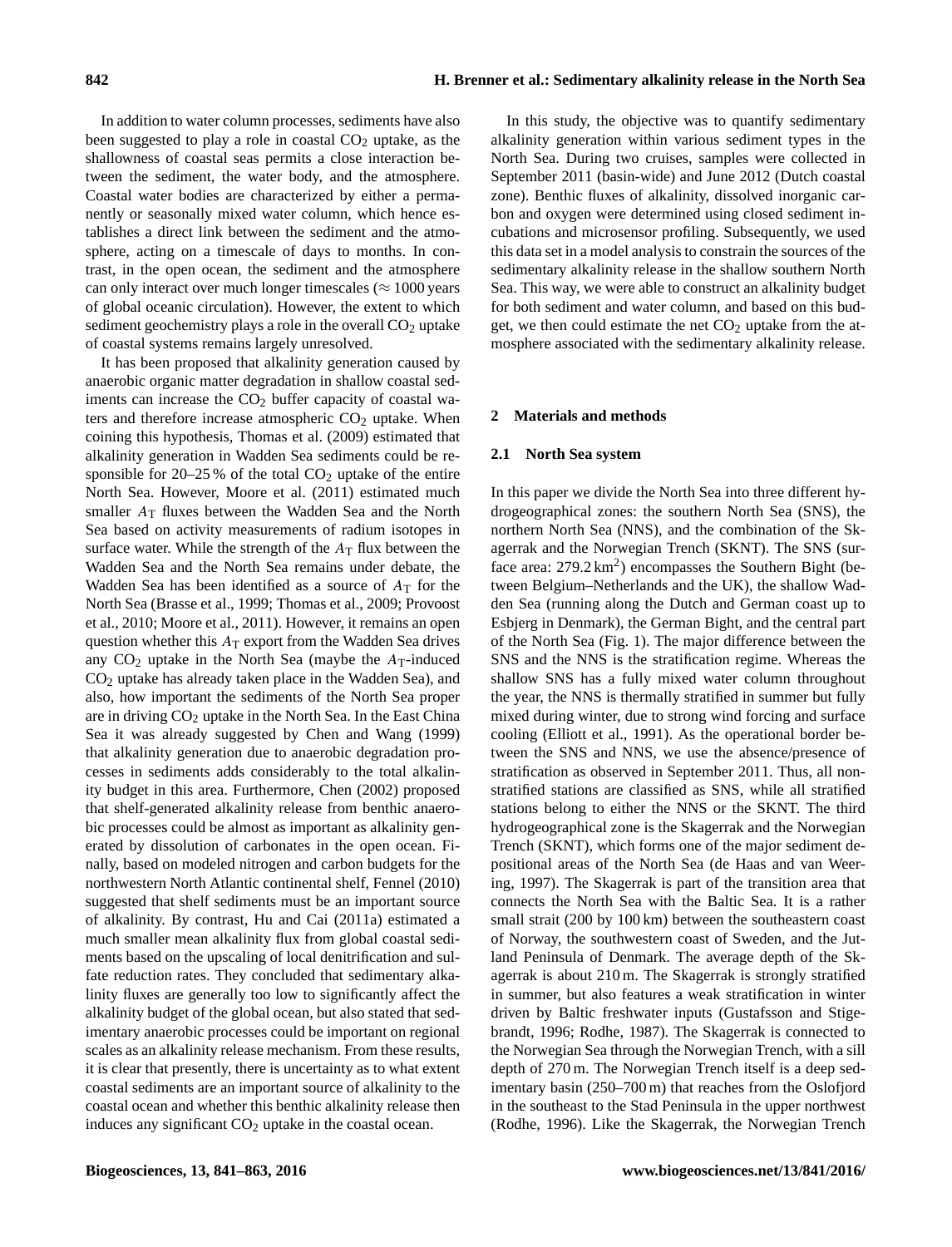<span id="page-2-0"></span>

**Figure 1.** Map of sampled stations. Red symbols: southern North Sea; black symbols: Skagerrak; blue symbols: northern North Sea; circles: sampled in September 2011; squares: sampled in June 2012. Border of the Skagerrak as defined by the International Hydrographic Organization; the border between SNS and NNS roughly represents the 100 m depth isoline.

is characterized by haline stratified water masses [\(Reid and](#page-22-4) [Edwards,](#page-22-4) [2001\)](#page-22-4).

The water transport in the NNS is dominated by the large open boundary with the North Atlantic. Water entering in the west through the Shetland Channel and the Faire Island Channel turns eastwards and leaves the North Sea via the Norwegian Trench in the east. The residence time of this water is about 1 year. Generally, water entering the NNS does not influence the SNS, as just 5 % of the North Atlantic water entering the northern boundary reaches the SNS [\(Lenhart and Pohlmann,](#page-21-5) [1997\)](#page-21-5). The water transport in the SNS is mainly determined by inflow from the Atlantic Ocean through the channel, which mixes with low-salinity water coming from rivers and moves along the eastern coastlines towards the northeast. Baltic Sea water entering through the Kattegat and coastal run-off are important in maintaining the Norwegian Coastal Current that initiates in the Skagerrak. This northwards-directed current is the only net outflow of the North Sea and thus balances all incoming water inputs as described above. Additionally, the shallow SNS is influenced by strong tidally induced currents and mixing [\(Dauwe,](#page-20-10) [1999\)](#page-20-10). The tides in the SNS are diurnal, whereas maximum surface currents at spring tide occur in the western and southern parts of the SNS. More to the north and into the German Bight, the tidal current velocities decrease [\(Van der Molen,](#page-22-5) [2002\)](#page-22-5).

The seafloor of the North Sea predominantly consists of permeable sediments. Medium and fine sand is the main sediment type and occupies the largest part of the North Sea basin. Coarse sand is found at confined locations throughout the entire North Sea basin, with larger areas of coarsegrained sediments present along the English coast and in front of the German and Danish coasts. Mud and sandy mud are mainly found in the deep trenches along the Norwegian coast, off the coast of Scotland, in particular locations along the Belgian coast, in smaller areas north and east of the German Bight, and near Helgoland in the German Bight [\(Lüders,](#page-21-6) [1955;](#page-21-6) [Schlüter and Jerosch,](#page-22-6) [2009;](#page-22-6) [Hebbeln et al.,](#page-20-11) [2003;](#page-20-11) [Braeckman et al.,](#page-19-4) [2014\)](#page-19-4).

# **2.2 Sediment sampling**

During a cruise onboard R/V *Pelagia* in September 2011, we sampled a total of 19 stations across the whole North Sea basin (Table [1\)](#page-3-0). On a second cruise in June 2012, we sampled seven stations along a transect perpendicular to the Dutch coast from the Wadden island of Terschelling up to the Oyster Ground in the central North Sea (1b–7b in Fig. [1\)](#page-2-0). Sediment cores were collected at each site using a Reineck box corer. Polymethyl methacrylate (PMMA) core barrels (19 cm inner diameter) were subsequently inserted into the sediment of the box core to a depth of 10 to 15 cm enclosing 15 to 20 cm of overlying water. The cores were excavated from the box core, closed off with a lid at the bottom, and immediately transferred to a water-filled reservoir in a thermo-controlled container that was kept at in situ bottom water temperature. These sediment cores were subsequently used for closed core flux incubations as described below.

During the September 2011 cruise, small sediment cores were retrieved for solid-phase analysis and microsensor profiling, and these were taken from the same box core as the flux cores. For solid-phase analysis, acrylic core barrels (5 cm i.d.) were inserted into the sediment of the box core. The upper 10 cm of each core were sliced into 1 cm intervals and sediment samples were analyzed for porosity and grain size distribution. Porosity was determined by weight loss after freeze-drying, accounting for salt precipitation in the saline pore water. Grain size distribution was determined using a Malvern Mastersizer 2000 particle analyzer.

For  $O_2$  and pH microsensor profiling, acrylic core liners (3 cm i.d.) were inserted into the sediment of the box core, and afterwards, the sediment was brought level to the rim of the core liner. Cores were subsequently placed in an aquarium containing bottom water at in situ temperature, which was constantly bubbled with ambient air, to ensure constant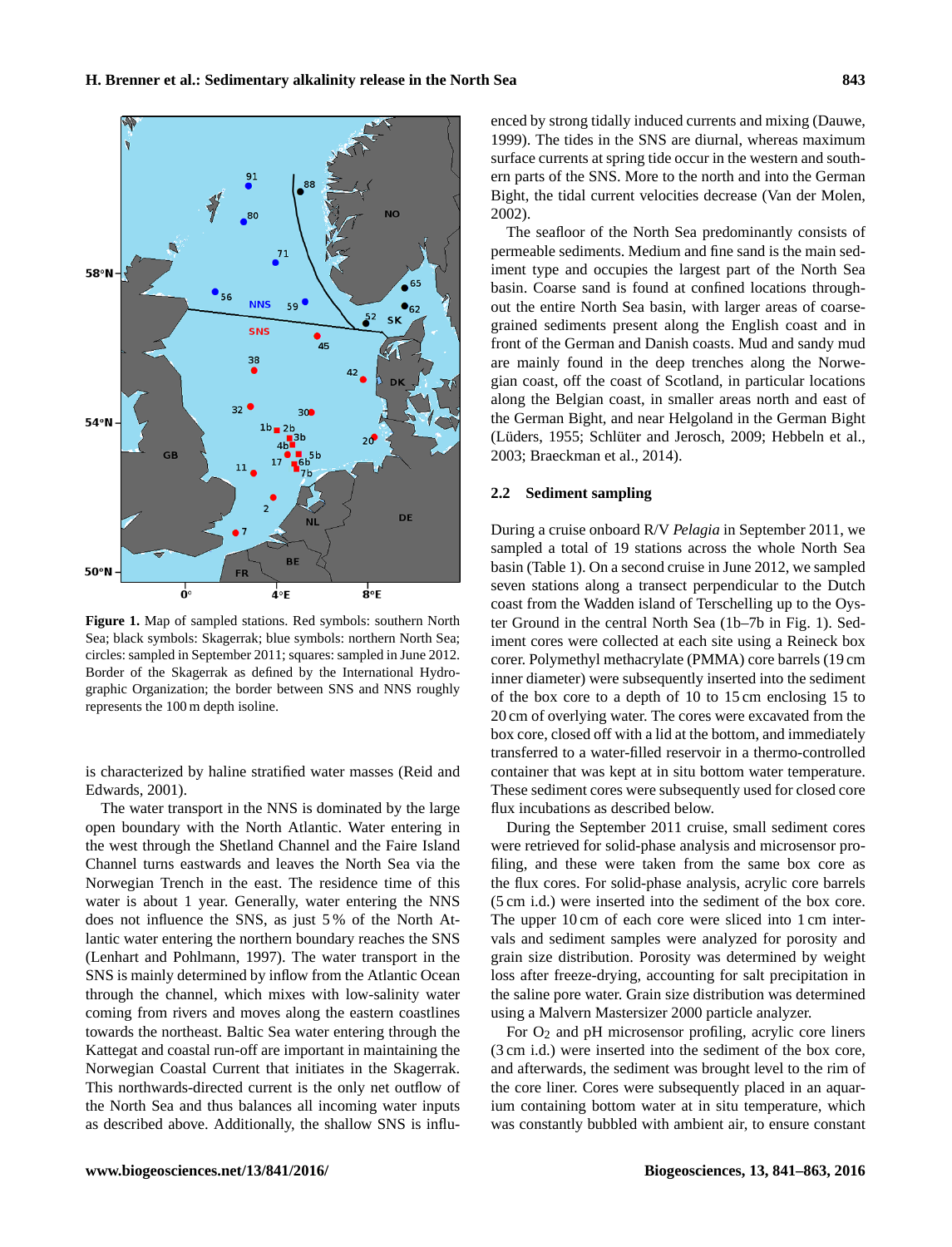<span id="page-3-0"></span>

|                 | measured by the CTD.   |          |            |                |                             |                          |                        |              |                      |                         |
|-----------------|------------------------|----------|------------|----------------|-----------------------------|--------------------------|------------------------|--------------|----------------------|-------------------------|
| Station         | Region                 | Latitude | Longitude  | Water depth    | Bottom water<br>Temperature | Salinity<br>Bottom water | Bottom water<br>Oxygen | Porosity     | Median<br>Grain size | Sediment classification |
| 2011            | North Sea basin-wide   |          |            | $\binom{m}{n}$ | $\widehat{\mathsf{S}}$      | (BSU)                    | S <sub>X</sub> [oun)   | $(-10A \log$ | $\binom{m}{k}$       | Wentworth)              |
|                 | <b>SNS</b>             | 52.6000C | 3.50117    | 29.84          | 17.11                       | 35.06                    | 153.80                 | 0.32         | 292                  | Medium sand             |
|                 | <b>SNS</b>             | 51.52533 | 1.96633    | 40.66          | 17.41                       |                          | 153.49                 |              | 499                  | Medium sand             |
| $\Xi$           | <b>SNS</b>             | 53.19983 | 2.50083    | 30.53          | 16.33                       | $34.94$<br>34.51         | 157.290                | 0.32         | 287                  | Medium sand             |
| $\overline{u}$  | <b>SNS</b>             | 53.80033 | 4.00050    | 29.95          | 17.03                       | 34.14                    | 150.84                 | 0.35         | 237                  | Fine sand               |
| $\infty$        | <b>SNS</b>             | 54.40033 | 8.10050    | 18.23          | 17.16                       | 29.35                    | 151.10                 | 0.32         | 209                  | Fine sand               |
| $\infty$        | <b>SNS</b>             | 55.00000 | 4.99950    | 39.40          | 15.29                       | 34.76                    | 155.67                 | 0.37         | 150                  | Fine sand               |
|                 |                        | 55.00000 | 1.99983    | 22.99          | 14.25                       | 34.63                    | 154.34                 | 0.32         | 215                  | Fine sand               |
| 328             | <b>SNS</b>             | 1.9983   | 1.99983    | 81.09          | 7.32                        | 34.45                    | 140.10                 | 0.42         | 138                  | Fine sand               |
|                 | <b>SNS</b>             | 56.00167 | 7.50033    | 20.19          | 16.29                       | 33.87                    | 154.17                 | 0.31         | 219                  | Fine sand               |
|                 | <b>SNN</b>             | 57.00000 | 5.25100    | 53.96          | 7.02                        |                          | 146.19                 |              | 287                  | Medium sand             |
| 3253            | <b>SKNT</b>            | 57.50050 | 7.50150    | 209.65         | 6.18                        | 35.01<br>35.18           | 165.70                 | 0.33         | $62\,$               | Coarse silt             |
|                 | <b>SNN</b>             | 58.00000 | $-0.49933$ | 109.03         | 9.29                        | 35.37                    | 143.73                 | 0.46         | $\overline{119}$     | Fine sand               |
| 59              | <b>SNN</b>             | 58.00050 | 4.25100    | 95.23          | 7.66                        | 35.21                    | 151.43                 | 0.31         | 314                  | Medium sand             |
| 62              | <b>SKNT</b>            | 58.00000 | 9.50083    | 304.24         | 6.03                        | 35.15                    | 169.51                 | 0.64         | 36                   | Coarse silt             |
| $5^{\circ}$     | <b>SKNT</b>            | 58.49983 | 9.49983    | 539.12         | 6.02                        | 35.18                    | 172.03                 | 0.74         | $8\,$                | Medium silt             |
| 71              | <b>SNN</b>             | 59.00033 | 2.50000    | 115.11         | 6.87                        | 35.27                    | 148.17                 | 0.40         | 149                  | Fine sand               |
| $80^{\circ}$    | <b>SNN</b>             | 60.00017 | 0.50000    | 116.46         | 8.90                        | 35.39                    | 150.42                 | 0.35         | 283                  | Medium sand             |
| 88              | <b>SKNT</b>            | 00000    | 3.49950    | 350.27         | 679                         | 35.39                    | 150.42                 | 0.35         | $\overline{21}$      | Medium silt             |
| $\overline{6}$  | <b>NNS</b>             | 0.99950  | 0.50033    | 141.16         | 7.60                        | 35.33                    | 146.49                 | 0.44         | 269                  | Medium sanc             |
| 2012            | Dutch coastal transect |          |            |                |                             |                          |                        |              |                      |                         |
| $\overline{q}$  |                        | 54.43190 | 3.40820    | 43.92          | 89.8                        |                          | 267.63                 |              |                      |                         |
| <b>Sb</b>       | SNS                    | 54.24760 | 4.02550    | 44.65          | 9.51                        | $34.64$<br>$34.73$       | 260.38                 |              |                      |                         |
| ąε              | SNS                    | 54.08090 | 4.20060    |                |                             |                          | 253.80                 |              |                      |                         |
| $\ddot{\theta}$ | SNS                    | 53.55040 | 4.36280    | 47.58<br>35.55 | $\frac{11.21}{12.21}$       | 34.74                    | 264.95                 |              |                      |                         |
| Sp              | ${\rm SNS}$            | 53.82750 | 4.52470    | 41.00          |                             |                          |                        |              |                      |                         |
| e9              | SNS                    | 53.41270 | 4.28640    | 36.33<br>36.66 | 12.43                       | 34.55                    | 272.63                 |              |                      |                         |
| 97              | <b>SNS</b>             | 53.42550 | 4.48820    |                |                             |                          |                        |              |                      |                         |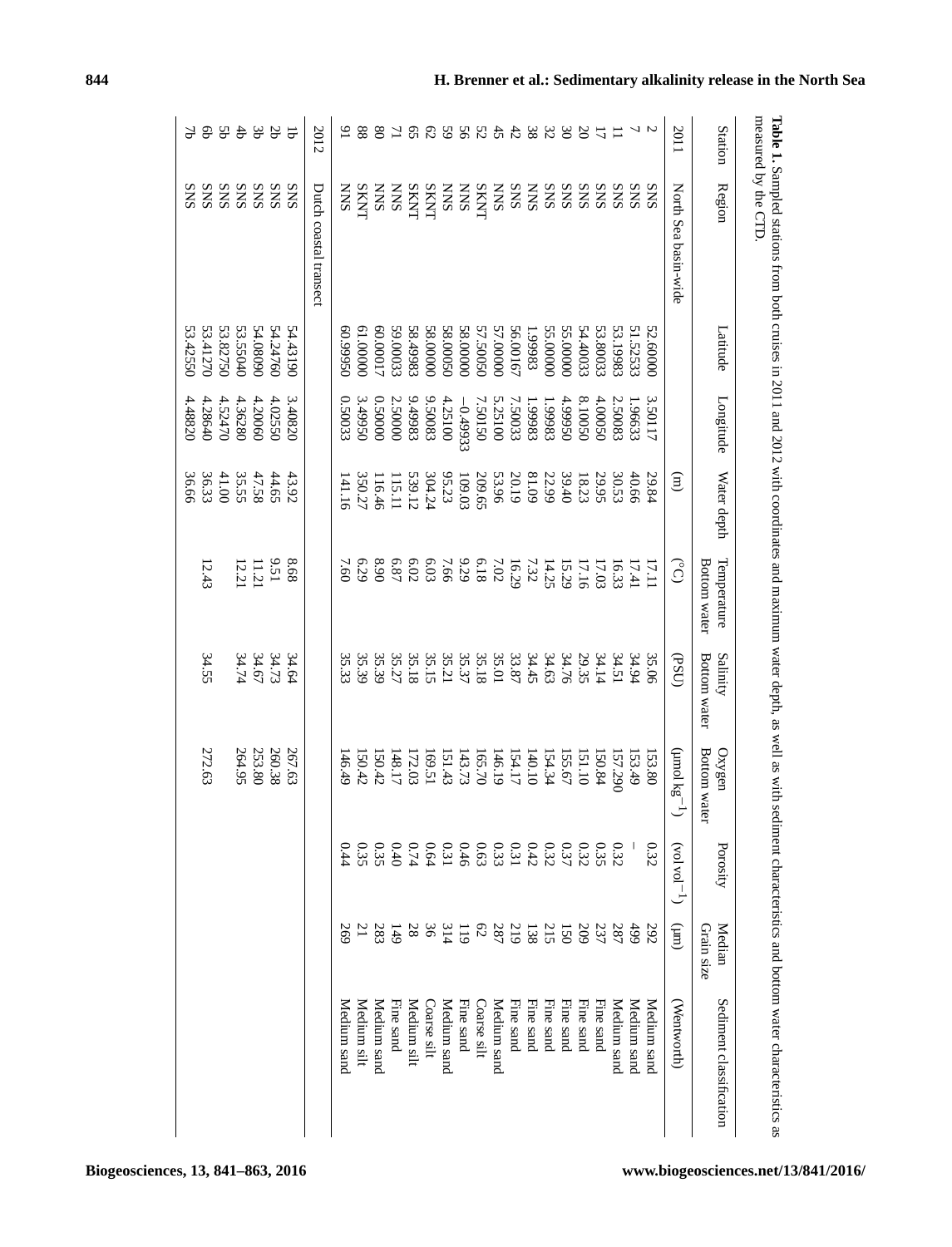water flow over the sediment. Bottom water was retrieved by casts with 25 L Niskin bottles (Ocean Test Equipment, Fort Lauderdale, USA) retrieving water at approximately 1 m above the sediment surface. A conductivity, temperature, depth (CTD) was mounted on a standard rosette frame together with 24 Niskin bottles. The CTD was equipped with a SBE3+ thermometer, a SBE4 conductivity meter and a SBE43 dissolved oxygen sensor (Seabird, USA).

#### **2.3 Solute flux measurements**

Flux chamber incubations are potentially susceptible to various methodological artifacts resulting from sediment enclosure, which relate to the sensitivity of benthic fluxes to changes in ambient hydrodynamics and altered benthic faunal activity [\(Santschi et al.,](#page-22-7) [1991;](#page-22-7) [Tengberg et al.,](#page-22-8) [2005;](#page-22-8) [Lehrter et al.,](#page-21-7) [2011\)](#page-21-7). In permeable sediments, fluxes are particularly susceptible to the imposed stirring regime and the associated local pressure gradients that are generated in the flux chamber, which drive the advective pore-water exchange between sediment and overlying water [\(Huettel and Gust,](#page-20-12) [1992;](#page-20-12) [Janssen et al.,](#page-21-8) [2005\)](#page-21-8). The flux chamber type employed here was based on the design in Huettel and Gust (1992), which was specifically developed for flux studies in permeable sediments. The sediment cores retrieved were closed off with a PMMA top lid that was equipped with a large central stirring disc (diameter: 14 cm). The rotation of the disc mixes the overlying water and establishes a specific radial pressure gradient, which drives pore-water exchange in the chamber. A major challenge for flux chamber studies in permeable sediments is the selection of the appropriate stirring regime. Without knowledge of the local in situ hydrodynamics, it is impossible to predict a priori which stirring regime is appropriate for a given site. Here we used two different stirring rates at each station (40 and 80 rpm) to mimic a range of interfacial pressure gradients and solute exchange conditions [\(Huettel and Gust,](#page-20-12) [1992;](#page-20-12) [Janssen et al.,](#page-21-8) [2005;](#page-21-8) [Rao et al.,](#page-21-9) [2012\)](#page-21-9). By taking this approach, we are able to discern how sensitive the fluxes at each station are to advective exchange, and thus we get an idea of the uncertainty in our flux estimates for the permeable sites that we visited.

Prior to the start of the flux measurements, the overlying water in each core was replaced with ambient bottom water to ensure that the chemical composition of the overlying water closely resembled in situ conditions. Each set of flux measurements began by securing gas-tight lids equipped with Oring seals on each core. Core lids contained two sampling ports on opposite sides for subsampling during the incubation, and these ports were carefully purged with bottom water prior to the start of each incubation to remove any air bubbles trapped. Fiber-optical oxygen sensors (FireSting OXF1100) were inserted into a third opening in the top lid. The chambers were closely inspected to ensure that no gas bubbles remained inside the chamber. Two or three replicate chamber incubations were made per station.

The temporal evolution of the oxygen concentration in the overlying water of the flux chambers was continuously monitored using oxygen optodes at a sample interval of 1 min. Optodes were pre-calibrated on the same day using a twopoint calibration with ambient seawater at 0 % (saturated with sodium sulfite) and  $100\%$  O<sub>2</sub> saturation (bubbled with air). Optode results were verified with measurements of the O<sup>2</sup> concentration by Winkler titration in discrete water samples before and after incubation [\(Grasshoff et al.,](#page-20-13) [2009\)](#page-20-13).

A water subsample (∼ 50 mL) was withdrawn from the chambers at 4–6 h intervals for solute analysis as described below. When a water sample was extracted via one sampling port, an equal amount of ambient bottom water entered through the replacement tube connected to the other sampling port. Samples were collected in plastic syringes for alkalinity  $(A_T)$  and in glass syringes for dissolved inorganic carbon (DIC) analysis. Water samples for  $A_T$  (~ 10 mL) were filtered (0.45  $\mu$ m Millex-HA syringe filter) and stored in the dark at 4 °C. DIC water samples ( $\sim$  12 mL) were not filtered, but were poisoned with  $10 \mu L$  HgCl<sub>2</sub> and stored submerged at  $4^{\circ}$ C in a fridge.

The total oxygen uptake (TOU) rate and the flux of DIC and  $A<sub>T</sub>$  were determined from a linear regression of overlying water concentrations versus incubation time (Eq. [1\)](#page-4-0).

<span id="page-4-0"></span>
$$
J = \frac{V_{\text{ow}}}{A} \frac{\text{d}C_{\text{ow}}}{\text{d}t} \tag{1}
$$

In this,  $V_{ow}$  is the volume of overlying water, A is the surface area of sediment, and  $C_{ow}$  is the concentration in overlying water. At the end of the incubation, the top lid was removed, the height of the overlying water  $(H = V_{ow}/A)$  was measured at four points along the side of the core using a ruler, and the mean height was calculated. [Glud](#page-20-14) [\(2008\)](#page-20-14) suggested that an oxygen decrease by more than 10–15 % from the initial conditions can already stimulate processes that cause a nonlinear decrease in oxygen concentrations, which also might affect other solute fluxes across the sediment– water interface. Here we found that the linear regressions used to calculate the oxygen uptake were insensitive to an oxygen decrease of 30 % or more (for examples, see Fig. [3\)](#page-6-0).

#### **2.4 Analytical methods**

Total  $A_T$  was determined via an open-cell titration procedure, using a Metrohm Titrando 888 system with a combined Metrohm glass electrode (Unitrode) following the SOP3a procedure as described in [Dickson et al.](#page-20-15) [\(2007\)](#page-20-15). Samples (10 mL) were placed in a temperature-regulated open cell  $(25\degree C)$  and titrated with a solution of hydrochloric acid  $(0.1 \text{ N})$  in a two-stage process. First the sample  $(10 \text{ mL})$  was acidified to a pH close to 3.5 and then titrated in small steps down to a pH of 3.0. Subsequently,  $A_T$  was calculated using a nonlinear regression approach based on SOP3a from [Dick](#page-20-15)[son et al.](#page-20-15) [\(2007\)](#page-20-15). Two replicate measurements were carried out for each sample analyzed. Titrations  $(n = 10)$  of certi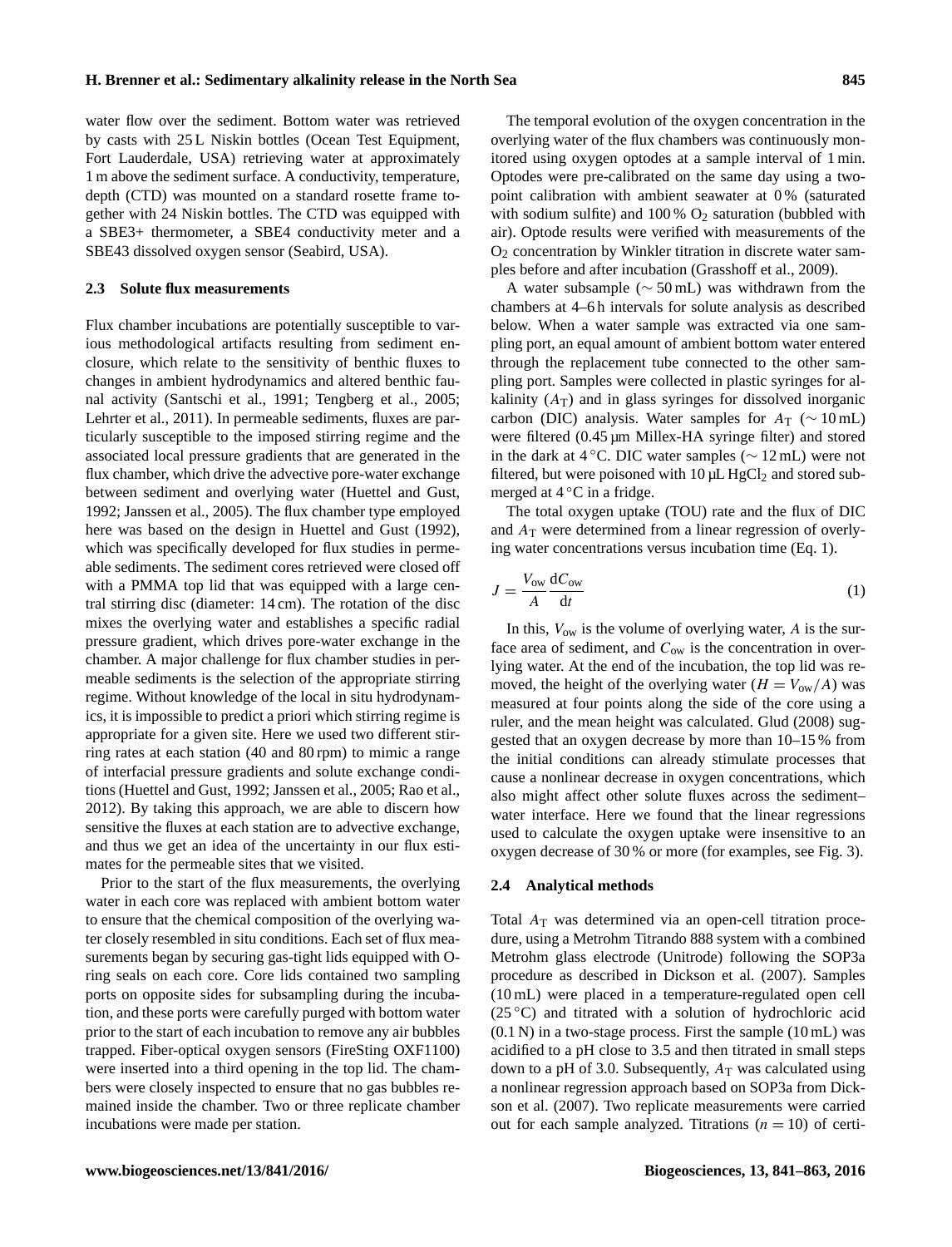fied reference materials (CRM batch 116 provided by A.G. Dickson) were on average within 4  $\mu$ mol kg<sup>-1</sup> of the nominal value, with a precision of  $5 \mu$ mol kg<sup>-1</sup>.

DIC was determined using an AS-C3 DIC analyzer (Apollo SciTEch, USA), in which the sample (0.8 mL) was acidified and the released  $CO<sub>2</sub>$  was detected using a solid state infra-red  $CO<sub>2</sub>$  detector (LI-7000, LI-COR Biosciences, USA). Two replicate measurements were carried out for each sample analyzed. Quality assurance of the DIC analysis was also based on CRM (batch 116; accuracy and precision:  $3 \mu$ mol kg<sup>-1</sup>).

# <span id="page-5-1"></span>**2.5 O<sup>2</sup> and pH microprofiling**

Microsensor profiling was performed using commercial Clark-type O<sup>2</sup> and potentiometric pH microsensors operated with a motorized micromanipulator (Unisense A.S., Denmark). To minimize the error by ship movement, the microprofiling setup was placed in the center, the most stable location of the ship. Under strong wind conditions, microprofiling was not performed, in order to prevent sensor damage. Vertical depth profiles of  $O_2$  were recorded using an electrode with a tip size of 100 at 250 µm steps, beginning at 2 mm above the sediment–water interface until either anoxia or 20 mm depth. The O<sup>2</sup> microsensors were calibrated with a two-point calibration made in air-saturated seawater (100 % saturation) and at depth in anoxic sediment (0 % saturation). Depth profiles of pH were measured using microsensors with a tip size of 200 µm in 1 mm steps, beginning 4 mm above the sediment surface until 35 mm depth. Measurements were always started within 1 h after sampling. The pH microsensors were calibrated using NBS buffers (pH 4 and 7) and TRIS buffers [\(DelValls and Dickson,](#page-20-16) [1998\)](#page-20-16), and the pH is reported on the total scale.

The diffusive oxygen uptake (DOU) of the sediment was calculated from the  $O_2$  depth profiles as

$$
DOU = -DO2 \frac{d[O2]}{dz},
$$
\n(2)

where z is the depth and  $[O_2]$  denotes  $O_2$  concentration. The slope  $d[O_2]/dz$  was determined from the gradient in the diffusive boundary layer [\(Glud,](#page-20-14) [2008\)](#page-20-14), and while profiling, the overlying water was bubbled with air to ensure a water flow over the sediment surface. The molecular diffusion coefficient of  $O_2$  in seawater  $(D_{O_2})$  was calculated as a function of the bottom water salinity and temperature using the CRAN:marelac extension package in the R open-source programming language [\(Soetaert et al.,](#page-22-9) [2010\)](#page-22-9).

# **2.6 Statistical analyses**

Results are reported as the mean  $\pm 1$  standard deviation (SD) of n replicate measurements. Nonparametric statistics were used in the interpretation of results, including the Mann– Whitney  $U$  test  $(p)$  for comparison of the mean of two in-

<span id="page-5-0"></span>

**Figure 2.** Temperature profiles as recorded by a CTD cast for **(a)** Station 11 (SNS), **(b)** Station 65 (SKNT), and **(c)** Station 80 (NNS).

dependent groups of measurements. The Spearman rank correlation coefficient ( $\rho$ ) was used as a measure of the statistical dependence between two variables  $X$  and  $Y$ . The more frequently used Pearson correlation provides a measure of the linear relationship between two continuous random variables, while Spearman's correlation allows nonlinear correlation. More precisely, a perfect Spearman correlation results when  $X$  and  $Y$  are related by any monotonic function, while for the Pearson correlation, a perfect correlation only results when  $X$  and  $Y$  are related by a linear function. As the environmental variables tested were nonlinearly related (see Fig. [8\)](#page-11-0), we used the Spearman correlation. Statistical analyses were conducted in R using the CRAN:stats package.

# **3 Results**

#### <span id="page-5-2"></span>**3.1 Bottom water characteristics**

Bottom water salinity, temperature and oxygen concentration as obtained by CTD profiling are listed in Table [1,](#page-3-0) and characteristic temperature depth profiles are displayed in Fig. [2.](#page-5-0) Bottom water salinity and temperature of stations from the basin-wide North Sea cruise ranged from 35.12 PSU (NNS) to 33.01 PSU (SNS) and from  $16.36\textdegree C$  (SNS) to  $6.13\textdegree$ C (NNS). The bottom water in the NNS and SKNT was generally colder and more saline than bottom water in the SNS (Mann–Whitney; temperature:  $p = 0.001$ ; salinity:  $p < 0.001$ ). A thermocline was formed between 20 and 50 m water depth in all stations of the NNS and SKNT (Fig. [2](#page-5-0) and Table [1\)](#page-3-0). As noted above, the absence of stratification was used to classify stations within the SNS. The bottom water oxygen concentrations did not however exhibit significant differences between the SNS and other parts of the North Sea (Mann–Whitney;  $p > 0.5$ ).

### **3.2 Sediment properties**

The median grain size for all stations visited during the basinwide North Sea campaign in 2011 ranged from 28 to 499  $\mu$ m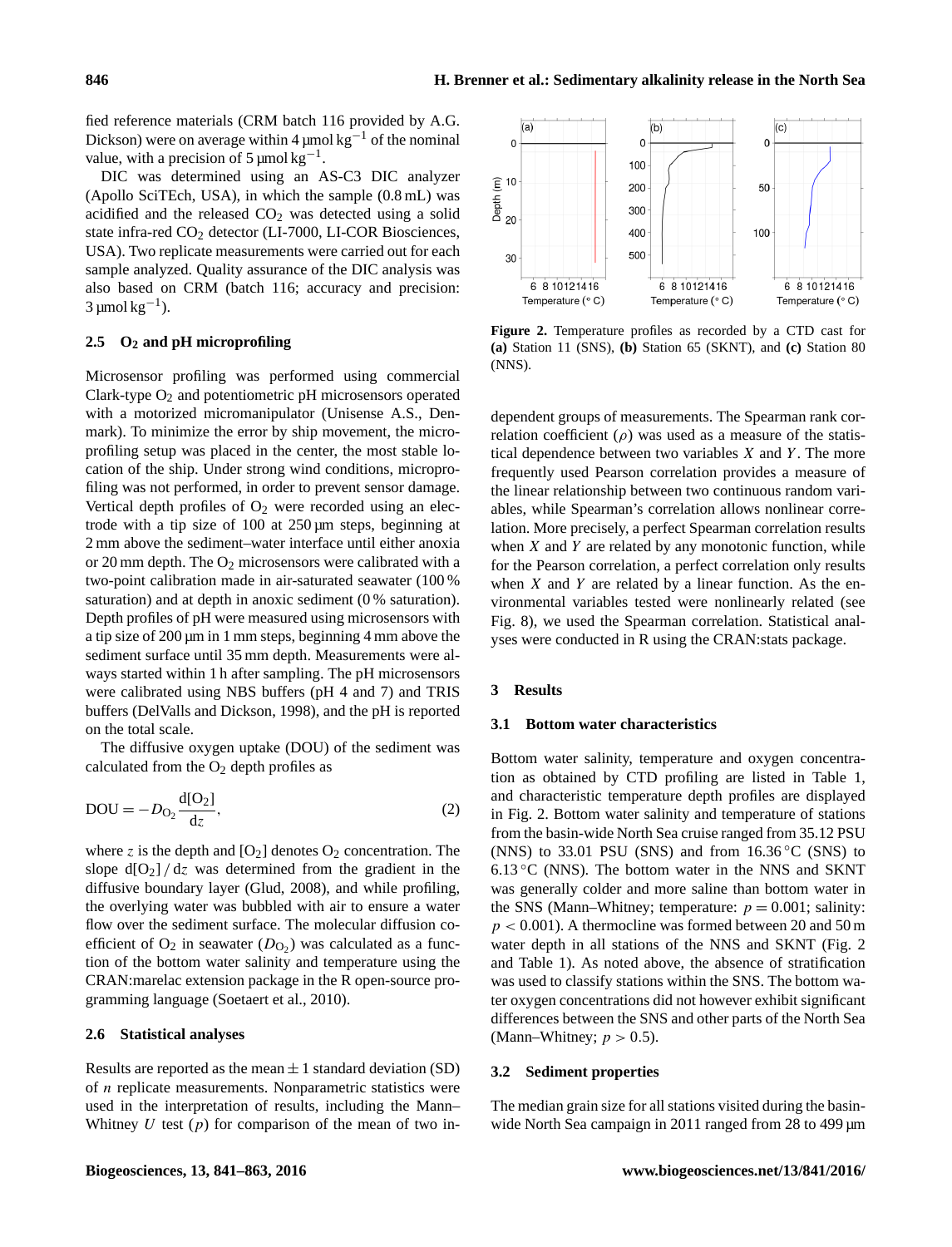<span id="page-6-0"></span>

**Figure 3.** Representative concentrations of  $A_T$ , DIC and  $O_2$  saturation over time for all three regions of the North Sea. Red: Station 11 (SNS); blue: Station 71 (NNS); black: Station 65 (SKNT).

(mean median grain size:  $215 \mu m$ ). In the SNS the median grain size ranged from 138 to 499 µm (mean median grain size:  $263 \mu m$ , and according to the Wentworth scale, the SNS sediments can be classified as fine to medium sand (Table [1\)](#page-3-0). Sediments in the NNS (median grain size range: 119–  $314 \,\mu m$ ; mean:  $225 \,\mu m$ ) were not significantly different from the SNS (Mann–Whitney;  $p = 0.8$ ), hence also being classified as fine to medium sand. In contrast, sediments from the Skagerrak and Norwegian Trench (SKNT) were considerably finer (Mann–Whitney;  $p < 0.01$ ), with the median grain size ranging from 21 to 62  $\mu$ m. Thus, sediments of SKNT are classified as fine to coarse silt on the Wentworth scale (Table [1\)](#page-3-0).

Porosity for all stations in the North Sea basin varied from 0.32 to 0.74. Between sediments of the SNS (mean: 0.35) and NNS (mean: 0.35), no significant differences in porosity were found (Mann–Whitney;  $p = 0.31$ ). However, sediments of the SKNT displayed a significantly higher porosity (mean: 0.68) than sediments from the SNS or NNS (Mann–Whitney;  $p < 0.05$ ).

#### <span id="page-6-1"></span>**3.3 Benthic flux chamber incubations**

The concentration changes over time of  $O_2$ , DIC, and  $A_T$  in the overlying water from flux chamber incubations are presented in Fig. [3](#page-6-0) for representative stations from each of the three zones (SNS, NNS, SKNT). Stations were chosen to represent average benthic fluxes for the respective region of the North Sea, thus not considering stations that are likely to underestimate or overestimate benthic fluxes (e.g., Station 20). The oxygen data display a linear decrease, while the DIC and  $A_T$  data display a increasing trend, albeit with greater variability due to the limited number of subsamples (four or five). Fluxes were only included in further analysis if their calculation is based on a linear regression of at least four points combined with an  $r^2$  value greater than 0.8. Furthermore, fluxes were set to zero in case the slope of the linear regression was not significantly different from zero.

During the basin-wide campaign in September 2011, TOU rates ranged from 3.1 to 28.7 mmol  $m^{-2} d^{-1}$  for the SNS, 0.7 to  $6.2 \text{ mmol m}^{-2} \text{d}^{-1}$  for the NNS, and 2.9 to 5.7 mmol m<sup>-2</sup> d<sup>-1</sup> for the SKNT. During the Dutch transect cruise in June 2012, TOU rates ranged from 6.5 to 25.1 mmol m<sup>-2</sup> d<sup>-1</sup> (Table [2\)](#page-7-0). Thereby, the highest oxygen uptake rates were measured in the SNS, followed by the SKNT, while the lowest TOU rates were measured in the NNS (mean SNS values:  $10.3 \text{ mmol m}^{-2} \text{d}^{-1}$  in 2011 and 13.5 mmol m<sup>-2</sup> d<sup>-1</sup> in 2012; SKNT: 3.9 mmol m<sup>-2</sup> d<sup>-1</sup>; NNS:  $3.2 \text{ mmol m}^{-2} \text{d}^{-1}$ ). In general, TOU rates in the SNS are significantly higher than TOU rates of the NNS and the SKNT (Mann–Whitney; NNS:  $p < 10^{-5}$ ; SKNT:  $p < 0.001$ ). Between TOU rates from the NNS and SKNT, no statistical difference could be identified (Mann–Whitney;  $p = 0.6$ ). Furthermore, TOU rates measured in the SNS in June 2012 are not significantly different from TOU rates measured in September 2011 (Mann–Whitney;  $p > 0.05$ ).

Within the permeable sediments of the SNS and NNS, flux chamber incubations were performed at two different stirring speeds (40 and 80 rpm). The TOU values at these two stirring speeds were linearly correlated (Fig. 4a). In general, the TOU rates were about 80 % higher at the higher stirring speed, indicating that the pore-water transport was dominated by physical advection, as expected in permeable sediments. On the other hand, a correlation between median grain size of the sediments and TOU rates could not be confirmed.

In general,  $A_T$  and DIC concentrations increased linearly with time in the overlying water of the flux incubations for most stations.  $A_T$  fluxes for both campaigns ranged from 0 to 21.4, 0 to 3.0 and 1.4 to 9.9 mmol  $m^{-2} d^{-1}$  for the SNS, NNS and SKNT, respectively. The highest  $A_T$ fluxes were observed in the SNS (mean: 6.6 mmol m<sup>-2</sup> d<sup>-1</sup> in 2011 and 5.7 mmol  $m^{-2} d^{-1}$  in 2012) and in the SKNT  $(4.3 \text{ mmol m}^{-2} \text{d}^{-1})$ . The lowest mean  $A_T$  flux was calculated for the NNS (1.7 mmol m<sup>-2</sup> d<sup>-1</sup>). Only the  $A_T$  fluxes of the SNS are significantly higher than  $A_T$  fluxes of the NNS (Mann–Whitney; SNS:  $p < 0.001$ ; SKNT:  $p = 0.3$ ).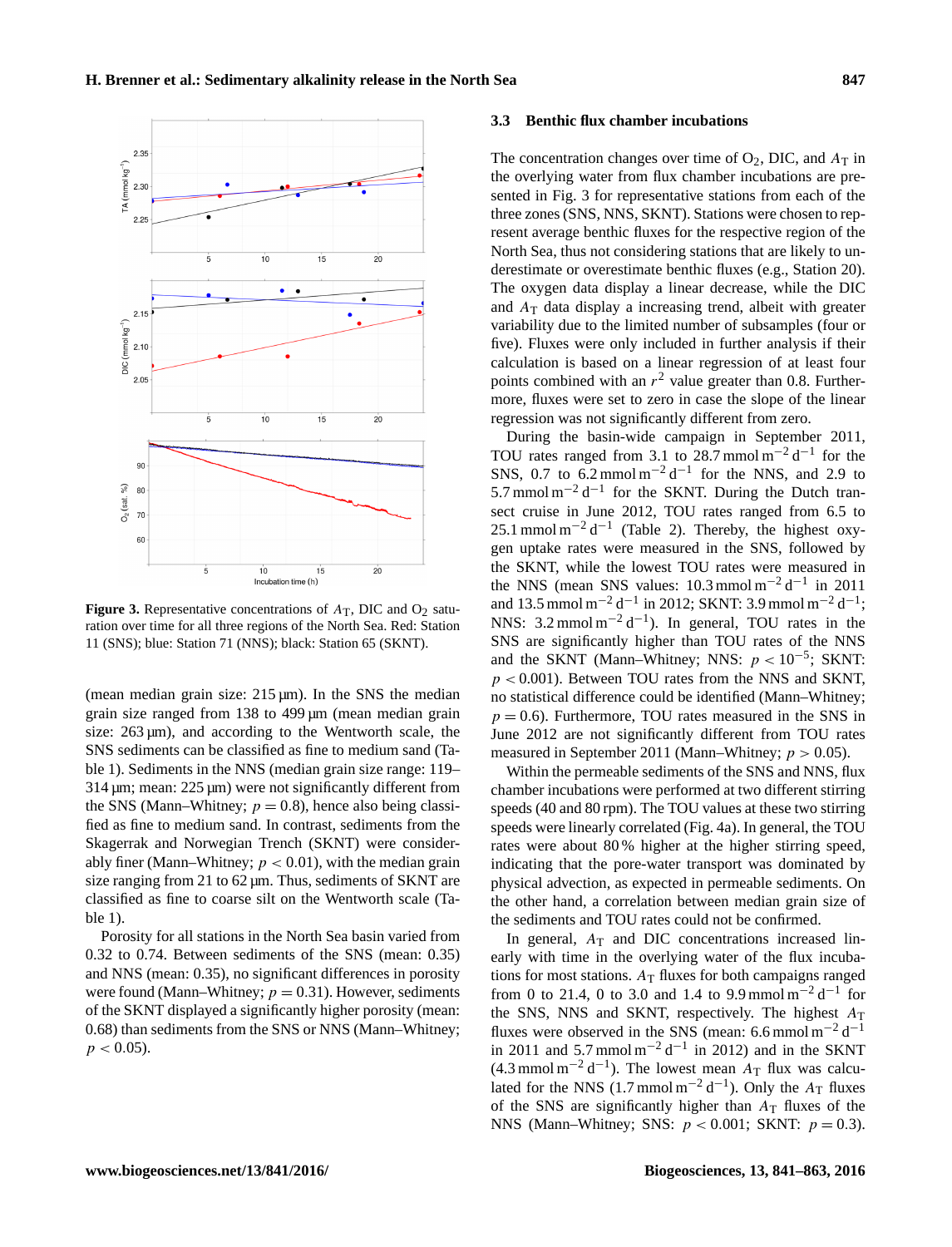|            |             |                | September 2011 |                | June 2012    |                   | Literature                |
|------------|-------------|----------------|----------------|----------------|--------------|-------------------|---------------------------|
|            |             | Mean           | Range          | Mean           | Range        | Mean              | Range                     |
| <b>TOU</b> | <b>SNS</b>  | $10.3 \pm 2.4$ | $3.1 - 28.7$   | $13.5 \pm 4.5$ | $6.5 - 25.1$ | 14.9 <sup>a</sup> | $5.2 - 28.4^{\mathrm{a}}$ |
|            | <b>NNS</b>  | $3.2 \pm 0.4$  | $0.7 - 6.2$    |                |              |                   |                           |
|            | <b>SKNT</b> | $3.9 \pm 0.4$  | $2.9 - 5.7$    |                |              |                   |                           |
| $A_T$      | <b>SNS</b>  | $6.6 \pm 5.2$  | $0 - 21.4$     | $5.7 \pm 3.7$  | $0.5 - 18.7$ | 9.6 <sup>b</sup>  |                           |
| flux       | <b>NNS</b>  | $1.7 \pm 2.4$  | $0 - 3$        |                |              |                   |                           |
|            | <b>SKNT</b> | $4.3 \pm 3.3$  | $1.4 - 9.9$    |                |              |                   |                           |
| DIC.       | <b>SNS</b>  | $11.7 \pm 5.5$ | $1.5 - 29.1$   | $12.3 \pm 2.6$ |              |                   |                           |
| flux       | <b>NNS</b>  | $0.8 \pm 2.1$  | $0 - 6.2$      |                |              |                   |                           |
|            | <b>SKNT</b> | $6.14 \pm 2.6$ | $4.2 - 7.4$    |                |              |                   |                           |

<span id="page-7-0"></span>**Table 2.** Fluxes at the sediment–water interface for  $O_2$  (TOU),  $A_T$ , and DIC. <sup>a</sup> [Hydes et al.](#page-20-17) [\(1999\)](#page-20-17); <sup>b</sup> [Thomas et al.](#page-22-1) [\(2009\)](#page-22-1). Units mmol C m<sup>-2</sup> d<sup>-1</sup> (DIC flux), mmol m<sup>-2</sup> d<sup>-1</sup> (A<sub>T</sub> flux), and mmol O<sub>2</sub> m<sup>-2</sup> d<sup>-1</sup> (TOU rate).

 $A<sub>T</sub>$  fluxes measured during the basin-wide cruise in 2011 are similar to those measured along the Dutch transect in 2012 (Mann–Whitney;  $p = 0.3$ ).

DIC fluxes varied between 1.5 and 29.1, 0 and 6.2, and 4.2 and  $7.2 \text{ mmol m}^{-2} \text{d}^{-1}$  for the SNS, NNS, and SKNT, respectively. The trends in DIC flux were similar to those obtained for the TOU rates and  $A_T$  fluxes. The highest DIC fluxes were measured in the SNS, followed by the SKNT and the NNS (mean: SNS: 11.7 mmol m<sup>-2</sup> d<sup>-1</sup> in 2011 and 12.3 mmol m<sup>-2</sup> d<sup>-1</sup> in 2012; SKNT: 6.1 mmol m<sup>-2</sup> d<sup>-1</sup>; NNS:  $0.8 \text{ mmol m}^{-2} \text{d}^{-1}$ ). DIC fluxes were significantly higher in the SNS than in the NNS, but showed no differences to the DIC fluxes measured in the SKNT (Mann–Whitney; NNS:  $p < 0.01$ ; SKNT:  $p = 0.3$ ), while no significant difference was found either between DIC fluxes of the SKNT and the NNS (Mann–Whitney;  $p = 0.08$ ). As found for TOU rates and  $A_T$  fluxes, the DIC fluxes in the SNS were similar between both campaigns (Mann–Whitney;  $p = 0.7$ ). This allows us to examine all solute fluxes recorded in the SNS as one single group in the discussion section.

# **3.4 O<sup>2</sup> and pH microprofiling**

Representative examples of  $O_2$  and pH depth profiles in stations from all three zones of the North Sea are presented in Fig. [5.](#page-8-0) In some stations pore-water profiles could not be measured due to the coarse grain size and the presence of carbonate shell fragments, which induce a high risk of damaging the microsensors. In general, pore-water  $O_2$  declines as a result of  $O<sub>2</sub>$  consumption associated with organic matter degradation. From the  $O_2$  depth profiles the DOU rates of the sediments were calculated as detailed in Sect. [2.5.](#page-5-1) In the SNS, DOU rates ranged from 0.20 to 6.95 mmol  $m^{-2} d^{-1}$ , while in the NNS and SKNT, ranges of 1.47 to 4.33 and 0.83 to 2.49 mmol m<sup>-2</sup> d<sup>-1</sup> were found (Table [3\)](#page-7-1). The lowest mean DOU rate was measured in the SKNT, followed by the DOU rates of the NNS and SNS (SKNT: 1.77 mmol m<sup>-2</sup> d<sup>-1</sup>; NNS:  $1.92 \text{ mmol m}^{-2} \text{d}^{-1}$ ; SNS:  $3.08 \text{ mmol m}^{-2} \text{d}^{-1}$ ).

<span id="page-7-1"></span>**Table 3.** Comparison between TOU rates as measured by FireSting optodes and diffusive oxygen uptake rates (DOU) obtained from O2 microprofiles. Unit: mmol O<sub>2</sub> m<sup>-2</sup> d<sup>-1</sup>; oxygen penetration depth (OPD) for cores used for microprofiling in mm. NA indicates that oxygen does not deplete over the measured depth.

| Station | TOU   | DOU  | OPD       |
|---------|-------|------|-----------|
| 11      | 10.02 | 0.20 | <b>NA</b> |
| 20      | 22.40 | 2.07 | 6.8       |
| 30      | 11.33 | 6.95 | 2.6       |
| 38      | 3.73  | 1.06 | 15.8      |
| 45      | 7.32  | 1.67 | NA        |
| 52      | 5.49  | 0.83 | 19.0      |
| 56      | 3.76  | 1.47 | NA        |
| 59      | 4.94  | 4.33 | 5.2       |
| 62      | 4.80  | 2.49 | NA        |
| 65      | 3.01  | 1.88 | 16.4      |
| 71      | 3.67  | 1.76 | 7.4       |
| 80      | 4.62  | 1.25 | 10.8      |
| 88      | 2.25  | 1.87 | 18.8      |

The oxygen penetration depth (OPD) is defined as the thickness of the oxic zone in marine sediments [\(Cai and](#page-20-18) [Sayles,](#page-20-18) [1996\)](#page-20-18), and was operationally defined as the depth below which the O<sub>2</sub> concentration drops below 1 µmol  $kg^{-1}$ . In some permeable sediments, the oxygen did not fully deplete over the measured depth profiles (first 2 cm), and so the OPD could not be determined. In the remaining cores, the OPD was as shallow as  $4.7 \pm 2.8$  mm for the SNS,  $18.1 \pm 1.4$  mm for the SKNT, and  $9.8 \pm 3.9$  mm for the NNS.

Table [3](#page-7-1) compares the TOU with the corresponding DOU for the basin-wide campaign in September 2011. The TOU / DOU ratio ranged from 50.1 (SNS) to 1.1 (NNS), and DOU rates were significantly lower than TOU rates (Spearman;  $p < 0.01$ ), indicating that physically or biologically driven advective transport strongly enhanced the sedimentary oxygen uptake.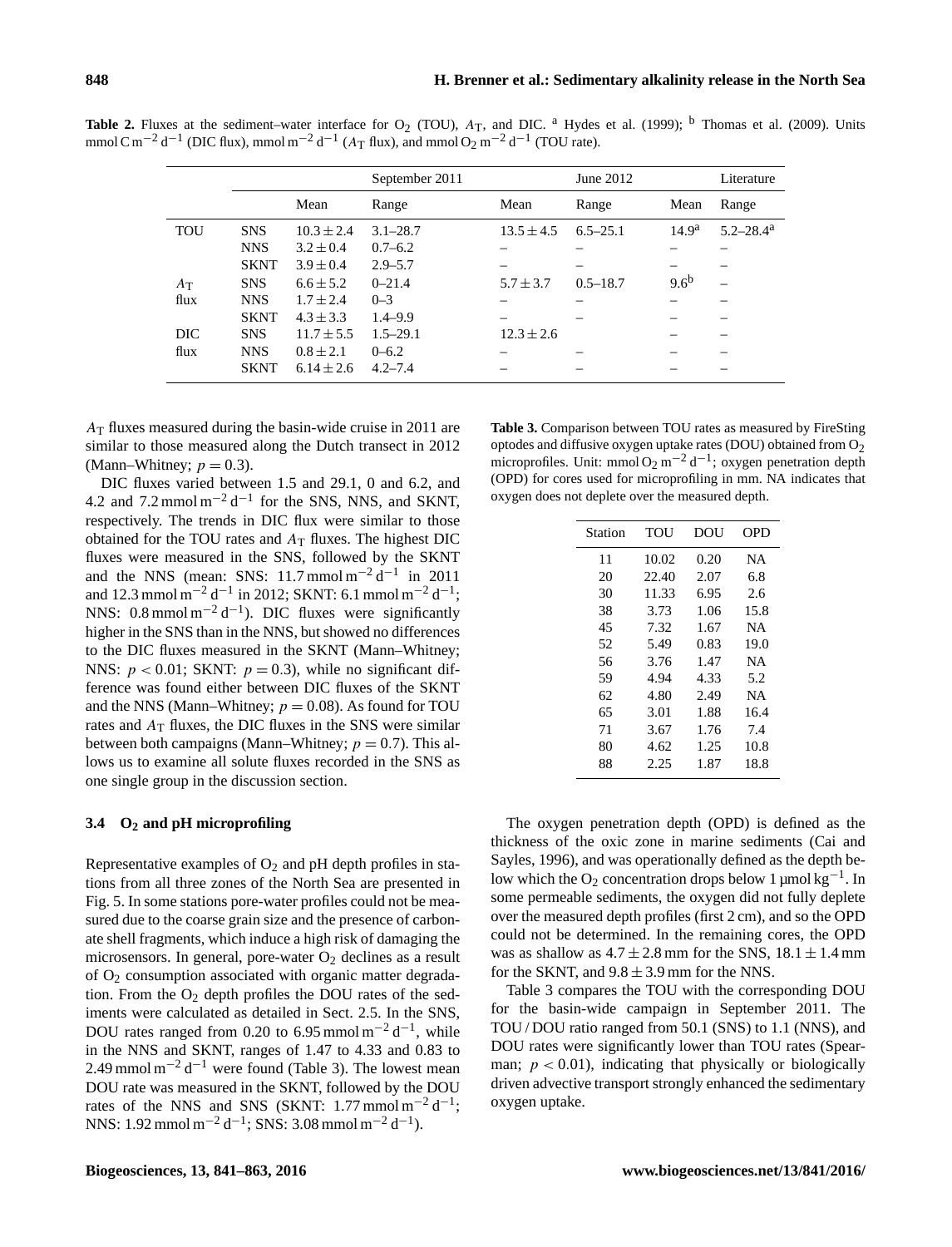<span id="page-8-1"></span>

**Figure 4.** Total oxygen uptake rates measured in benthic incubation chambers at two different stirring rates (RPM: pounds per minute); dashed line: 1 : 1 line; solid line: linear regression; red symbols: SNS. All rates in mmol  $O_2$  m<sup>-2</sup> d<sup>-1</sup>.

<span id="page-8-0"></span>

**Figure 5.** Examples of microsensor depth profiles from different regions of the North Sea. **(a)**  $O_2$ ; **(b)** pH; red: Station 11 (SNS); blue: Station 65 (SKNT); black: Station 80 (NNS); solid line: sediment– water interface.

Depth pH profiles of representative cores are presented in Fig. [5.](#page-8-0) Depth profiles generally show a decline of pH in all profiled cores, which can be attributed to the release of  $CO<sub>2</sub>$ resulting from organic matter degradation. Furthermore, the cores from the NNS and SKNT were typically characterized by a sub-surface minimum in pH, while the depths of these pH minima matched the corresponding OPD. Hence, we interpret these sub-surface pH minima as resulting from the aerobic oxidation of reduced substances transported upwards from deeper sediment layers. Generally, the pH increased again at depth in the cores, most likely due to  $A_T$  generation associated with the anoxic degradation of organic matter (see discussion below).

#### **4 Discussion**

# **4.1 Benthic mineralization in the North Sea**

Several studies have previously addressed benthic oxygen consumption in the North Sea, although most studies are restricted to the southern North Sea (Table [4\)](#page-9-0). All TOU rates presented in the following section are not subdivided between both stirring speeds, but are discussed together. The TOU rates found in the present study for the North Sea (range  $3.1-28.7$  mmol O<sub>2</sub> m<sup>-2</sup> d<sup>-1</sup>) fall within the range of previously published TOU rates (range 0– 57.1 mmol  $O_2$  m<sup>-2</sup> d<sup>-1</sup>), which is however large. Due to temporal variability (seasonality), spatial variability (e.g., substrates ranging from cohesive mud to highly permeable sand), but also differences in methodology (see the discussion below on the impact of the stirring rate), it remains difficult to intercompare the oxygen consumption rates that have been obtained in different studies. So despite this growing database of TOU rates, a more accurate assessment of the spatial and temporal variation of the oxygen consumption in the North Sea remains an important challenge.

In our basin-wide campaign in 2011, we obtained the highest mean TOU rate in the SNS (10.3 mmol m<sup>-2</sup> d<sup>-1</sup>), followed by the SKNT (3.9 mmol  $m^{-2} d^{-1}$ ), while the lowest TOU rates were measured in the NNS (3.2 mmol  $m^{-2} d^{-1}$ ). One important environmental factor in controlling the TOU rates is the amount of primary production in these different regions. Part of this organic matter produced during photosynthesis is respired in the water column, while the remaining part sinks down to the sediments and undergoes respiration there. As oxygen serves as the ultimate electron acceptor for almost all respired organic carbon [\(Thamdrup and](#page-22-10) [Canfield,](#page-22-10) [2000\)](#page-22-10), high primary production rates tend to relate to high TOU rates in the sediments. Note that besides primary production rates, the water depth and thereby the amount of organic carbon that reaches the sediments are also of great importance. Because of the shallow water depth, the fraction of organic carbon that reaches the sediments in the southern North Sea is considerably higher than in the northern North Sea, hence further increasing the TOU rates in the SNS [\(Kühn et al.,](#page-21-10) [2010\)](#page-21-10). Based on measured surface chlorophyll concentration in the southern North Sea, [Joint and Pomroy](#page-21-11) [\(1993\)](#page-21-11) estimated primary production rates for a period from August 1988 to October 1989, and found clear regional differences in primary production in the SNS ranging from 18 mmol C m<sup>-2</sup> d<sup>-1</sup> along the British coast to 59 mmol m<sup>-2</sup> d<sup>-1</sup> in the German Bight. A model study by [Moll](#page-21-12) [\(1998\)](#page-21-12) covering the whole North Sea confirmed the large regional variation in depth-integrated annual primary production rates ranging from 21 mmol C m<sup>-2</sup> d<sup>-1</sup> in the NNS to 79 mmol C m<sup>-2</sup> d<sup>-1</sup> in the German Bight of the SNS. TOU rates observed are congruent with these previous observational and modeling studies, with high values in the south-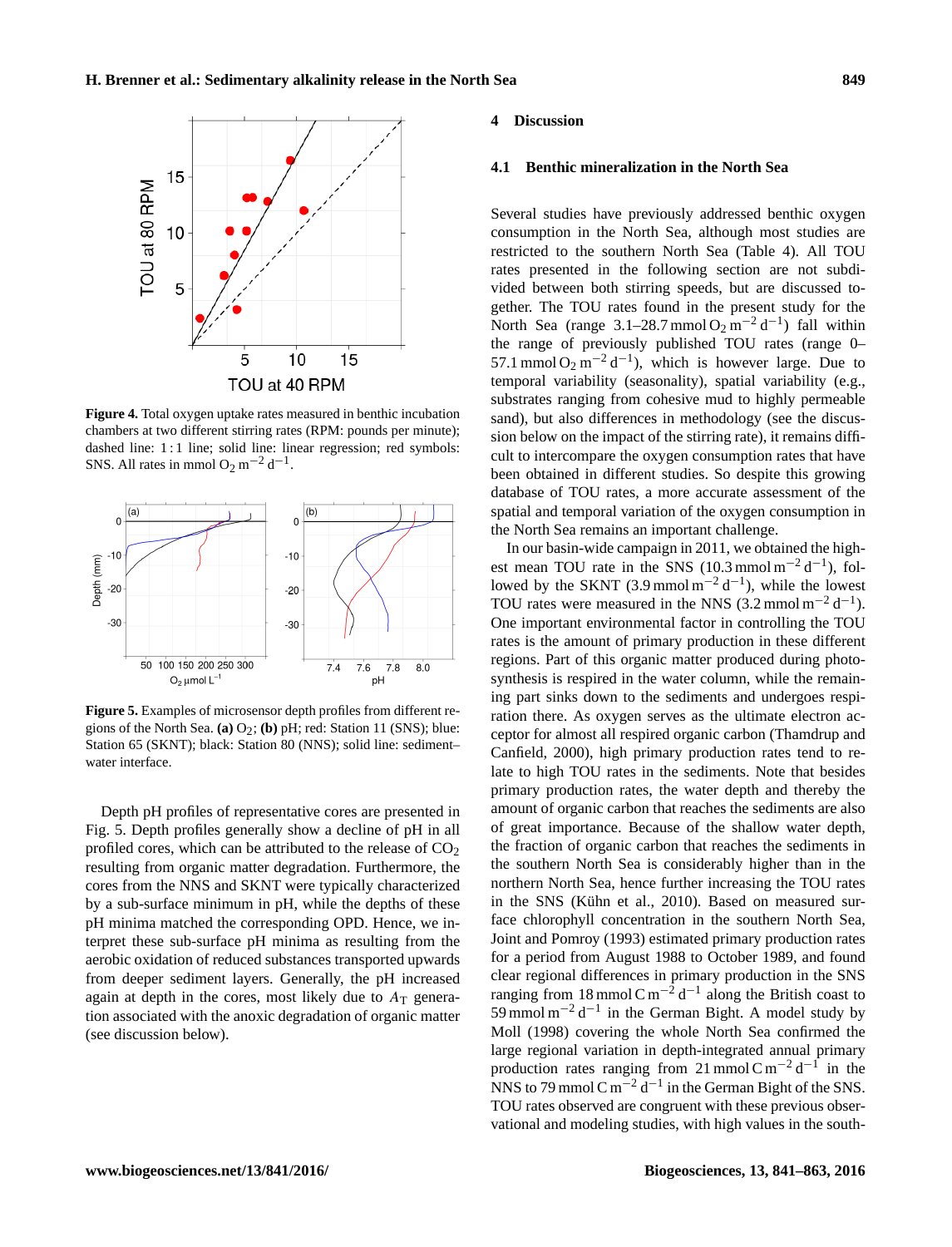<span id="page-9-0"></span>**Table 4.** TOU rates (mmol  $O_2$  m<sup>-2</sup> d<sup>-1</sup>) measured in the North Sea and other coastal systems taken from the literature compared to this study. OG: Oyster Ground; FF: Frisian Front; DB: Dogger Bank; BF: Broad Fourteens; U1–U3: (near) English Channel; U4–U6: central North Sea; F115bis, F330, BM, BFS, BS: Belgian coast; Thms: Thames; USP: Outer Silver Pit; MS: Mediterranean Sea; FS: Faroe Shelf; WS: Washington Shelf; BC: northern Bering and Chukchi seas; SD: San Diego Trough; AC: Arctic continental slope; AS: Arabian Sea; MB: Monterey Bay; BS: Black Sea; AP: western Antarctic Peninsula; CS: Celtic Sea; SNS: southern North Sea; NNS: northern North Sea.

| Literature<br>North Sea                     | Location        | Month and year                                          | TOU                         |
|---------------------------------------------|-----------------|---------------------------------------------------------|-----------------------------|
| de Wilde et al. (1984)                      | OG              | 5, 8, 9 (1980, 1981)                                    | $3.6 - 14.4$                |
| Cramer (1990)                               | FF              | 5, 6 (1986), 8, 9 (1987)                                | $23.3 - 51.8$               |
| Van Raaphorst et al. (1990)                 | DB              | 7, 8 (1988)                                             | $4 - 20$                    |
|                                             | BF              | 1, 4, 5, 8, 11 (1989)                                   | $2 - 22$                    |
| Van Duyl et al. (1992)                      | FF              | 1, 4, 5, 8, 11 (1989)                                   | $15 - 40$                   |
| Upton et al. (1993)                         | U1              | 9, 10 (1988), 2, 4, 6, 8, 9 (1989)                      | $5 - 16$                    |
|                                             | FF              | 9, 10 (1988), 2, 4, 6, 8, 9 (1989)                      | $5 - 28$                    |
|                                             | U <sub>3</sub>  | 9, 10 (1988), 2, 4, 6, 8, 9 (1989)                      | $7 - 25$                    |
|                                             | U <sub>4</sub>  | 9, 10 (1988), 2, 4, 6, 8, 9 (1989)                      | $10 - 11$                   |
|                                             | U <sub>5</sub>  | 9, 10 (1988), 2, 4, 6, 8, 9 (1989)                      | $6 - 10$                    |
|                                             | U <sub>6</sub>  | 9, 10 (1988), 2, 4, 6, 8, 9 (1989)                      | $7 - 18$                    |
| Lohse et al. (1996)                         | <b>OG</b>       | 7 (1994)                                                | $5.6 - 6.1$                 |
| Osinga et al. (1996)                        | BF              | 2 (1993), 7, 10 (1994)                                  | < 24                        |
|                                             | OG              | 2 (1993), 7, 10 (1994)                                  | < 63                        |
| Boon et al. (1998)                          | BF              | 2, 3, 4, 6, 8, 11 (1993)                                | < 19.2                      |
|                                             | FF              | 2, 3, 4, 6, 8, 11 (1993)                                | $<$ 48                      |
| Trimmer et al. (2000)                       | Thms            | 7, 10 (1996), 4, 7 (1997)                               | $11.4 - 5.8$                |
| Trimmer et al. (2005)                       | <b>USP</b>      | 10 (2001), 7 (2002)                                     | $16.1 - 57.1$               |
|                                             | <b>Thms</b>     | 10 (2001), 7 (2002)                                     | $14 - 43.9$                 |
| Weston et al. $(2008)$                      | OG              | 9(2003)                                                 | $12.6 - 30.6$               |
| Franco et al. (2010)                        | F115bis         | 2, 4, 10 (2003)                                         | $5.5 - 18.8$                |
|                                             | F330            | 2, 4, 10 (2003)                                         | $1.2 - 8.7$                 |
| Provoost et al. (2013)                      | F115            | 9, 10, 11, 12 (2002), 1, 2, 3, 4, 5, 7, 8, 9, 10 (2003) | $4.5 - 32.9$                |
| Braeckman et al. (2014)                     | BM              | $2, 3, 4, 5, 6, 7, 8, 9$ (2011)                         | $0 - 41.92$                 |
|                                             | <b>BFS</b>      | 2, 3, 4, 5, 6, 7, 8, 9 (2011)                           | < 56.31                     |
|                                             | <b>BFS</b>      | 10(2011)                                                | 43.88                       |
|                                             | BS              | 2, 3, 4, 5, 6, 7, 8, 9 (2011)                           | < 22.94                     |
|                                             | <b>BS</b>       | 10 (2011)                                               | 6.63                        |
| Other coastal systems                       |                 |                                                         |                             |
| Lansard et al. (2008)                       | MS              | 06 (2001 and 2002)                                      | $3.9 - 25.6$                |
| Nordi et al. (2013)<br>Archer et al. (1992) | <b>FS</b><br>WS | 04 05 06 07 08 (2011) 02 06 07 (2012)<br>06 (1988)      | $3.3 - 6.8$<br>$1.0 - 18.3$ |
| Grebmeier and McRoy (1989)                  | ВC              | 07 08 09 (1984-1986)                                    | $0.3 - 16.9$                |
| Smith Jr. (1974)                            | SD              | 10(1973)                                                | $0.4 - 3.9$                 |
| Boetius and Damm (1998)                     | AC              | 08 09 (1993)                                            | $0.2 - 2.3$                 |
| Witte and Pfannkuche (2000)                 | AS              | 10(1995)                                                | $0.9 - 6.3$                 |
| Devol and Christensen (1993)                | WS              | 06 07 (1988) 06 (1991)                                  | $2.9 - 18.5$                |
| Berelson et al. (2003)                      | MB              | 06 (1991)-10 (1995)                                     | $5.1 - 13.5$                |
| Friedl et al. (1998)                        | <b>BS</b>       | Summer (1995)                                           | $0.0 - 33.0$                |
| Hartnett et al. (2008)                      | AP              | 03 06 10 (2000) 02 (2001)                               | $1.5 - 2.1$                 |
| Larsen et al. (2013)                        | <b>CS</b>       | 07 (2008)                                               | $5.8 - 9.0$                 |
| This study                                  | <b>SNS</b>      | 9(2011)                                                 | $3.12 - 28.65$              |
|                                             | <b>SNS</b>      | 6(2012)                                                 | $6.50 - 25.11$              |
|                                             | <b>NNS</b>      | 9(2011)                                                 | $0.74 - 6.20$               |
|                                             |                 |                                                         |                             |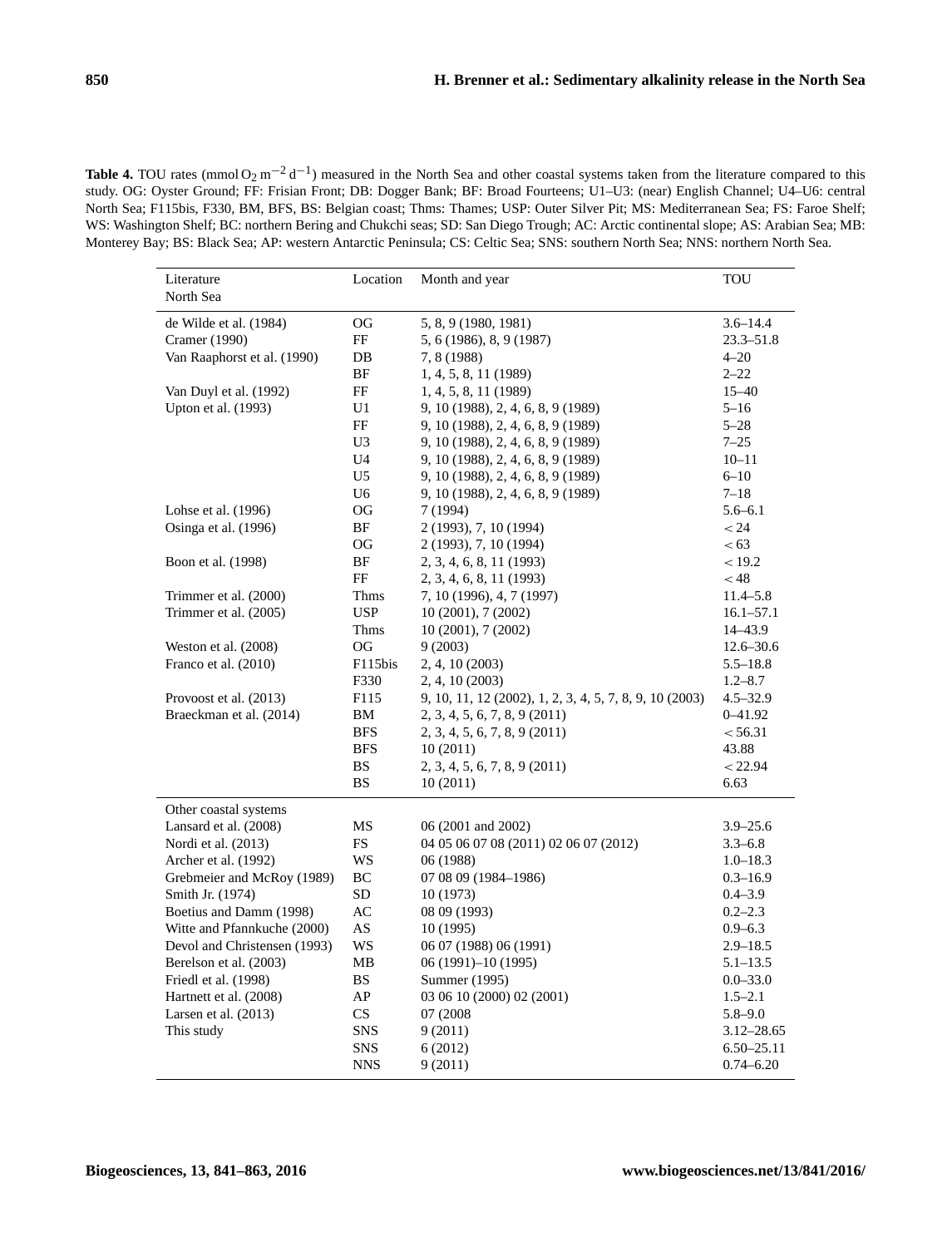<span id="page-10-0"></span>

Figure 6. Correlation plots between DIC fluxes, AT fluxes, TOU rates and water depth, porosity and grain size. Red: SNS; black: SKNT; blue: NNS. Spearman's p value given in each plot. Units mmol C m<sup>-2</sup> d<sup>-1</sup> (DIC), mmol m<sup>-2</sup> d<sup>-1</sup> (A<sub>T</sub>), and mmol O<sub>2</sub> m<sup>-2</sup> d<sup>-1</sup> (TOU).

ern North Sea, and in particular in the German Bight, and lower values in the northern North Sea.

A second important environmental factor controlling the north–south gradient in TOU rates is the bottom temperature, which exhibits a similar gradient in summer, with higher temperatures in the south. In a recent seasonal flux study of shallow coastal sediments from the North Sea, a positive correlation was found between benthic solute fluxes and water temperature [\(Rao et al.,](#page-21-13) [2014\)](#page-21-13). These authors proposed that higher bottom water temperatures in summer are a main driver for higher benthic fluxes, as increased temperatures enhance the metabolic activity in the sediment. In September 2011, the thermocline was formed between 20 and 50 m (Fig. [2](#page-5-0) and Sect. [3.1\)](#page-5-2), and the whole NNS and SKNT were stratified, while in contrast, the SNS was fully mixed (which is the basis of our station classification). As a result, the bottom water in the NNS and SKNT was substantially cooler than bottom water in the SNS ( $\approx$  11 °C difference between SNS and NNS/SKNT – Table [1\)](#page-3-0). Adopting a temperature  $Q_{10}$  coefficient of  $\approx$  2 for benthic respiration [\(Denman and](#page-20-19) [Pena,](#page-20-19) [2002;](#page-20-19) [Schrum et al.,](#page-22-11) [2006\)](#page-22-11), one would expect a nearly doubling of the TOU between the NNS and SNS due to bottom water temperature, all other environmental factors being the same. Accordingly, lower bottom water temperatures in the NNS and SKNT could indeed partially explain the lower TOU values recorded compared to the SNS (Table [3\)](#page-7-1).

To further identify the drivers of the observed spatial variability across the North Sea, we examined the correlation of TOU rates with water depth, porosity and grain size (Fig. [6\)](#page-10-0). We found significant correlations between TOU values and water depth (Spearman;  $p < 0.01$ ), suggesting that increased water depth reduced the benthic pelagic coupling in the NNS and SKNT. As more organic matter is remineralized upon the longer transit through the water column, less detritus reaches the seafloor, and this hence decreases the contribution of benthic mineralization in the overall respiration. Finally, we also found both a negative correlation between TOU and porosity (Spearman;  $p < 0.02$ ) and a significant negative correlation between TOU and median grain size (Spearman;  $p < 0.01$ ). This contradicts the classical picture of sedimentary diagenesis, where high oxygen consumption rates and intense biogeochemical cycling are typically linked to fine-grained organic-rich sediments. Instead, we found the highest TOU values in the permeable sediments of mostly the SNS (low porosity, high median grain size), which supports the more recent ideas of permeable sediments as active bio-catalytic filters [\(Huettel and Rusch,](#page-20-20) [2000\)](#page-20-20), which actively trap suspended detritus by means of advective currents through the upper sediment layers and rapidly mineralize this trapped organic matter. As a result, these permeable sediments display low standing stocks of organic matter but high TOU values.

The importance of wind- and tidal-induced advective transport for the benthic oxygen dynamics is emphasized by the deep oxygenation of the surface sediment at permeable sites (Fig. [5a](#page-8-0)), the strong impact of benthic chamber stirring speed on the TOU (Fig. [4\)](#page-8-1), and by the difference between TOU values as measured by benthic incubations and the corresponding DOU values as obtained by microprofiling (Table [3\)](#page-7-1). We found that DOU values were always smaller than TOU values for all stations throughout the North Sea. In general, the total oxygen uptake can be decomposed as  $TOU = DOU + BMU + AMU$  [\(Glud,](#page-20-14) [2008\)](#page-20-14), where BMU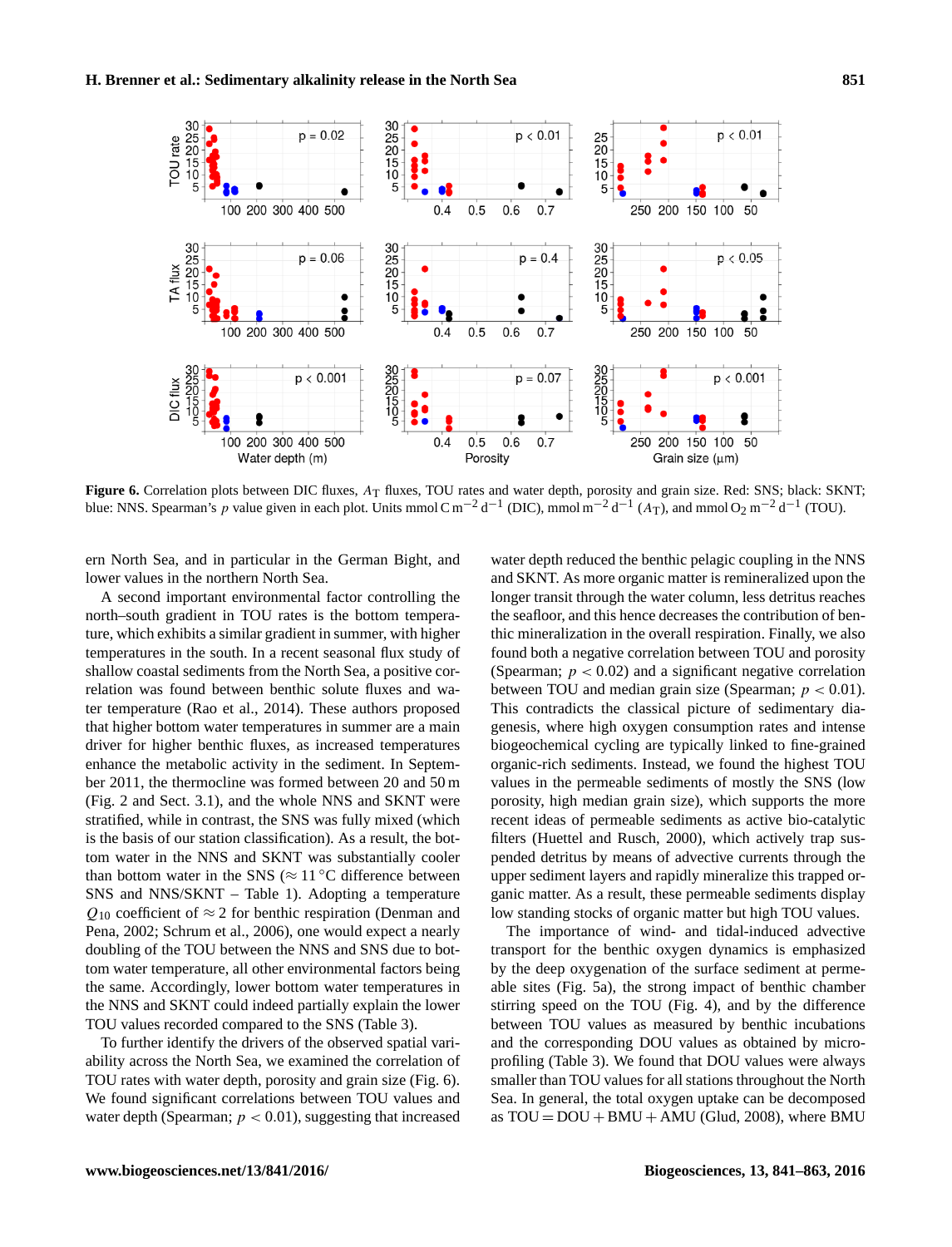<span id="page-11-1"></span>

**Figure 7. (a)** Oxygen penetration depth (OPD) plotted versus diffusive oxygen uptake (DOU) rate. **(b)** Correlation between measured OPD and theoretical OPD. Dashed line: 1:1 line; red symbols: SNS; blue symbols: NNS; black: SKNT. For calculation and details, see the text.

<span id="page-11-0"></span>

**Figure 8. (a)** Correlation between DIC fluxes and TOU rates. **(b)** Correlation between  $A_T$  fluxes and TOU rates. Solid line: linear regression; Spearman's  $p$  value given in each plot. TA and DIC fluxes in mmol C m<sup>-2</sup> d<sup>-1</sup>. TOU rates in mmol O<sub>2</sub> m<sup>-2</sup> d<sup>-1</sup>.

represents benthos mediated  $O_2$  uptake resulting from burrow irrigation and the respiration of infauna, and AMU represents the advection mediated  $O_2$  uptake by purely physical transport processes, such as pore-water advection induced by currents over bottom topography [\(Huettel and Rusch,](#page-20-20) [2000;](#page-20-20) [Meysman et al.,](#page-21-14) [2007\)](#page-21-14) and oscillatory pore-water mixing induced by waves [\(Shum,](#page-22-12) [1992\)](#page-22-12).

A second signature of physical and or biological porewater irrigation is the deep oxygenation of the surface sediment. As already noted above, in some highly permeable sites, the surface sediment remained completely oxygenated over the whole surface layer that was examined by  $O_2$  microsensor profiling (first 20 mm), and so no oxygen penetration depth (OPD) could be determined. For those stations that did allow one to determine the OPD (i.e., the pore-water  $O_2$ ) signal decreased to zero), we employed the analytical model of [Cai and Sayles](#page-20-18) [\(1996\)](#page-20-18), which provides an inverse relation

<span id="page-11-3"></span>

**Figure 9.** Sensitivity of the benthic  $A_T$  flux (dashed line) and the net  $A<sub>T</sub>$  generation (solid line) towards a range of mineralization rates in the SNS.

<span id="page-11-2"></span>between OPD and DOU (Fig. [7a](#page-11-1)) (Eq. [3\)](#page-11-2).

$$
L = 2\phi D_s \frac{[O_2]_{bw}}{F_{O_2}^0}
$$
 (3)

In this expression,  $L$  is the theoretical OPD of the sediment,  $\phi$  is the porosity, and  $D_s$  is the effective diffusivity of  $O_2$  in the pore water (i.e., corrected for tortuosity);  $[O_2]_{bw}$  is the bottom water concentration of  $O_2$  and  $F_{O_2}^0$  is the benthic oxygen flux (i.e., the DOU). This relationship is based on the balance between diffusive oxygen fluxes and oxygen consumption rates under steady-state conditions and negligible advection. The above relation was used to estimate the theoretical OPD from the measured DOU as shown in Fig. [7b](#page-11-1). The actually measured OPD is systematically larger than the predicted OPD for all stations (with SKNT stations 52 and 65 being the exception to this rule). As Eq. [\(3\)](#page-11-2) holds for sediments that only experience diffusive transport, the discrepancy suggests that non-diffusive transport (i.e., bio-irrigation or physical advection) increases the oxygen availability and penetration in the sediment [\(Archer and Devol,](#page-19-5) [1992\)](#page-19-5).

# **4.2 Benthic DIC release in the North Sea**

The benthic DIC release in the North Sea follows the same spatial pattern as the benthic oxygen uptake: the highest DIC effluxes were recorded in the SNS (mean: 11.7 mmol m<sup>-2</sup> d<sup>-1</sup> in 2011 and 12.3 mmol m<sup>-2</sup> d<sup>-1</sup> in 2012), followed by the SKNT (mean: 6.1 mmol  $m^{-2} d^{-1}$ ) and the NNS (mean:  $0.8$  mmol m<sup>-2</sup> d<sup>-1</sup>; Table [2\)](#page-7-0). However, while TOU values were comparable in the NNS and SKNT, the DIC flux in the SKNT was significantly higher than in the NNS. As for the TOU, we found a significant positive correlation between the DIC efflux and water depth (Spearman;  $p = 0.02$ ), and a weak negative correlation between the DIC efflux and the porosity (Spearman;  $p = 0.07$ ) and a significant negative correlation between the DIC efflux and median grain size (Spearman;  $p < 0.01$ ; Fig. [6\)](#page-10-0). Overall, this suggests that the same environmental factors (pelagic primary production, temperature, water depth, sediment permeabil-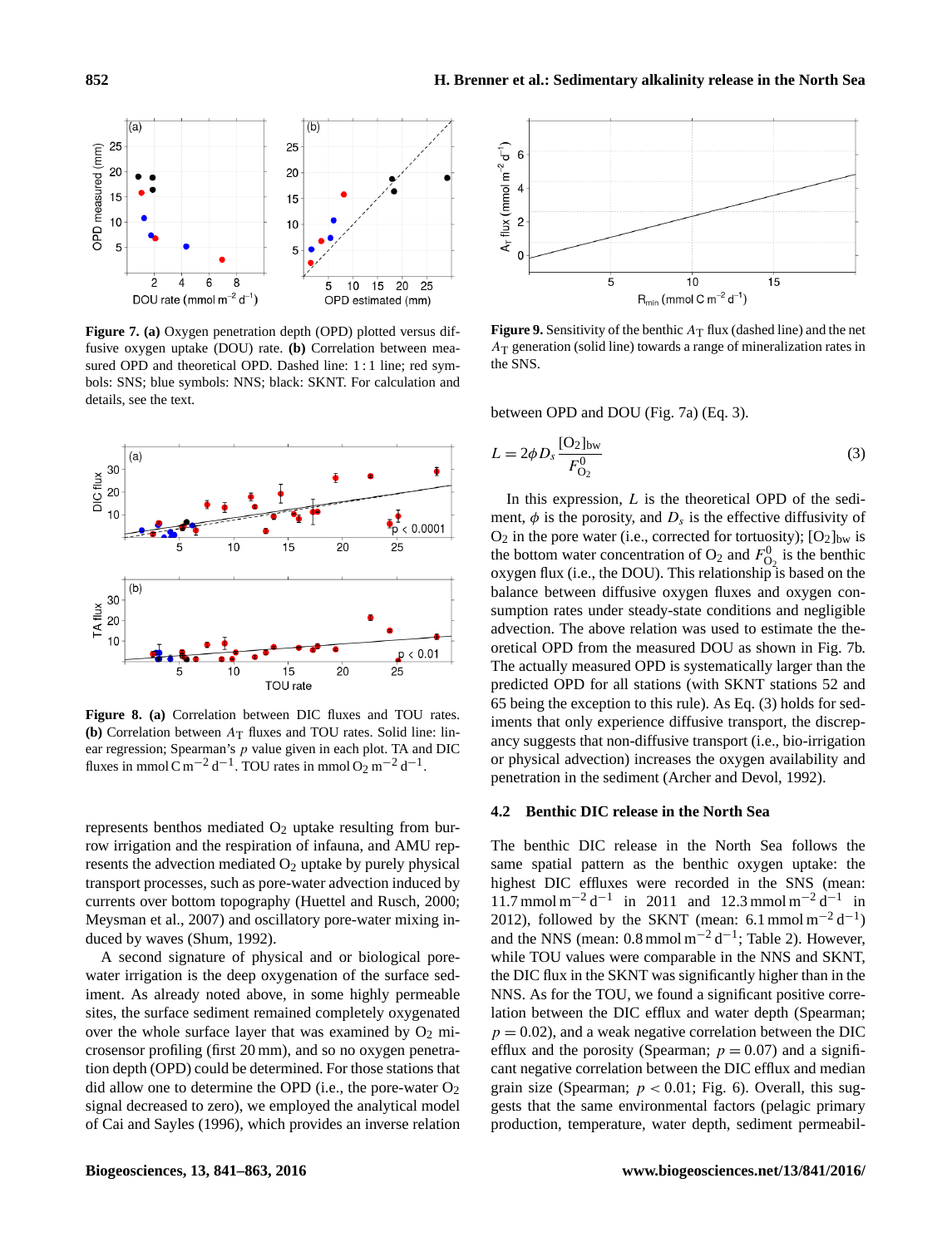ity) that are driving the TOU are also controlling the spatial pattern of the sedimentary DIC release in the North Sea.

Overall, we found DIC fluxes to be positively correlated with TOU rates (Fig. [8a](#page-11-0); Spearman;  $p < 0.0001$ ). The ratio between the DIC efflux and the TOU at a given site represents the respiratory quotient (RQ), and we found that the mean RQ value for the SNS (0.95), NNS (0.94), and SKNT (1.00) to be all similar. No significant differences were detected between the three zones (Mann–Whitney;  $p > 0.05$ ). In general, the RQ can be used as an indicator of the degree of reoxidation of reduced compounds associated with anaerobic remineralization [\(Therkildsen and Lomstein,](#page-22-13) [1993\)](#page-22-13). Assuming that (1) no carbonate dissolution occurs in the sediment, (2) that the stoichiometry of organic matter follows the Redfield ratio  $(C : N : P = 106 : 16 : 1$ ; [Redfield,](#page-21-15) [1958\)](#page-21-15), and (3) that organic matter is oxidized using oxygen as the sole electron acceptor, one would obtain a RQ of 0.77 (solid line in Fig. [8a](#page-11-0); [Paulmier et al.,](#page-21-16) [2009\)](#page-21-16). Note that a RQ close to the Redfield ratio serves as a baseline for comparison rather than an expected result in this study, due to the anticipated impact of anoxic respiration and carbonate dissolution. In principle, the RQ value is expected to increase with increasing importance of suboxic and anoxic respiration pathways, and subsequent accumulation of reduced compounds such as pyrite, as respiration along these pathways is releasing DIC without consuming oxygen. Alternatively, dissolution of carbonates may also lead to an increased RQ due to the release of 1 mole DIC per 1 mole  $CaCO<sub>3</sub>$  dissolved. Equally, the RQ value is expected to decrease when a stock of reduced compounds is being re-oxidized, i.e., the annihilation of a previously accumulated oxygen debt.

#### **4.3 Benthic alkalinity release in the North Sea**

Our results show that North Sea sediments can be a substantial source of  $A_T$ , with sediment effluxes ranging from 0 to 28.7 mmol m<sup>-2</sup> d<sup>-1</sup> (Fig. [8b](#page-11-0)). The  $A_T$  fluxes reported here were obtained by monitoring the temporal evolution of  $A_T$  in the overlying water of enclosed sediment incubations. In the same sediment incubations, [Burt et al.](#page-19-6) [\(2014\)](#page-19-6) measured the efflux of the short-lived radium isotopes  $(^{224}Ra)$ and <sup>223</sup>Ra) and subsequently estimated  $A_T$  fluxes. To this end, these authors used the Ra-isotope data to estimate the overall water exchange rate between the pore water and the overlying water column. This water exchange rate was then multiplied by the excess concentration of  $A_T$  in pore water, which was estimated from pore-water analysis. This indirect estimate procedure resulted in benthic  $A_T$  fluxes between 4.7 and 22.1 mmol m<sup>-2</sup> d<sup>-1</sup>, and is in good agreement with the  $A_T$  flux values obtained here (Fig. [10\)](#page-12-0). The disagreement (e.g., at Station 38) between observed and calculated  $A_T$  flux may result from applying the same  $A_T$  pore-water concentration for all stations in calculating the  $A_T$  fluxes based on Ra-isotope data. This assumption might be wrong and could lead to an overestimation of the  $A_T$  flux at Station 38. For

<span id="page-12-0"></span>

**Figure 10.** Directly measured  $A_T$  fluxes for the SNS compared to AT flux estimations based on Ra measurements. Figure taken from [Burt et al.](#page-19-6) [\(2014\)](#page-19-6). Fluxes in mmol C m<sup>-2</sup> d<sup>-1</sup>.

a more detailed discussion on the correlation between both methods, see [Burt et al.](#page-19-6) [\(2014\)](#page-19-6).

The benthic  $A_T$  release in the North Sea follows the same spatial pattern as the benthic oxygen uptake and the DIC efflux, suggesting that organic matter mineralization is the primary driver for the  $A_T$  release from sediments. We observed the highest  $A_T$  release in the SNS (mean: 6.6 mmol m<sup>-2</sup> d<sup>-1</sup> in 2011 and  $5.7 \text{ mmol m}^{-2} \text{d}^{-1}$  in 2012), closely followed by the SKNT (mean:  $4.3 \text{ mmol m}^{-2} \text{d}^{-1}$ ). The lowest  $A_T$ fluxes were obtained in the NNS (mean: 1.7 mmol m<sup>-2</sup> d<sup>-1</sup>). As for the TOU and DIC efflux, we found a weak positive correlation between  $A_T$  efflux and water depth (Spearman;  $p = 0.06$ ), though no significant correlation between  $A_T$  efflux and porosity (Spearman;  $p = 0.4$ ) and a significant negative correlation between the  $A_T$  efflux and median grain size (Spearman;  $p < 0.01$ ) Fig. [6.](#page-10-0) The lack of negative correlation with porosity is mainly due to SKNT stations, which showed a high  $A_T$  efflux at high porosity. Furthermore, the increase in  $A_T$  fluxes with increasing TOU rates (Fig. [8\)](#page-11-0) is an indication of metabolically driven dissolution of CaCO<sub>3</sub>, as carbonate dissolution is fueled by  $CO<sub>2</sub>$  released during organic matter mineralization, or alternatively, of the increase in the relative importance of anoxic respiration pathways at high TOU. Metabolic dissolution would induce a  $A_T$  / DIC flux ratio of 1, which is indeed confirmed in some stations, though not for all (Fig. [11\)](#page-13-0). A positive correlation is obtained between  $A_T$ and DIC fluxes (Spearman;  $p = 0.02$ ), but there are marked differences in the  $A_T$  / DIC flux ratio between different stations, which suggests that a different type of biogeochemistry is acting at different locations. Below we will discuss in more detail how different biogeochemical processes in the sediment are releasing  $A_T$  and DIC in distinct ratios.

To our knowledge, the  $A_T$  fluxes presented here are the first field observations of such fluxes in the North Sea area. [Thomas et al.](#page-22-1) [\(2009\)](#page-22-1) estimated sedimentary  $A_T$  fluxes in the southeastern bight of the North Sea and the Wadden Sea during summer and autumn based exclusively on water column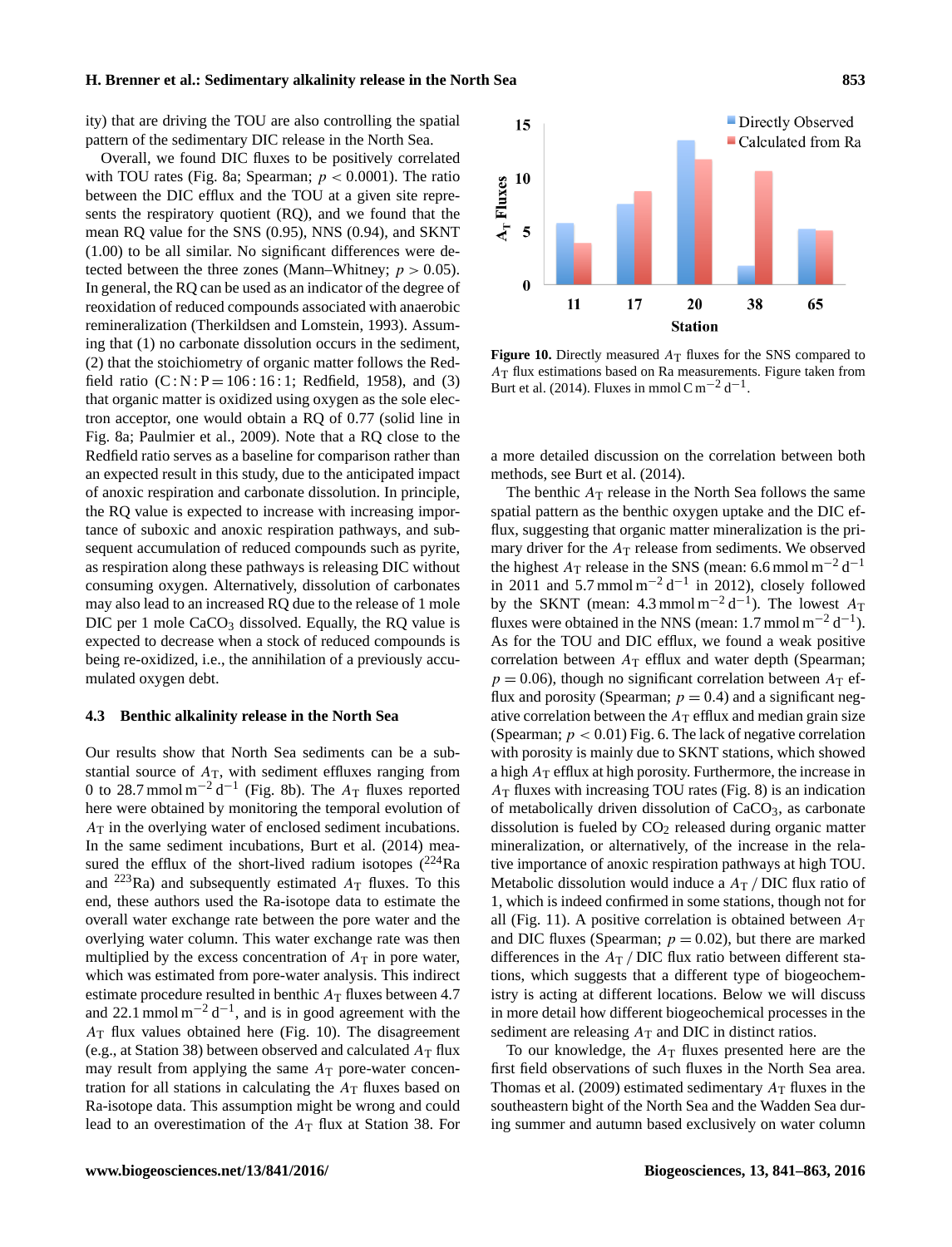<span id="page-13-0"></span>

**Figure 11.** Correlation between  $A_T$  and DIC fluxes for sites of the SNS from both campaigns. Different lines represent different reaction stoichiometry. For more explanation and reaction equations, see the text. Short dashed line: aerobic respiration; dotted line: denitrification; dotted–dashed line: sulfate reduction coupled to pyrite formation and burial; long dashed line: carbonate dissolution. Note that the latter two lines are plotted along similar points and are thus hard to distinguish. p: Spearman's rank correlation coefficient for the correlation of all points displayed in this scatter plot. All fluxes in mmol C m<sup>-2</sup> d<sup>-1</sup>.

data. In this approach, the sedimentary  $A_T$  release appeared as the unknown closure term in an  $A_T$  budget based on water column data, which provided  $A_T$  flux estimates of about 8.0 mmol m<sup>-2</sup> d<sup>-1</sup>. These values are similar to the benthic  $A_T$  fluxes reported here for the SNS.

 $A<sub>T</sub>$  release from sediments has also been the subject of a number of studies on coastal systems other than the North Sea. Based on basin-wide budget calculations, [Gustafsson](#page-20-21) [et al.](#page-20-21) [\(2014\)](#page-20-21) estimated that sediments of the Baltic Sea generate  $A_T$  with a mean rate of 2.4 mmol m<sup>-2</sup> d<sup>-1</sup>, which is on the same order as the  $A_T$  input by rivers in that basin. As main sources of  $A_T$ , these authors propose denitrification together with sulfate reduction and/or silicate weathering. [Chen and Wang](#page-20-3) [\(1999\)](#page-20-3) estimated that sediments in the East China Sea generate between 2.9 and 4.9 mmol  $m^{-2} d^{-1}$  $A_T$ . Over 80 % of this  $A_T$  flux was thereby attributed to iron and sulfate reduction, with no contribution from carbonate dissolution.

[Krumins et al.](#page-21-17) [\(2013\)](#page-21-17) used a one-dimensional reactive transport model to estimate  $A_T$  fluxes from coastal sediments. For that study, the authors divided the global shelf into four different environments, each with distinctive particular organic and inorganic carbon fluxes. Ultimately, they identified non-carbonate shelves (e.g., the North Sea) as an  $A_T$  source of 2.7 mmol m<sup>-2</sup> d<sup>-1</sup>.

On a global scale, [Krumins et al.](#page-21-17) [\(2013\)](#page-21-17) estimated an  $A_T$ flux for the coastal ocean of 29 Tmol yr−<sup>1</sup> . Whereas this estimate agrees well with an independent estimation by [Chen](#page-20-4) [\(2002\)](#page-20-4) (16–31 Tmol yr−<sup>1</sup> ), [Hu and Cai](#page-20-6) [\(2011a\)](#page-20-6) obtained a much smaller flux of  $4-6$  Tmol yr<sup>-1</sup>. Note that all these three studies are based on different assumptions about the underlying processes that are generating  $A_T$ . Whereas the  $A_T$  flux estimated by [Chen](#page-20-4) [\(2002\)](#page-20-4) is mainly generated by sulfate reduction with zero contribution of carbonate dissolution, [Krumins](#page-21-17) [et al.](#page-21-17) [\(2013\)](#page-21-17) acknowledged carbonate dissolution as a benthic  $A_T$  source. The estimate of [Hu and Cai](#page-20-6) [\(2011a\)](#page-20-6) is based on anaerobic  $A_T$  generation alone; hence, possible contributions by carbonate dissolution are not taken into account. Furthermore, these latter authors treat the coastal sediment–water column system as a single system, while the other two papers only consider the sediment.

To put these different assumptions into perspective, and to verify their consequences, we now develop an alkalinity budget for the SNS in which we first provide a sediment budget, and subsequently we extend this argument to arrive at a combined sediment and water column alkalinity budget. We restrict this discussion to the SNS, as we have shown in Sect. [3.3](#page-6-1) that  $A_T$  fluxes in the SNS significantly exceed those of the other two zones. High primary production, riverine input of terrestrial organic matter, and the shallow water depth favor a high benthic respiration rate in the SNS. Furthermore, in the context of atmospheric  $CO<sub>2</sub>$  uptake, a direct link between alkalinity release from the sediments and the atmosphere is needed, which requires a non-stratified water column as encountered in most parts of the SNS.

#### <span id="page-13-1"></span>**4.4 Sources of alkalinity in sediments of the SNS**

The high benthic  $A_T$  effluxes observed in the SNS invoke the question of which processes generate  $A_T$  in the sediment. In the following we will discuss how different biogeochemical pathways contribute to the overall  $A_T$  release from sediments, and in this way, we will try to assemble a closed  $A_T$ budget for the SNS seafloor. To this end, we developed a simplified biogeochemical model of the SNS sediment, which accounts for carbonate dissolution (CD), aerobic respiration (AR), nitrification (NI), denitrification (DNF), iron reduction (IR), sulfate reduction (SR), free sulfide oxidation (SO), and pyrite formation (PF) as biogeochemical pathways. The input parameters, diagenetic relations, and output variables are summarized in Table [5.](#page-14-0) The  $A_T$  / DIC flux ratio for each of these reactions is indicated as a straight line in Fig. [11.](#page-13-0) In the next paragraphs, we discuss how the rates of the individual reactions can be constrained based on our flux measurements and literature data.

<span id="page-13-2"></span>In theory, the dissolution of 1 mole of  $CaCO<sub>3</sub>$  releases 2 mole of  $A_T$ , assuming no other processes are acting.

$$
\text{CaCO}_3 \to \text{CO}_3{}^{2-} + \text{Ca}^{2+} \tag{4}
$$

The undersaturation of the pore water with respect to the phases of calcium carbonate present (e.g., high Mg calcite, aragonite or calcite) determines the rate at which carbonate will dissolve. In general the undersaturation of the pore water can have two causes [\(Boudreau et al.,](#page-19-7) [2010\)](#page-19-7): (1) undersaturation of the overlying water and (2) additional undersaturation of the pore water due to metabolic respiration. In the North Sea, the overlying water is always oversaturated with respect to all common carbonate phases [\(Frankignoulle et al.,](#page-20-22)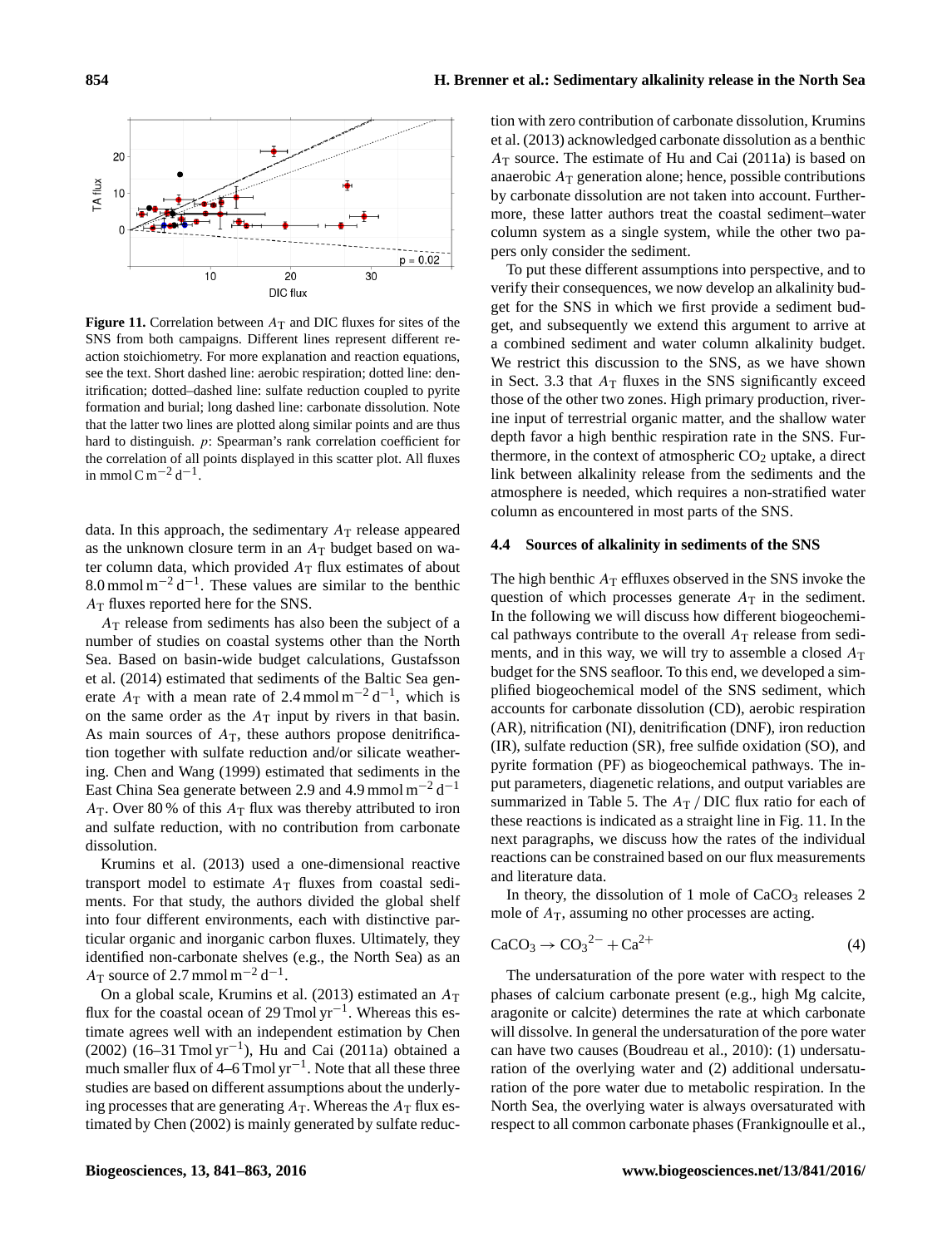<span id="page-14-0"></span>

| $\delta[\text{NH}_4^+]/\delta t = a \times R_{\text{min}} - R_{\text{NIT}} + \text{AM} + J_{\text{NH}_4}$<br>TOU = AR + 2 × NIT + 2 × SO + 0.25 × PF<br>RQ = $\frac{R_{\text{min}} + \text{CD}}{\text{TOU}}$<br>$\delta$ [H <sub>2</sub> S]/ $\delta t = 0.5 \times$ SR – PF – $SO + J_{\rm H2S}$<br>$= (R_{\min} - AR - DNF)/(\frac{1}{16} \times p + 1)$<br>$\delta {\rm [NO_3]} / \delta t = {\rm NIT} - 0.8 \times {\rm DNF} + J_{\rm NO_3}$<br>$\delta[\mathrm{Fe}^{2+1}]/\delta t = 4 \times \mathrm{IR} - \tfrac{1}{2} \times \mathrm{PF} + J_{\mathrm{Fe}^{2+}}$<br>$\delta [CO_2]/\delta t = +R_{\text{min}}$<br>$\delta [O_2]/\delta t = -AR - R_{\text{SO}} - R_{\text{NIT}}$<br>$-b) \times 0.8 \times$ DNF<br>$8 \times IR + SR - 2 \times SO - PF$<br>$DNF = \frac{1}{b} \times NIT \times \frac{106}{84.8}$<br>$SO = 0.5(1 - p) \times SR$<br>$= 0.5 \times p \times$ SR<br>$\begin{array}{l} \mathrm{AM} = \frac{16}{106} \times R_{\mathrm{min}} \\ \mathrm{NIT} = \mathrm{AM} \end{array}$<br>$\frac{1}{16} \times p \times \text{SR}$<br>$2\times$ CD $-2\times$ CF<br>$AR = a \times R_{min}$<br>$= 8 \times IR$<br>$I_{N O_3} = (1 -$<br>$I_{N H_4} = 0$<br>$J_{\text{H}_2\text{S}} = 0$ $J_{\text{H}_2\text{S}} = 0$<br>$CD = CF$<br>See text<br>See text<br><b>WAR</b><br>$\parallel$<br>$R_{\min}$<br>ö<br>旵<br>Ë<br>$\mathbf{S}$<br>呂<br>E<br>$\mathbb{R}$<br>$\overline{a}$<br>$\mathcal{L}_{\mathcal{L}}$<br>$\overline{p}$<br>Fraction of DNF supported by NI<br>Aerobic respiration fraction<br>Pyrite formation fraction<br>Carbonate dissolution<br>A <sub>T</sub> turnover linked to<br>Alkalinity generation<br>Alkalinity generation<br>Diagenetic processes<br>Sulfur and iron cycle<br>Carbonate formation<br>Respiratory quotient<br>Total oxygen uptake<br>Primary production<br>Aerobic respiration<br>Balance statements<br>Aerobic respiration<br>Mineralization rate<br>Pelagic processes<br>Nitrogen fixation<br>Sulfate reduction<br>Sulfide oxidation<br>Pyrite formation<br>Ammonification<br>Nitrogen cycle<br>Benthic fluxes<br>Denitrification<br>Iron reduction<br>Carbon cycle<br>Nitrification | Value<br>Expression                                                                               |          |                                                     | A <sub>T</sub> release |
|----------------------------------------------------------------------------------------------------------------------------------------------------------------------------------------------------------------------------------------------------------------------------------------------------------------------------------------------------------------------------------------------------------------------------------------------------------------------------------------------------------------------------------------------------------------------------------------------------------------------------------------------------------------------------------------------------------------------------------------------------------------------------------------------------------------------------------------------------------------------------------------------------------------------------------------------------------------------------------------------------------------------------------------------------------------------------------------------------------------------------------------------------------------------------------------------------------------------------------------------------------------------------------------------------------------------------------------------------------------------------------------------------------------------------------------------------------------------------------------------------------------------------------------------------------------------------------------------------------------------------------------------------------------------------------------------------------------------------------------------------------------------------------------------------------------------------------------------------------------------------------------------------------------------------------------------------------------------------------------------------------------------------------------------------------------------------------------------------------------------------------------------------|---------------------------------------------------------------------------------------------------|----------|-----------------------------------------------------|------------------------|
|                                                                                                                                                                                                                                                                                                                                                                                                                                                                                                                                                                                                                                                                                                                                                                                                                                                                                                                                                                                                                                                                                                                                                                                                                                                                                                                                                                                                                                                                                                                                                                                                                                                                                                                                                                                                                                                                                                                                                                                                                                                                                                                                                    |                                                                                                   | $10.3\,$ | mmol C m <sup><math>-2</math></sup> d <sup>--</sup> |                        |
|                                                                                                                                                                                                                                                                                                                                                                                                                                                                                                                                                                                                                                                                                                                                                                                                                                                                                                                                                                                                                                                                                                                                                                                                                                                                                                                                                                                                                                                                                                                                                                                                                                                                                                                                                                                                                                                                                                                                                                                                                                                                                                                                                    |                                                                                                   | 0.15     |                                                     | $\mathbf{I}$           |
|                                                                                                                                                                                                                                                                                                                                                                                                                                                                                                                                                                                                                                                                                                                                                                                                                                                                                                                                                                                                                                                                                                                                                                                                                                                                                                                                                                                                                                                                                                                                                                                                                                                                                                                                                                                                                                                                                                                                                                                                                                                                                                                                                    | 0.8                                                                                               |          |                                                     | -1                     |
|                                                                                                                                                                                                                                                                                                                                                                                                                                                                                                                                                                                                                                                                                                                                                                                                                                                                                                                                                                                                                                                                                                                                                                                                                                                                                                                                                                                                                                                                                                                                                                                                                                                                                                                                                                                                                                                                                                                                                                                                                                                                                                                                                    | $\overline{0}$                                                                                    |          | $1 - 1$                                             |                        |
|                                                                                                                                                                                                                                                                                                                                                                                                                                                                                                                                                                                                                                                                                                                                                                                                                                                                                                                                                                                                                                                                                                                                                                                                                                                                                                                                                                                                                                                                                                                                                                                                                                                                                                                                                                                                                                                                                                                                                                                                                                                                                                                                                    |                                                                                                   |          |                                                     |                        |
|                                                                                                                                                                                                                                                                                                                                                                                                                                                                                                                                                                                                                                                                                                                                                                                                                                                                                                                                                                                                                                                                                                                                                                                                                                                                                                                                                                                                                                                                                                                                                                                                                                                                                                                                                                                                                                                                                                                                                                                                                                                                                                                                                    |                                                                                                   |          |                                                     |                        |
|                                                                                                                                                                                                                                                                                                                                                                                                                                                                                                                                                                                                                                                                                                                                                                                                                                                                                                                                                                                                                                                                                                                                                                                                                                                                                                                                                                                                                                                                                                                                                                                                                                                                                                                                                                                                                                                                                                                                                                                                                                                                                                                                                    |                                                                                                   |          |                                                     |                        |
|                                                                                                                                                                                                                                                                                                                                                                                                                                                                                                                                                                                                                                                                                                                                                                                                                                                                                                                                                                                                                                                                                                                                                                                                                                                                                                                                                                                                                                                                                                                                                                                                                                                                                                                                                                                                                                                                                                                                                                                                                                                                                                                                                    |                                                                                                   |          |                                                     |                        |
|                                                                                                                                                                                                                                                                                                                                                                                                                                                                                                                                                                                                                                                                                                                                                                                                                                                                                                                                                                                                                                                                                                                                                                                                                                                                                                                                                                                                                                                                                                                                                                                                                                                                                                                                                                                                                                                                                                                                                                                                                                                                                                                                                    |                                                                                                   |          |                                                     |                        |
|                                                                                                                                                                                                                                                                                                                                                                                                                                                                                                                                                                                                                                                                                                                                                                                                                                                                                                                                                                                                                                                                                                                                                                                                                                                                                                                                                                                                                                                                                                                                                                                                                                                                                                                                                                                                                                                                                                                                                                                                                                                                                                                                                    |                                                                                                   |          |                                                     |                        |
|                                                                                                                                                                                                                                                                                                                                                                                                                                                                                                                                                                                                                                                                                                                                                                                                                                                                                                                                                                                                                                                                                                                                                                                                                                                                                                                                                                                                                                                                                                                                                                                                                                                                                                                                                                                                                                                                                                                                                                                                                                                                                                                                                    |                                                                                                   |          |                                                     |                        |
|                                                                                                                                                                                                                                                                                                                                                                                                                                                                                                                                                                                                                                                                                                                                                                                                                                                                                                                                                                                                                                                                                                                                                                                                                                                                                                                                                                                                                                                                                                                                                                                                                                                                                                                                                                                                                                                                                                                                                                                                                                                                                                                                                    |                                                                                                   |          |                                                     |                        |
|                                                                                                                                                                                                                                                                                                                                                                                                                                                                                                                                                                                                                                                                                                                                                                                                                                                                                                                                                                                                                                                                                                                                                                                                                                                                                                                                                                                                                                                                                                                                                                                                                                                                                                                                                                                                                                                                                                                                                                                                                                                                                                                                                    |                                                                                                   |          |                                                     |                        |
|                                                                                                                                                                                                                                                                                                                                                                                                                                                                                                                                                                                                                                                                                                                                                                                                                                                                                                                                                                                                                                                                                                                                                                                                                                                                                                                                                                                                                                                                                                                                                                                                                                                                                                                                                                                                                                                                                                                                                                                                                                                                                                                                                    |                                                                                                   |          |                                                     |                        |
|                                                                                                                                                                                                                                                                                                                                                                                                                                                                                                                                                                                                                                                                                                                                                                                                                                                                                                                                                                                                                                                                                                                                                                                                                                                                                                                                                                                                                                                                                                                                                                                                                                                                                                                                                                                                                                                                                                                                                                                                                                                                                                                                                    |                                                                                                   |          |                                                     |                        |
|                                                                                                                                                                                                                                                                                                                                                                                                                                                                                                                                                                                                                                                                                                                                                                                                                                                                                                                                                                                                                                                                                                                                                                                                                                                                                                                                                                                                                                                                                                                                                                                                                                                                                                                                                                                                                                                                                                                                                                                                                                                                                                                                                    |                                                                                                   |          |                                                     |                        |
|                                                                                                                                                                                                                                                                                                                                                                                                                                                                                                                                                                                                                                                                                                                                                                                                                                                                                                                                                                                                                                                                                                                                                                                                                                                                                                                                                                                                                                                                                                                                                                                                                                                                                                                                                                                                                                                                                                                                                                                                                                                                                                                                                    |                                                                                                   |          |                                                     |                        |
|                                                                                                                                                                                                                                                                                                                                                                                                                                                                                                                                                                                                                                                                                                                                                                                                                                                                                                                                                                                                                                                                                                                                                                                                                                                                                                                                                                                                                                                                                                                                                                                                                                                                                                                                                                                                                                                                                                                                                                                                                                                                                                                                                    |                                                                                                   |          |                                                     |                        |
|                                                                                                                                                                                                                                                                                                                                                                                                                                                                                                                                                                                                                                                                                                                                                                                                                                                                                                                                                                                                                                                                                                                                                                                                                                                                                                                                                                                                                                                                                                                                                                                                                                                                                                                                                                                                                                                                                                                                                                                                                                                                                                                                                    |                                                                                                   | 45.36    | mmol C m $^{-2}$ d <sup>-1</sup>                    | $+7.28$                |
|                                                                                                                                                                                                                                                                                                                                                                                                                                                                                                                                                                                                                                                                                                                                                                                                                                                                                                                                                                                                                                                                                                                                                                                                                                                                                                                                                                                                                                                                                                                                                                                                                                                                                                                                                                                                                                                                                                                                                                                                                                                                                                                                                    |                                                                                                   |          |                                                     |                        |
|                                                                                                                                                                                                                                                                                                                                                                                                                                                                                                                                                                                                                                                                                                                                                                                                                                                                                                                                                                                                                                                                                                                                                                                                                                                                                                                                                                                                                                                                                                                                                                                                                                                                                                                                                                                                                                                                                                                                                                                                                                                                                                                                                    |                                                                                                   | 36.11    | mmol C m $^{-2}$ d <sup>--</sup>                    | $-5.79$                |
|                                                                                                                                                                                                                                                                                                                                                                                                                                                                                                                                                                                                                                                                                                                                                                                                                                                                                                                                                                                                                                                                                                                                                                                                                                                                                                                                                                                                                                                                                                                                                                                                                                                                                                                                                                                                                                                                                                                                                                                                                                                                                                                                                    |                                                                                                   | 2.70     | $mmol$ C m <sup>-2</sup> d <sup>-1</sup>            | $-5.40$                |
|                                                                                                                                                                                                                                                                                                                                                                                                                                                                                                                                                                                                                                                                                                                                                                                                                                                                                                                                                                                                                                                                                                                                                                                                                                                                                                                                                                                                                                                                                                                                                                                                                                                                                                                                                                                                                                                                                                                                                                                                                                                                                                                                                    | $\circ$                                                                                           |          | mmol C m $^{-2}$ d <sup>-1</sup>                    | $\circ$                |
|                                                                                                                                                                                                                                                                                                                                                                                                                                                                                                                                                                                                                                                                                                                                                                                                                                                                                                                                                                                                                                                                                                                                                                                                                                                                                                                                                                                                                                                                                                                                                                                                                                                                                                                                                                                                                                                                                                                                                                                                                                                                                                                                                    |                                                                                                   |          | $mmol\,m^{-2}\,d^{-1}$                              | $-3.92$                |
|                                                                                                                                                                                                                                                                                                                                                                                                                                                                                                                                                                                                                                                                                                                                                                                                                                                                                                                                                                                                                                                                                                                                                                                                                                                                                                                                                                                                                                                                                                                                                                                                                                                                                                                                                                                                                                                                                                                                                                                                                                                                                                                                                    |                                                                                                   |          |                                                     |                        |
|                                                                                                                                                                                                                                                                                                                                                                                                                                                                                                                                                                                                                                                                                                                                                                                                                                                                                                                                                                                                                                                                                                                                                                                                                                                                                                                                                                                                                                                                                                                                                                                                                                                                                                                                                                                                                                                                                                                                                                                                                                                                                                                                                    |                                                                                                   | 2.70     | mmol C m $^{-2}$ d <sup>--</sup>                    | $+5.40$                |
|                                                                                                                                                                                                                                                                                                                                                                                                                                                                                                                                                                                                                                                                                                                                                                                                                                                                                                                                                                                                                                                                                                                                                                                                                                                                                                                                                                                                                                                                                                                                                                                                                                                                                                                                                                                                                                                                                                                                                                                                                                                                                                                                                    |                                                                                                   | 1.55     | mmol $\mathrm{C\,m^{-2}\,d^{-1}}$                   | $+0.22$                |
|                                                                                                                                                                                                                                                                                                                                                                                                                                                                                                                                                                                                                                                                                                                                                                                                                                                                                                                                                                                                                                                                                                                                                                                                                                                                                                                                                                                                                                                                                                                                                                                                                                                                                                                                                                                                                                                                                                                                                                                                                                                                                                                                                    |                                                                                                   | 1.55     | $mmol$ N m <sup>-2</sup> d <sup>-</sup>             |                        |
|                                                                                                                                                                                                                                                                                                                                                                                                                                                                                                                                                                                                                                                                                                                                                                                                                                                                                                                                                                                                                                                                                                                                                                                                                                                                                                                                                                                                                                                                                                                                                                                                                                                                                                                                                                                                                                                                                                                                                                                                                                                                                                                                                    |                                                                                                   | 1.55     | mmol N m $^{-2}$ d <sup>--</sup>                    | $-3.10$                |
|                                                                                                                                                                                                                                                                                                                                                                                                                                                                                                                                                                                                                                                                                                                                                                                                                                                                                                                                                                                                                                                                                                                                                                                                                                                                                                                                                                                                                                                                                                                                                                                                                                                                                                                                                                                                                                                                                                                                                                                                                                                                                                                                                    |                                                                                                   | 2.43     | mmol C m $^{-2}$ d <sup>--</sup>                    | $+2.29$                |
|                                                                                                                                                                                                                                                                                                                                                                                                                                                                                                                                                                                                                                                                                                                                                                                                                                                                                                                                                                                                                                                                                                                                                                                                                                                                                                                                                                                                                                                                                                                                                                                                                                                                                                                                                                                                                                                                                                                                                                                                                                                                                                                                                    |                                                                                                   | 6.29     | mmol C m <sup><math>-2</math></sup> d <sup>--</sup> | $+7.18$                |
|                                                                                                                                                                                                                                                                                                                                                                                                                                                                                                                                                                                                                                                                                                                                                                                                                                                                                                                                                                                                                                                                                                                                                                                                                                                                                                                                                                                                                                                                                                                                                                                                                                                                                                                                                                                                                                                                                                                                                                                                                                                                                                                                                    | 0.31                                                                                              |          | mmol C m $^{-2}$ d <sup>--</sup>                    | $-0.29$                |
|                                                                                                                                                                                                                                                                                                                                                                                                                                                                                                                                                                                                                                                                                                                                                                                                                                                                                                                                                                                                                                                                                                                                                                                                                                                                                                                                                                                                                                                                                                                                                                                                                                                                                                                                                                                                                                                                                                                                                                                                                                                                                                                                                    | 0.31                                                                                              |          | mmol C m $^{-2}$ d <sup>--</sup>                    | $-0.29$                |
|                                                                                                                                                                                                                                                                                                                                                                                                                                                                                                                                                                                                                                                                                                                                                                                                                                                                                                                                                                                                                                                                                                                                                                                                                                                                                                                                                                                                                                                                                                                                                                                                                                                                                                                                                                                                                                                                                                                                                                                                                                                                                                                                                    | 2.83                                                                                              |          | mmol C m $^{-2}$ d <sup>--</sup>                    | $-5.66$                |
|                                                                                                                                                                                                                                                                                                                                                                                                                                                                                                                                                                                                                                                                                                                                                                                                                                                                                                                                                                                                                                                                                                                                                                                                                                                                                                                                                                                                                                                                                                                                                                                                                                                                                                                                                                                                                                                                                                                                                                                                                                                                                                                                                    |                                                                                                   | 0.04     | T<br>P<br>mmol $\mathrm{C\,m^{-2}}$ .               | $+0.32$                |
|                                                                                                                                                                                                                                                                                                                                                                                                                                                                                                                                                                                                                                                                                                                                                                                                                                                                                                                                                                                                                                                                                                                                                                                                                                                                                                                                                                                                                                                                                                                                                                                                                                                                                                                                                                                                                                                                                                                                                                                                                                                                                                                                                    |                                                                                                   |          | $\text{mmol m}^{-2}\text{d}^{-1}$                   | $+6.32$                |
|                                                                                                                                                                                                                                                                                                                                                                                                                                                                                                                                                                                                                                                                                                                                                                                                                                                                                                                                                                                                                                                                                                                                                                                                                                                                                                                                                                                                                                                                                                                                                                                                                                                                                                                                                                                                                                                                                                                                                                                                                                                                                                                                                    |                                                                                                   | 10.1     | $\text{mmol O}_2 \,\text{m}^{-2}\,\text{d}^{-1}$    |                        |
|                                                                                                                                                                                                                                                                                                                                                                                                                                                                                                                                                                                                                                                                                                                                                                                                                                                                                                                                                                                                                                                                                                                                                                                                                                                                                                                                                                                                                                                                                                                                                                                                                                                                                                                                                                                                                                                                                                                                                                                                                                                                                                                                                    |                                                                                                   | 1.25     | $\mathbf{I}$                                        |                        |
|                                                                                                                                                                                                                                                                                                                                                                                                                                                                                                                                                                                                                                                                                                                                                                                                                                                                                                                                                                                                                                                                                                                                                                                                                                                                                                                                                                                                                                                                                                                                                                                                                                                                                                                                                                                                                                                                                                                                                                                                                                                                                                                                                    | $\circ$                                                                                           |          |                                                     |                        |
|                                                                                                                                                                                                                                                                                                                                                                                                                                                                                                                                                                                                                                                                                                                                                                                                                                                                                                                                                                                                                                                                                                                                                                                                                                                                                                                                                                                                                                                                                                                                                                                                                                                                                                                                                                                                                                                                                                                                                                                                                                                                                                                                                    | $\mathcal{L}$<br>84.8/106 x DNF + 16/106 x (AR + DNF + IR + SR) – 2 x NIT + (16/106) x (PP – WAR) |          |                                                     |                        |
|                                                                                                                                                                                                                                                                                                                                                                                                                                                                                                                                                                                                                                                                                                                                                                                                                                                                                                                                                                                                                                                                                                                                                                                                                                                                                                                                                                                                                                                                                                                                                                                                                                                                                                                                                                                                                                                                                                                                                                                                                                                                                                                                                    | 26                                                                                                |          | <b>x x x x</b>                                      | т.                     |
| Phosphor cycle                                                                                                                                                                                                                                                                                                                                                                                                                                                                                                                                                                                                                                                                                                                                                                                                                                                                                                                                                                                                                                                                                                                                                                                                                                                                                                                                                                                                                                                                                                                                                                                                                                                                                                                                                                                                                                                                                                                                                                                                                                                                                                                                     | $\circ$<br>$1/106 \times (AR+DNF+IR+SR) + (1/106) \times (PP - WAR)$                              |          |                                                     |                        |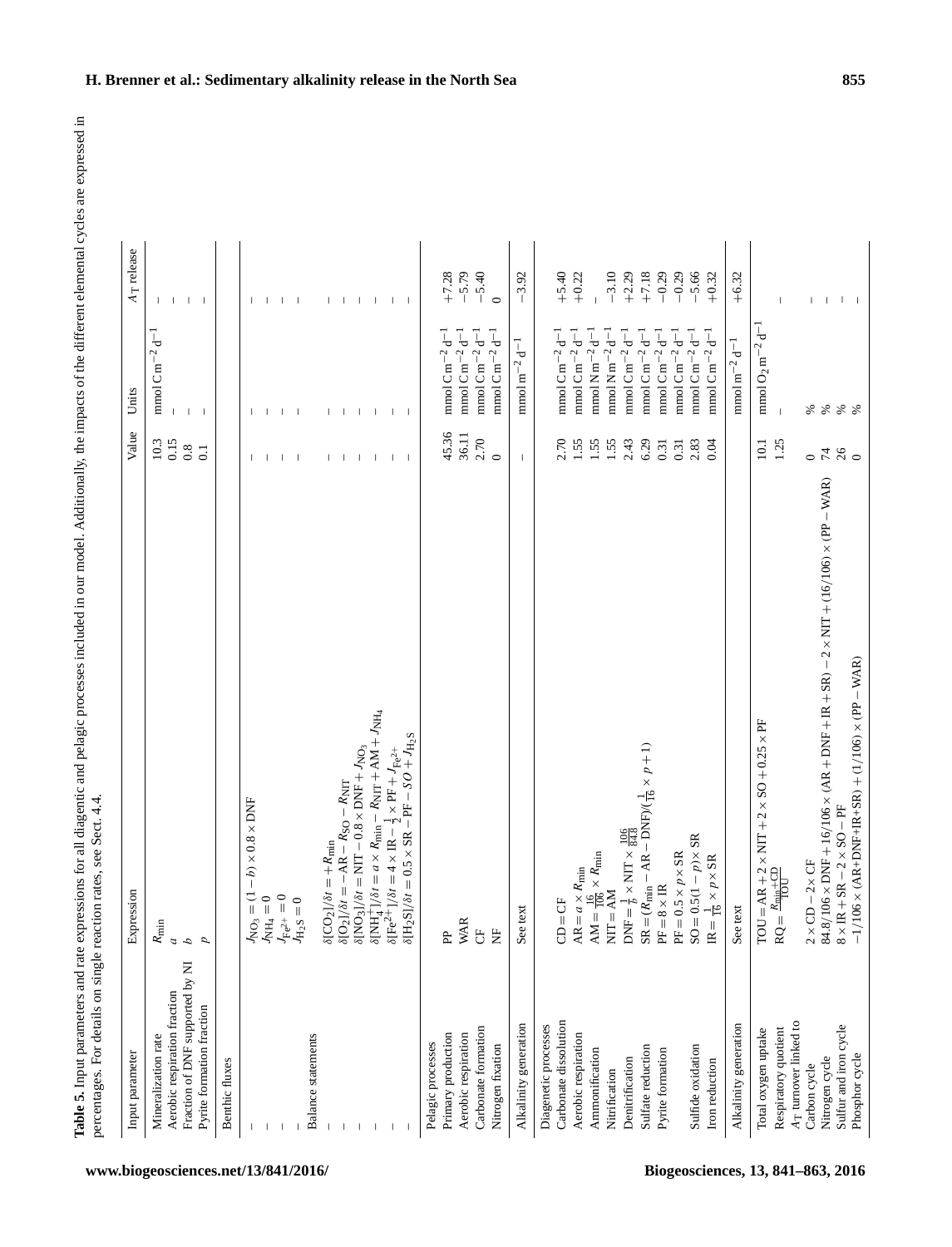[1998;](#page-20-22) [Kühn et al.,](#page-21-10) [2010\)](#page-21-10), and so, dissolution of  $CaCO<sub>3</sub>$  in the sediment must be exclusively metabolically driven. Both the  $CO<sub>2</sub>$  production during organic matter mineralization as well as the oxidation of reduced compounds produced during anaerobic respiration processes can make the pore water undersaturated with respect to carbonates and, therefore, fuel metabolic driven dissolution [\(Jahnke et al.,](#page-20-23) [1994\)](#page-20-23). The increase in the  $A_T$  fluxes with increasing TOU rates (Fig. [8b](#page-11-0)) indeed forms an indication of metabolic driven dissolution of CaCO<sub>3</sub> [\(Jahnke and Jahnke,](#page-20-24) [2004\)](#page-20-24).

From the flux data set available here, it is not possible to constrain the actual  $CaCO<sub>3</sub>$  dissolution rate in each station. However, it is still possible to provide an upper limit for the  $CaCO<sub>3</sub>$  dissolution rate on a larger geographic scale. Gazeau et al. (personal communication, 2014) recently estimated carbonate production in the southern North Sea to be 2.7 mmol C m<sup>-2</sup>  $\text{d}^{-1}$ . Net carbon burial does not occur in the North Sea, except for small amounts in the Skagerrak and the Norwegian Channel [\(de Haas et al.,](#page-20-25) [2002;](#page-20-25) [Thomas et al.,](#page-22-14) [2005;](#page-22-14) [Bozec et al.,](#page-19-1) [2006\)](#page-19-1). Therefore, we consider carbonate production (in both water column and sediment) and dissolution (in the sediment) to be in balance with each other. Accordingly, carbonate dissolution in sediments can release up to 5.4 mmol m<sup>-2</sup> d<sup>-1</sup> of  $A_T$ .

In addition to carbonate dissolution,  $A_T$  generation can be linked to various organic matter degradation pathways and secondary re-oxidation reactions. In the presence of oxygen, aerobic respiration is used to break down organic matter:

$$
OM + 15H^{+} + 106O_{2} \rightarrow 106CO_{2} + 16NH_{4}^{+} + H_{2}PO_{4}^{-} + 148.4H_{2}O,
$$
\n(5)

where we assume organic matter (OM) to be of Redfield elemental composition and follow the classical expression for the composition of organic matter  $(CH_2O)_{106}$  (NH<sub>3</sub>)<sub>16</sub> (H3PO4) after [Richards](#page-22-15) [\(1965\)](#page-22-15) and [Paulmier et al.](#page-21-16) [\(2009\)](#page-21-16) [\(Redfield,](#page-21-15) [1958\)](#page-21-15). This reaction essentially generates  $A_T$  by the consumption of protons linked to ammonium release, and to a lesser extent, it consumes  $A_T$  by the release of phosphate. [Thamdrup and Canfield](#page-22-10) [\(2000\)](#page-22-10) have estimated that aerobic respiration accounts for between 5 and 25 % of the total benthic mineralization in shelf and coastal sediments. If we adopt a value of the benthic mineralization rate  $R_{\text{min}} = 10.3 \text{ mmol C m}^{-2} \text{ d}^{-1}$ , which is the mean TOU value recorded for the SNS in September 2011 (Table [2;](#page-7-0) see also the discussion below), we can estimate the aerobic respiration rate to range between 0.52 and 2.58 mmol C m<sup>-2</sup> d<sup>-1</sup> for the SNS (mean: 1.55 mmol C m<sup>-2</sup> d<sup>-1</sup>). Accounting for stoichiometry ( $A_T/O_2$  ratio = 15/106), the corresponding  $A_T$ release ranges from 0.09 to 0.37 mmol m<sup>-2</sup> d<sup>-1</sup>, with a mean of 0.22 mmol m<sup>-2</sup> d<sup>-1</sup>. A theoretical doubling of  $R_{\text{min}}$  would lead to a  $\approx$  7% increase in the benthic  $A_T$  flux, and to a  $\approx$  115% net  $A_T$  increase in the water column (Fig. [9\)](#page-11-3), that is, if  $R_{\text{min}}$  is the only parameter changed and thus the relative importance between different diagenetic processes remains the same.

<span id="page-15-1"></span>Nitrification of ammonium released during mineralization consumes  $A_T$  and can be represented by the reaction equation

$$
NH_4^+ + 2O_2 \to NO_3^- + H_2O + 2H^+. \tag{6}
$$

Per mole of ammonium that is released during mineralization, exactly 2 mole of  $A_T$  are consumed. If we use the TOU as a proxy for  $R_{\text{min}}$  (10.3 mmol C m<sup>-2</sup> d<sup>-1</sup>), the rate of ammonification (i.e.,  $16/106 R_{min}$ ) becomes 1.55 mmol N m<sup>-2</sup> d<sup>-1</sup> for the SNS. If all the ammonium is re-oxidized, and hence no ammonium escapes the sediment, the nitrification rate should match the ammonification rate, and so the associated  $A_T$  consumption becomes 3.10 mmol m<sup>-2</sup> d<sup>-1</sup>. Also note that complete aerobic respiration, i.e., the combination of aerobic respiration Eq. [\(5\)](#page-15-0) with nitrification Eq. [\(6\)](#page-15-1), consumes 17 mole  $A_T$  per 106 mole of DIC released.

Denitrification is a second mineralization pathway via which organic matter degradation proceeds in the sediment, and can be represented as

$$
OM + 84.8NO3- + 99.8H+ \to 106CO2 + 42.4N2
$$
  
+ 16NH<sub>4</sub><sup>+</sup> + H<sub>2</sub>PO<sub>4</sub><sup>-</sup> + 106H<sub>2</sub>O. (7)

<span id="page-15-0"></span>Per mole C in POC (particulate organic carbon) denitrified, the  $A_T$  increases by  $0.94 = 99.8/106$  mole. To discuss the impact of denitrification on sedimentary  $A_T$  release, we need to consider the origin of the nitrate that is used for denitrification. A portion of the nitrate is internally generated in the sediment through coupled nitrification– denitrification, while another part of the nitrate is derived externally (i.e., from the overlying water column). It has been estimated that these coupled nitrification–denitrification reactions account for 80 % of the total denitrification rates in coastal environments [\(Middelburg et al.,](#page-21-18) [1996;](#page-21-18) [Seitzinger](#page-22-16) [et al.,](#page-22-16) [2006\)](#page-22-16), which thus implies that the total denitrification rate should scale as 1/0.8 times the nitrification rate  $(1.55 \text{ mmol N m}^{-2} \text{d}^{-1})$ . This way, we obtain a denitrification rate of 1.94 mmol N m<sup>-2</sup> d<sup>-1</sup> or 2.43 mmol C m<sup>-2</sup> d<sup>-1</sup>, with an associated  $A_T$  release of 2.29 mmol m<sup>-2</sup> d<sup>-1</sup>. In the North Sea, a tight coupling of nitrification and denitrification has indeed been reported by [Lohse et al.](#page-21-19) [\(1993\)](#page-21-19) and [Pätsch](#page-21-20) [and Kühn](#page-21-20) [\(2008\)](#page-21-20), and observed benthic denitrification rates in the SNS range from 1.6 to 4.6 mmol  $\text{C m}^{-2} \text{d}^{-1}$  [\(Lohse](#page-21-21) [et al.,](#page-21-21) [1996;](#page-21-21) [Hydes et al.,](#page-20-17) [1999\)](#page-20-17), a range that centrally embraces our estimate here. Note that the coupling of ammonification, nitrification and subsequently denitrification does not lead to net production of  $A_T$ . Only if nitrate is derived from the overlying water column does one obtain a net production of  $A_T$  in the pore water [\(Hu and Cai,](#page-20-6) [2011a\)](#page-20-6).

Once nitrate and oxygen are fully consumed, dissimilatory iron reduction and sulfate reduction are the prevailing respiration pathways (in the SNS we assume manganese oxides to be a minor electron acceptor, and so we ignore this pathway).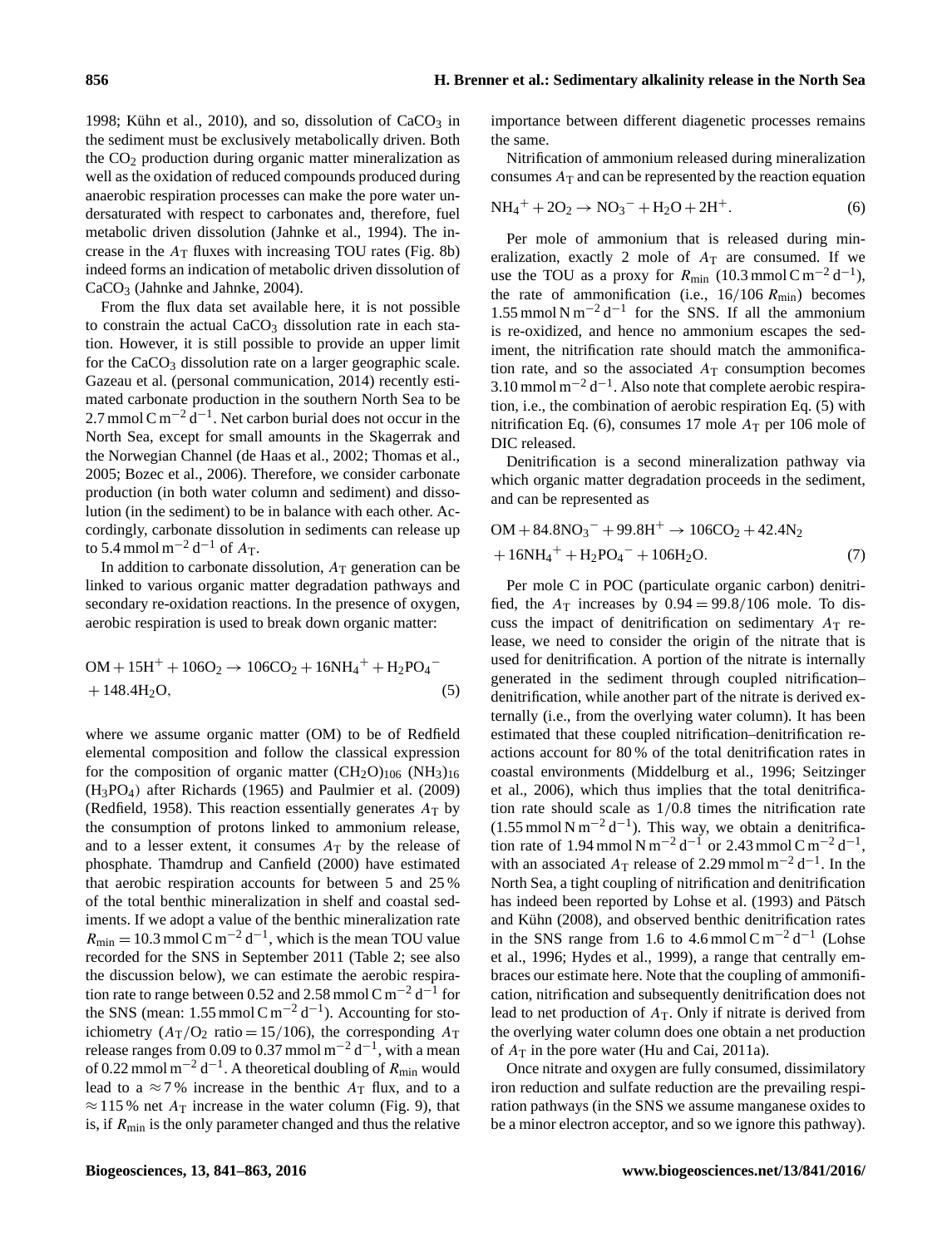$$
OM + 53SO42- + 121H+ \rightarrow 53H2S + 106CO2
$$
  
+ 16NH<sub>4</sub><sup>+</sup> + H<sub>2</sub>PO<sub>4</sub><sup>-</sup> + 106H<sub>2</sub>O (8)  
OM + 424FeOOH + 863H<sup>+</sup> \rightarrow 424Fe<sup>2+</sup> + 106CO<sub>2</sub>  
+ 16NH<sub>4</sub><sup>+</sup> + H<sub>2</sub>PO<sub>4</sub><sup>-</sup> + 742H<sub>2</sub>O (9)

Both reactions consume protons, and hence produce  $A_T$ . Per mole C in POC oxidized, sulfate and iron reduction release 1.14 and 8.14 mole of  $A_T$ , respectively. However, to assess the net  $A_T$  generation in the sediment, we need to take the fate of the reduced species into account. The free sulfide that is generated by sulfate reduction can follow two major pathways. Some of the free sulfide (fraction  $p$ ) will react with the reduced iron liberated by iron reduction to form pyrite. Due to its thermodynamic stability, pyrite is considered to be the primary sink for both iron and sulfur on the timescales of early diagenesis [\(Hu and Cai,](#page-20-6) [2011a\)](#page-20-6). Dissolved iron fluxes between the sediment and the overlying water column are considered to be low throughout the southern North Sea and are thus ignored for the following discussion [\(Slomp et al.,](#page-22-17) [1997\)](#page-22-17). The overall process of pyrite formation can be represented by the reaction equation

$$
\frac{1}{2}\text{Fe}^{2+} + \frac{1}{4}\text{O}_2 + \text{H}_2\text{S} \rightarrow \frac{1}{2}\text{FeS}_2 + \text{H}^+ + \frac{1}{2}\text{H}_2\text{O}.
$$
 (10)

First, reduced iron reacts with HS<sup>−</sup> to form FeS, and in a second step the produced FeS reacts with  $H_2S$  to form pyrite  $(FeS<sub>2</sub>)$  [Hu and Cai](#page-20-26) [\(2011b\)](#page-20-26). The remaining part of the free sulfide generated by sulfate reduction (fraction  $1-p$ ) is transported upwards towards the oxic zone and re-oxidized with oxygen:

$$
H_2S + 2O_2 \to SO_4{}^{2-} + 2H^+.
$$
 (11)

Both pyrite formation and free sulfide reoxidation consume alkalinity. However, when combined with the alkalinity impact of sulfate reduction, pyrite formation results in a net generation of alkalinity, while the alkalinity consumed in free sulfide reoxidation exactly compensates for the alkalinity generated during sulfate reduction. [Thamdrup et al.](#page-22-18) [\(1994\)](#page-22-18) calculated for sediments of Aarhus Bay that the burial of reduced sulfur accounts for only 20 % of the total sulfate reduction rate, and similar values are reported in other studies [\(Jørgensen,](#page-21-22) [1977;](#page-21-22) [Berner and Westrich,](#page-19-8) [1985;](#page-19-8) [Jørgensen](#page-21-23) [et al.,](#page-21-23) [1990\)](#page-21-23). The sediments of SNS are generally coarser and more permeable than those of Aarhus Bay, which leads to more advection and reoxygenation, which favors sulfide reoxidation as opposed to pyrite formation. Therefore, here we adopt a reduced degree of pyrite formation (10 %; Table [5\)](#page-14-0).

Adopting steady state, our simplified diagenetic model provides a set of linear relations (Table [5\)](#page-14-0), which generate a particular division of the total organic matter mineralization into aerobic respiration (15 %), denitrification (24 %), iron reduction (0.4 %), and sulfate reduction (61 %). These estimates are comparable to the model analysis of [Krumins](#page-21-17) [et al.](#page-21-17) [\(2013\)](#page-21-17), who estimated that sulfate reduction is the main respiratory pathway on continental shelves, accounting for 77–85 % of the organic matter mineralization, followed by aerobic respiration (16 %), denitrification (2–4 %) and iron reduction (0.3–0.7 %). Similarly, [Nedwell et al.](#page-21-24) [\(1993\)](#page-21-24) estimated that sulfate reduction accounted for 10–53 % of the total organic matter mineralization in the SNS, while a coupled benthic–pelagic model for the North Sea suggests that up to 30 % of the organic matter is mineralized using sulfate as the electron acceptor [\(Luff and Moll,](#page-21-25) [2004\)](#page-21-25). The TOU rate predicted by the model (10.4 mmol  $O_2$  m<sup>-2</sup> d<sup>-1</sup>) agrees well with the mean TOU observed in the SNS in September 2011 (10.3 mmol O<sub>2</sub> m<sup>-2</sup> d<sup>-1</sup>), but the predicted respiratory coefficient  $(RQ = 1.25)$  is higher than the observed one  $(RQ = 0.95)$ . This higher simulated RQ could be due to an overestimate of carbonate dissolution rate. However, such a reduction of the carbonate dissolution rate would at the same time lead to a substantial underprediction of the sedimentary alkalinity release, and so we stick to the carbonate dissolution rate CD = 2.7 mmol C m<sup>-2</sup> d<sup>-1</sup>.

Accounting for the contributions of all biogeochemical reactions as discussed in this section above, the total alkalinity generation in the sediment  $R_{\text{sed}}$  becomes (Fig. [12\)](#page-17-0)

$$
R_{\text{sed}} = 2r_{\text{CD}} + \frac{16 - 1}{106} r_{\text{AR}}
$$
  
+ 
$$
\frac{84.8 + 16 - 1}{106} r_{\text{DNF}} + \frac{848 + 16 - 1}{106} r_{\text{IR}}
$$
  
+ 
$$
\frac{106 + 16 - 1}{106} r_{\text{SR}} - 2r_{\text{NIT}} - 2r_{\text{SO}} - r_{\text{PF}}.
$$
 (12)

Note that all the calculations are based on measurements carried out in June and September, and thus care should be taken when transferring these rates to an annual scale. As we assume no alkalinity flux to deeper sediment layers, the total alkalinity generation in the sediment should match the efflux of alkalinity across the sediment–water interface. The model predicts a total alkalinity production  $R_{\text{sed}} = 6.32 \text{ mmol m}^{-2} \text{d}^{-1}$ , which is indeed in good agreement with the mean  $A_T$  flux of 6.60 mmol m<sup>-2</sup> d<sup>-1</sup> as measured in our flux incubations within the SNS. Positive contributions to the  $A_T$  efflux are due to carbonate dissolution, aerobic respiration, denitrification, sulfate reduction and iron reduction, whereas  $A_T$  is consumed during nitrification, sulfur oxidation and pyrite formation. The most dominant  $A_T$ producing reaction is carbonate dissolution, followed by sulfate reduction and denitrification. The most dominant  $A_T$ consuming reactions are sulfide oxidation and nitrification. The  $A_T$  contribution of iron reduction is small and balances that of pyrite formation.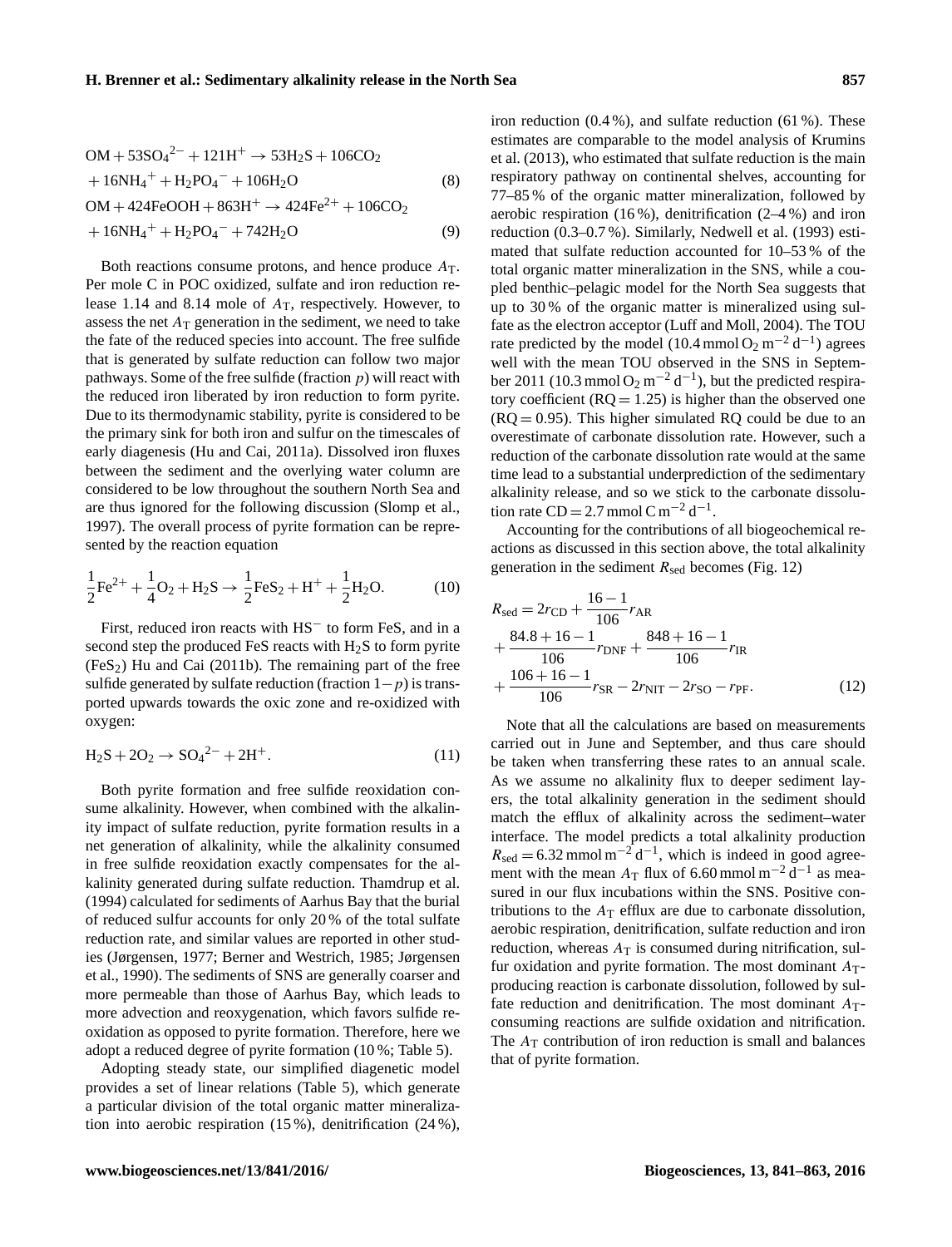<span id="page-17-0"></span>

**Figure 12.** Contribution of different processes to the benthic  $A_T$ budget in the SNS. For more details on different reaction rates, see the text. NI: nitrification; SO: sulfide oxidation; PF: pyrite formation; CD: carbonate dissolution; DN: denitrification; SR: sulfate reduction; IR: dissimilatory iron reduction; AR: aerobic respiration. Fluxes in mmol m<sup>-2</sup> d<sup>-1</sup>.

#### **4.5 System-wide alkalinity budget**

Above we have documented how the sediments of the SNS can be a source of  $A_T$  for the water column of the SNS. However, before we can estimate the resulting effect of this benthic  $A_T$  release on the  $pCO_2$  dynamics of the southern North Sea, we first need to assess the  $A_T$  balance of the water column. An efflux of  $A_T$  from the sediment does not necessarily result in an increase in  $A_T$  in the whole system, as in the water column, some biogeochemical processes oppose the  $A<sub>T</sub>$ generation in the sediment. As noted above, the following calculations are based on measurements in June and September, and hence represent a budget for this period (not an annual average). Here, we identify carbonate formation (CF), primary production (PP), aerobic respiration (AR), and nitrogen fixation (NF) as processes that potentially produce or consume alkalinity in the water column.

As shown above, the dissolution of carbonates in the sedi-ment (Eq. [4\)](#page-13-2) forms a strong source of  $A<sub>T</sub>$ , but the production of carbonates in the water column has the opposite effect on  $A_T$ .

$$
\text{Ca}^{2+} + 2\text{HCO}_3^- \rightarrow \text{CaCO}_3 + \text{CO}_2 + \text{H}_2\text{O}
$$
 (13)

If the annual production of carbonate in the water column matches the carbonate dissolution in the sediments, there will be no net generation of  $A_T$  on a system-wide scale over a whole seasonal cycle. Note however that when there is a temporal shift in production versus dissolution of carbonates, these processes may still have an impact on the coastal  $A_T$ balance on shorter timescales. Here we assume that no net burial or export of solid carbonates occurs in the SNS on an annual scale [\(de Haas et al.,](#page-20-25) [2002;](#page-20-25) [Thomas et al.,](#page-22-14) [2005;](#page-22-14) [Bozec et al.,](#page-19-1) [2006\)](#page-19-1). Accordingly, the annual benthic carbonate dissolution must be fully compensated for by carbonate production in the water column; hence, carbonate production in the water column will consume 5.4 mmol m<sup>-2</sup>  $\hat{d}^{-1}$  of  $A_T$ .

A second process that consumes alkalinity in the water column is primary production. This is mostly pelagic, but also benthic in some very shallow waters of the SNS. If we assume that nitrate is the main nitrogen source, primary production can be described by the reaction equation

<span id="page-17-1"></span>
$$
106CO2 + 16NO3- + H2PO4- + 122H2O + 17H+\n\rightarrow OM + 138O2.
$$
\n(14)

[Joint and Pomroy](#page-21-11) [\(1993\)](#page-21-11) estimated primary production in the southern North Sea to be 199 g C m<sup>-2</sup> yr<sup>-1</sup>, or equally, 45.36 mmol C m<sup>-2</sup> d<sup>-1</sup>, thus producing 7.28 mmol m<sup>-2</sup> d<sup>-1</sup> of  $A_T$ . Note that [Joint and Pomroy](#page-21-11) [\(1993\)](#page-21-11) estimated annual primary production rate, whereas rates estimated in this study are based on summer measurements. In general, primary production rates are expected to be greater than the annual average in summer. Aerobic respiration in the water column can be described by the opposite reaction equation of primary production (Eq. [14\)](#page-17-1). To estimate the total respiration rate, we need to account for two different sources of the organic matter that is being respired. The majority of the organic matter is derived from local primary production, while a smaller part originates from riverine input of terrestrial compounds. It has been estimated that about 80 % of the locally produced organic matter respires in the water column, whereas the remaining 20 % sinks down to the sediments [\(Radach and Moll,](#page-21-26) [1993;](#page-21-26) [Moll,](#page-21-12) [1998\)](#page-21-12). The value of  $R_{\text{min}} = 10.3 \text{ mmol m}^{-2} \text{ d}^{-1}$  as derived in the previous section, compares well with this assessment, as it comes down to 23 % of the PP value of 45.36 mmol C m<sup>-2</sup> d<sup>-1</sup> as estimated above. The pelagic mineralization rate derived from local net primary production hence becomes 35.06 mmol C m<sup>-2</sup> d<sup>-1</sup>. Additionally, organic matter input from land also fuels respiration, either in the water column or in the benthic compartment. The total riverine input of organic matter in the SNS was estimated by [Kühn et al.](#page-21-10) [\(2010\)](#page-21-10) to be in the range of 1.0 mmol C m<sup>-2</sup> d<sup>-1</sup>, which is hence small compared to the local net primary production. Accordingly, the total respiration rate in the water column must be 36.11 mmol C m<sup>-2</sup> d<sup>-1</sup>, thus consuming 5.79 mmol m<sup>-2</sup> d<sup>-1</sup> of  $A_T$ .

Finally, the loss of fixed nitrogen due to denitrification in the sediment can be compensated for by nitrogen fixation in the water column. However, the salinity of the North Sea is too high for diazotrophic cyanobacteria and too cold for open ocean cyanobacteria [\(Stal,](#page-22-19) [2009\)](#page-22-19). Thus, we consider  $N_2$  fixation in the North Sea to be negligible.

Similar to what was done for the sediment, we can define the total alkalinity generation in the water column  $R_{\rm wc}$  as

$$
R_{\rm wc} = \frac{17}{106} r_{\rm PP} - \frac{17}{106} r_{\rm AR} - 2r_{\rm CF} - r_{\rm NF},\tag{15}
$$

which hence leads to a total consumption of 3.92 mmol m<sup>-2</sup> d<sup>-1</sup> of  $A_T$ .

Based on the analysis above, we can now write an alkalinity balance for the combined sediment and water column of the SNS: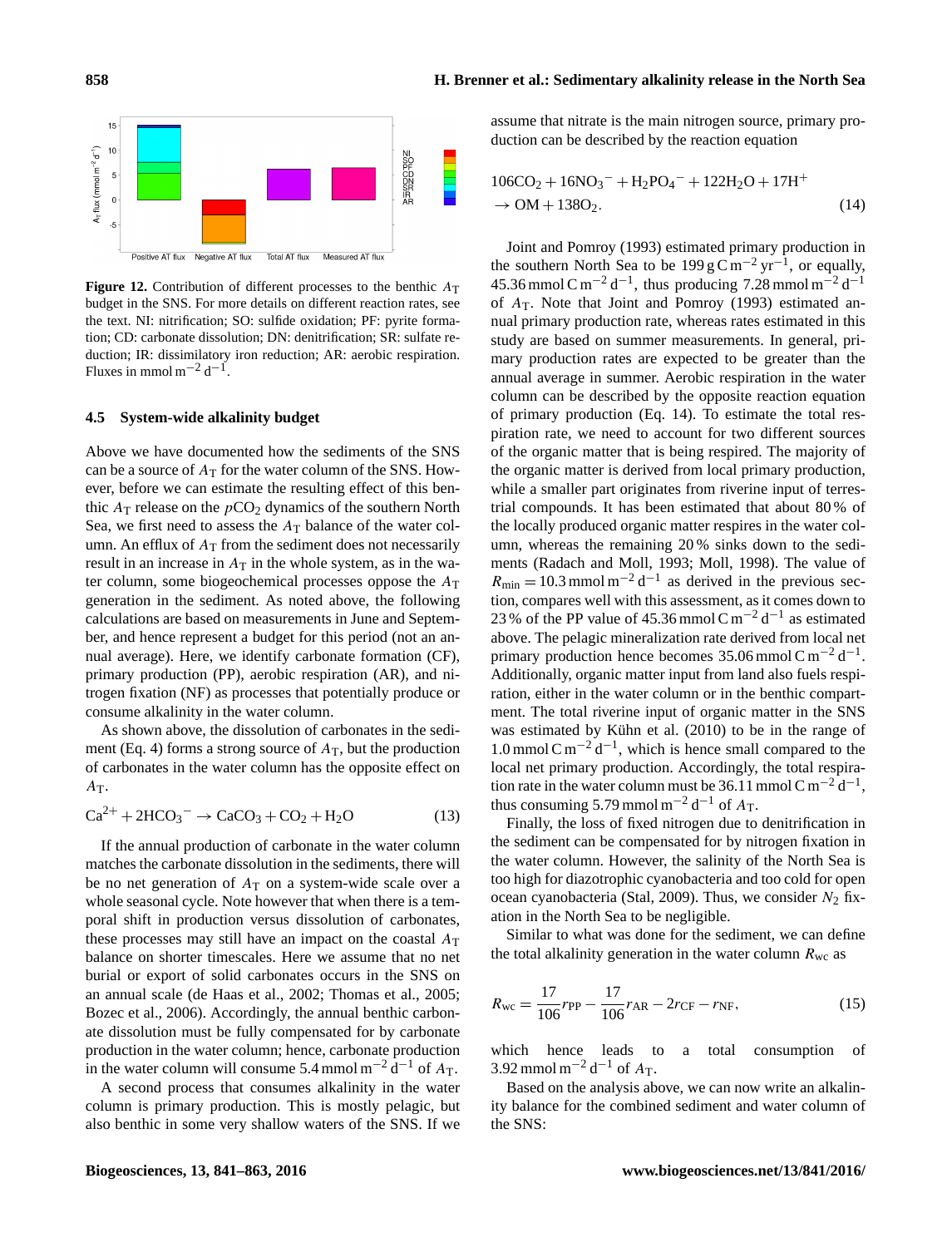$$
\frac{\mathrm{d}}{\mathrm{d}t} \left[ \int\limits_{0}^{L_{\text{sed}}} A_{\text{T}}(z) \mathrm{d}z \right] = -F_{\text{sed}} + R_{\text{sed}},\tag{16}
$$

$$
\frac{d}{dt} \left[ \int_{0}^{L_{\text{wc}}} A_{\text{T}}(z) dz \right] = F_{\text{river}} + F_{\text{sed}} - F_{\text{out}} + R_{\text{wc}}.
$$
 (17)

In summation of both mass balances, and assuming steady state, the alkalinity for the complete SNS system comprising both water column and sediment becomes

$$
F_{\text{river}} + F_{\text{sed}} - R_{\text{sed}} + R_{\text{wc}} = 0. \tag{18}
$$

This balance shows input and export processes  $(F \text{ terms})$ as well as processes that cause internal alkalinity generation  $(R$  terms). The total net generation of alkalinity in the SNS amounts to  $R_{\text{net}} = R_{\text{sed}} + R_{\text{wc}} = 6.32 3.92 = 2.40$  mmol m<sup>-2</sup> d<sup>-1</sup> or 244 Gmol yr<sup>-1</sup>. Furthermore, the riverine input of alkalinity was estimated by [Pätsch and](#page-21-20) [Kühn](#page-21-20) [\(2008\)](#page-21-20) as  $F_{\text{river}} = 1.5 \text{ mmol m}^{-2} \text{d}^{-1}$ , based on a river load compilation for the years 1977 to 2002. Accordingly, the  $A_T$  export flux from the SNS to the rest of the North Sea (SKNT and NNS) is  $F_{\text{out}} = F_{\text{river}} + R_{\text{sed}} + R_{\text{wc}} = 1.5 +$  $6.32 - 3.92 = 3.90$  mmol m<sup>-2</sup> d<sup>-1</sup> or 398 Gmol yr<sup>-1</sup>. Additionally,  $A_T$  from the Wadden Sea might increase the  $A_T$ budget of the SNS. [Schwichtenberg](#page-22-20) [\(2013\)](#page-22-20) estimated that  $\approx$  68 % of the yearly  $A_T$  change in the German Bight is due to  $A_T$  export from the Wadden Sea. [Thomas et al.](#page-22-1) [\(2009\)](#page-22-1) estimated an  $A_T$  flux from the Wadden Sea into the SNS of 9.6 mmol  $m^{-2} d^{-1}$ . However, the important question is whether the Wadden Sea exports "uncompensated" TA that then drives  $CO<sub>2</sub>$  uptake in the SNS. Any net  $A<sub>T</sub>$  generation in the Wadden Sea will generally also induce an atmospheric CO<sup>2</sup> uptake in that area. If the residence time of the water is sufficiently long, water masses of the Wadden Sea will be in equilibrium with respect to  $CO<sub>2</sub>$  in the atmosphere. In this scenario, the net  $A_T$  generation in the Wadden Sea will be fully compensated for by  $CO<sub>2</sub>$  uptake in the Wadden Sea, and so this will not influence the air–sea  $CO<sub>2</sub>$  exchange of the SNS. In the absence of reliable estimates, uncompensated  $A<sub>T</sub>$  inputs from the Wadden Sea were ignored in the budget here, and so the  $F<sub>river</sub>$  terms for DIC and TA must be interpreted as inputs from both rivers and the Wadden Sea to the SNS.

As shown in Table [5,](#page-14-0) the different terms that contribute to net generation of alkalinity in the SNS have been attributed to four different types of elemental cycling (carbon, nitrogen, sulfur  $+$  iron, phosphate). This analysis reveals that no alkalinity is associated with carbon and phosphate cycling, but that 26 % can be attributed to sulfur and iron cycling (i.e., anoxic mineralization taking place in the sediment), and the remaining 74 % is linked to nitrogen cycling (this part is

<span id="page-18-0"></span>

**Figure 13.** DIC and  $A_T$  budgets of the water column in the SNS. Bold arrows: fluxes; dashed arrows: reaction rates.  $F_{\text{sed}}$ : net flux from the sediments;  $F_{\text{river}}$ : riverine input;  $F_{\text{out}}$ : flux into the NNS/SKNT;  $F_{\text{air}}$ : atmospheric DIC uptake;  $R_{\text{pp}}$ : primary production rate;  $R_{resp}$ : aerobic respiration rate;  $R_{cf}$ : carbonate production rate. Unit: mmol C m<sup>-2</sup> d<sup>-1</sup>

dominated by denitrification in the sediment). Sedimentary denitrification is hence the most prominent driver of net alkalinity generation in the SNS. Applying our estimated mean denitrification rate (1.9 mmol N m<sup>-2</sup> d<sup>-1</sup>) to the whole SNS, this implies a removal of 194 Gmol N yr<sup>-1</sup> of bioavailable nitrogen, which is roughly twice as high as the denitrification estimate of [Pätsch and Kühn](#page-21-20) [\(2008\)](#page-21-20) of 119 Gmol N yr−<sup>1</sup> for the whole North Sea. However, whereas our estimation covers mainly the summer months, [Pätsch and Kühn](#page-21-20) [\(2008\)](#page-21-20) calculated an annual average rate. Accounting for the fact that the sediments of the SNS are the prime locations for denitrification, our estimates of denitrification rates and the associated alkalinity generation rate in the SNS seem to be in line with previous studies.

# **4.6 Impact on water column** p**CO<sup>2</sup> dynamics of the SNS**

Figure [13](#page-18-0) shows the associated DIC and  $A_T$  budget of the water column in the SNS. The direction of a  $CO<sub>2</sub>$  flux between the surface water and the atmosphere is determined by the  $pCO<sub>2</sub>$  gradient between water and atmosphere, which is ultimately governed by the ratio of internal DIC over internal A<sup>T</sup> release [\(Frankignoulle,](#page-20-27) [1994;](#page-20-27) [Egleston et al.,](#page-20-28) [2010;](#page-20-28) [Hu and Cai,](#page-20-26) [2011b\)](#page-20-26). As shown above, the net generation of alkalinity amounts to 2.40 mmol  $m^{-2} d^{-1}$ . Similarly the net generation of DIC amounts to 1.0 mmol m<sup>-2</sup> d<sup>-1</sup>. As we assume that organic matter burial is negligible, there is no net internal net DIC generation due to respiration of locally produced organic matter (the respiration of autochtonous organic matter in both water column and sediment matches the primary production of autochtonous organic matter in the water column). However, as noted above, riverine input of organic matter, and so respiration of this organic matter, releases 1.0 mmol C m<sup>-2</sup>  $\frac{d}{dt}$  of DIC. At constant atmospheric  $CO<sub>2</sub>$  and retaining a constant alkalinity, one can calculate that the addition of 1 mole  $A_T$  to seawater will lead to an addition of 0.85 mole of DIC. This calculation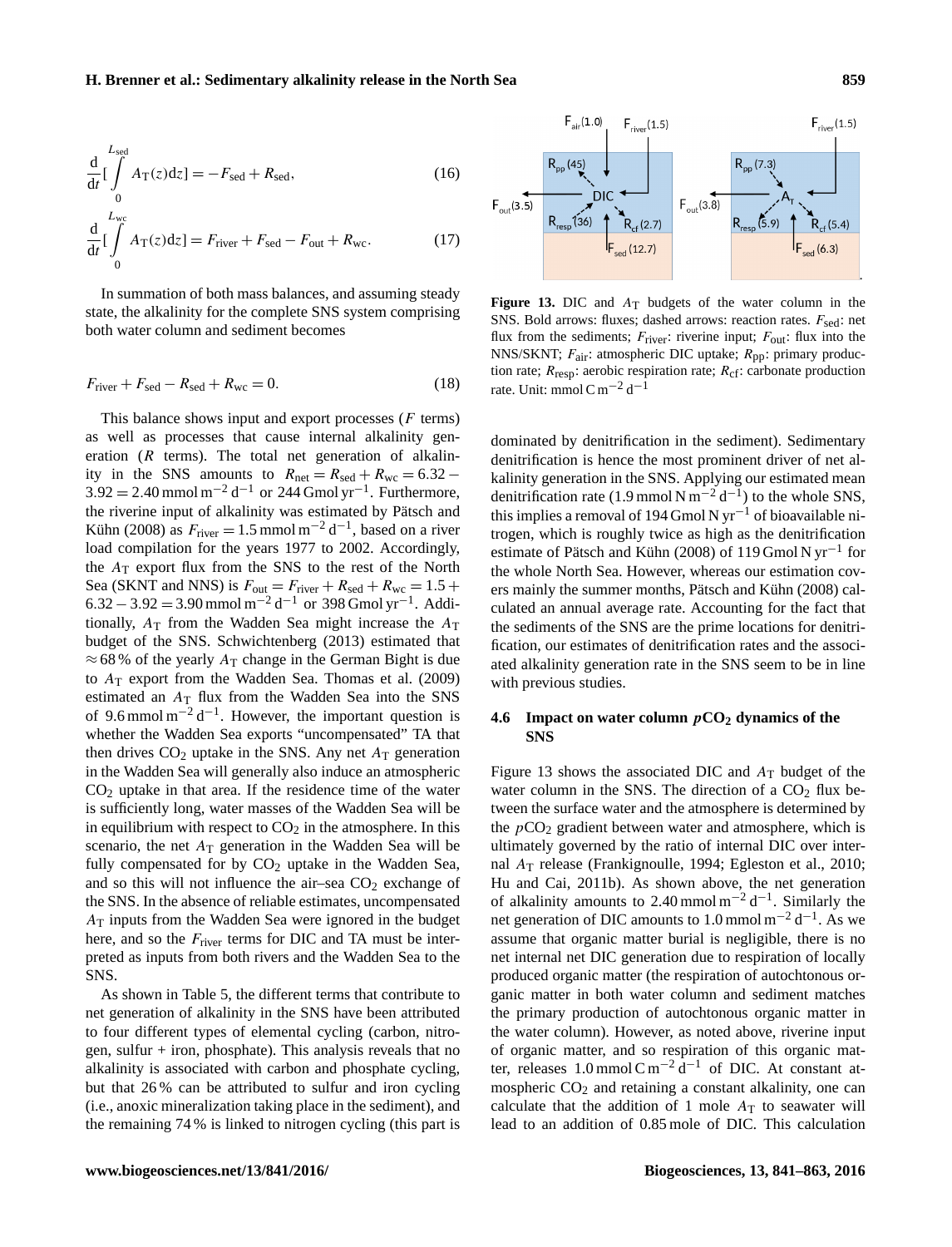was carried out in R using the AquaEnv package, utilizing the values of [Millero et al.](#page-21-27) [\(2006\)](#page-21-27) for the first and second dissociation constants of carbonic acid in seawater [\(Hof](#page-20-29)[mann et al.,](#page-20-29) [2010\)](#page-20-29), and assuming mean parameters of the SNS for the time of sampling (salinity: 34 PSU; temperature: 16.3 °C;  $A_T$ : 2270 µmol kg<sup>-1</sup>) and an atmospheric CO<sub>2</sub> concentration of 392 ppm). Accordingly, a net internal alkalinity release of 2.40 mmol  $m^{-2} d^{-1}$  will hence lead to an associated DIC increase of 1.96 mmol C m<sup>-2</sup> d<sup>-1</sup>. Of this, 1.0 mmol C m<sup>-2</sup> d<sup>-1</sup> is already supplied by internal DIC generation, and so, the remainder of 0.96 mmol  $m^{-2} d^{-1}$  will be supplied by  $CO<sub>2</sub>$  uptake from the atmosphere. The  $CO<sub>2</sub>$ uptake for the SNS as a whole amounts to 98 Gmol C  $yr^{-1}$ , which is around  $14\%$  of the total  $CO<sub>2</sub>$  uptake of the entire North Sea [\(Thomas et al.,](#page-22-21) [2004;](#page-22-21) [Egleston et al.,](#page-20-28) [2010\)](#page-20-28). This value is slightly lower than the estimate by [Thomas et al.](#page-22-1) [\(2009\)](#page-22-1), who calculated that sedimentary  $A_T$  can potentially facilitate up to  $25\%$  of the total  $CO<sub>2</sub>$  uptake of the North Sea. This latter estimate was not based on direct flux measurements, but was derived from an  $A_T$  budget for the North Sea, where  $A_T$  generation in Wadden Sea sediments was introduced as a closure term.

The idea that internal alkalinity generation in the SNS can drive atmospheric  $CO<sub>2</sub>$  uptake is further supported by previous  $CO<sub>2</sub>$  studies, although significant seasonality has been observed in the atmospheric  $CO<sub>2</sub>$  uptake. [Thomas et al.](#page-22-14) [\(2005\)](#page-22-14) reported an uptake of  $CO<sub>2</sub>$  for the months of February to August ( $-0.52$  mmol C m<sup>-2</sup> d<sup>-1</sup>), while the SNS was reported to be a source of CO<sup>2</sup> between September and January  $(+0.60 \text{ mmol C m}^{-2} d^{-1})$ . [Bozec et al.](#page-19-9) [\(2005\)](#page-19-9) described the SNS as a strong source of  $CO<sub>2</sub>$  with fluxes of 0.8 to 1.7 mmol  $\text{C m}^{-2} \text{d}^{-1}$  in late summer, while on an annual scale, the SNS was characterized as a sink of  $CO<sub>2</sub>$  with an air–sea flux of  $-0.55$  mmol C m<sup>-2</sup> d<sup>-1</sup>. Due to the temporal variability of  $CO<sub>2</sub>$  fluxes, and the seasonal cycles of primary production and respiration, it is hard to compare these numbers with our calculated  $CO<sub>2</sub>$  air–sea flux based on internal  $A_T$  generation only, but the estimated impact on the  $pCO_2$ dynamics of the SNS by benthic  $A_T$  release appears to be on the same order of magnitude as determined in previous studies of the  $pCO<sub>2</sub>$  dynamics of the SNS. Overall, the  $A<sub>T</sub>$ release from sediments, driven by denitrification and anoxic respiration of organic matter, seems to play an important role in the atmospheric  $CO<sub>2</sub>$  uptake of the North Sea.

*Acknowledgements.* We thank W.-J. Cai and J. Paetsch for their reviews, which greatly improved the manuscript. Furthermore, the excellent cooperation of the captain and the crew of R/V *Pelagia* is gratefully acknowledged. We are further indebted to Marco Houtekamer, Jurian Brasser and Jan Peene for help with the sampling processing as well as to Alexandra Rao for providing training and advice prior to the cruises. We also thank Will Burt for providing us with the data of Fig. [10](#page-12-0) and further input regarding sediment–water exchange rates. This paper has benefited significantly from fruitful discussions with Mathilde Hagens. This

work was supported by the ZKO program of the Netherlands Organisation for Scientific Research (NWO) and supported by the European Research Council under the European Union's Seventh Framework Programme (FP/2007-2013) through ERC grant 306933 to F. J. R. Meysman. U. Braeckman was financially supported by FWO project no. G.0033.11.

Edited by: G. Herndl

# **References**

- <span id="page-19-5"></span>Archer, D. and Devol, A.: Benthic oxygen fluxes on the Washington shelf and slope: A comparison of in situ microelectrode and chamber flux measurements, Limnol. Oceanogr., 37, 614–629, 1992.
- <span id="page-19-0"></span>Bauer, J. E., Cai, W.-J., Raymond, P. A., Bianchi, T. S., Hopkinson, C. S., and Regnier, P. A.: The changing carbon cycle of the coastal ocean, Nature, 504, 61–70, 2013.
- Berelson, W., McManus, J., Coale, K., Johnson, K., Burdige, D., Kilgore, T., Colodner, D., Chavez, F., Kudela, R., and Boucher, J.: A time series of benthic flux measurements from Monterey Bay, CA, Cont. Shelf Res., 23, 457–481, 2003.
- <span id="page-19-8"></span>Berner, R. A. and Westrich, J. T.: Bioturbation and the early diagenesis of carbon and sulfur, Am. J. Sci., 285, doi[:10.2475/ajs.285.3.193,](http://dx.doi.org/10.2475/ajs.285.3.193) 1985.
- Boetius, A. and Damm, E.: Benthic oxygen uptake, hydrolytic potentials and microbial biomass at the Arctic continental slope, Deep-Sea Res. Pt. I, 45, 239–275, 1998.
- Boon, A., Duineveld, G., Berghuis, E., and Van der Weele, J.: Relationships between benthic activity and the annual phytopigment cycle in near-bottom water and sediments in the southern North Sea, Estuar. Coast. Shelf S., 46, 1–13, 1998.
- <span id="page-19-2"></span>Borges, A. V. and Frankignoulle, M.: Distribution of surface carbon dioxide and air-sea exchange in the English Channel and adjacent areas, J. Geophys. Res.-Oceans, 108, 2156–2209, 2003.
- <span id="page-19-7"></span>Boudreau, B. P., Middelburg, J. J., Hofmann, A. F., and Meysman, F. J.: Ongoing transients in carbonate compensation, Global Biogeochem. Cy., 24, GB4010, doi[:10.1029/2009GB003654,](http://dx.doi.org/10.1029/2009GB003654) 2010.
- <span id="page-19-9"></span>Bozec, Y., Thomas, H., Elkalay, K., and de Baar, H. J.: The continental shelf pump for  $CO<sub>2</sub>$  in the North Sea-evidence from summer observation, Mar. Chem., 93, 131–147, 2005.
- <span id="page-19-1"></span>Bozec, Y., Thomas, H., Schiettecatte, L.-S., Borges, A. V., Elkalay, K., and De Baar, H. J.: Assessment of the processes controlling the seasonal variations of dissolved inorganic carbon in the North Sea, Limnol. Oceanogr., 51, 2746–2762, 2006.
- <span id="page-19-4"></span>Braeckman, U., Foshtomi, M. Y., Van Gansbeke, D., Meysman, F., Soetaert, K., Vincx, M., and Vanaverbeke, J.: Variable importance of macrofaunal functional biodiversity for biogeochemical cycling in temperate coastal sediments, Ecosystems, 17, 720– 737, 2014.
- <span id="page-19-3"></span>Brasse, S., Reimer, A., Seifert, R., and Michaelis, W.: The influence of intertidal mudflats on the dissolved inorganic carbon and total alkalinity distribution in the German Bight, southeastern North Sea, J. Sea Res., 42, 93–103, doi[:10.1016/S1385-](http://dx.doi.org/10.1016/S1385-1101(99)00020-9) [1101\(99\)00020-9,](http://dx.doi.org/10.1016/S1385-1101(99)00020-9) 1999.
- <span id="page-19-6"></span>Burt, W., Thomas, H., Pätsch, J., Omar, A., Schrum, C., Daewel, U., Brenner, H., and Baar, H.: Radium isotopes as a tracer of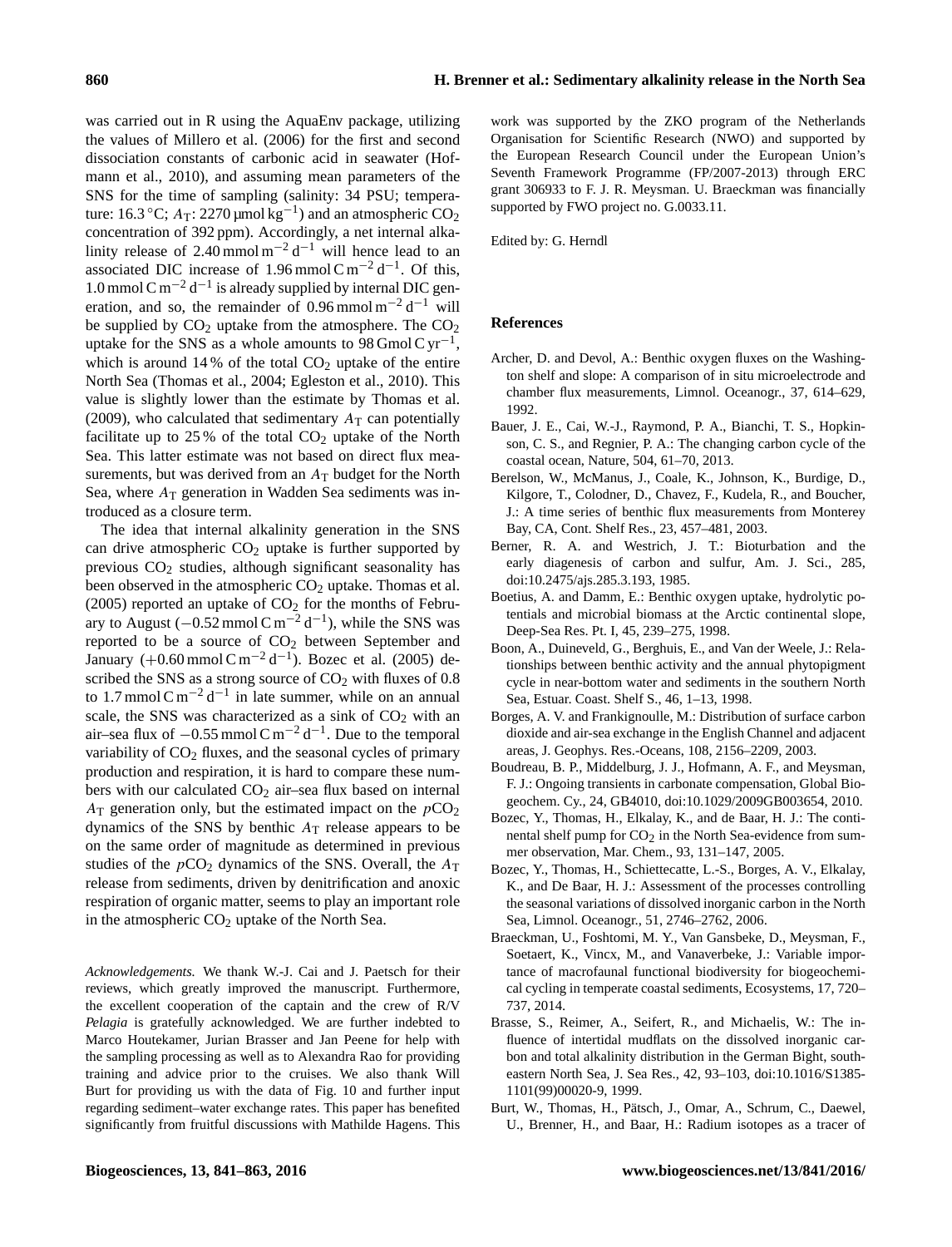sediment-water column exchange in the North Sea, Global Biogeochem. Cy., 28, 786–804, 2014.

- <span id="page-20-18"></span>Cai, W.-J. and Sayles, F. L.: Oxygen penetration depths and fluxes in marine sediments, Mar. Chem., 52, 123–131, 1996.
- <span id="page-20-1"></span>Cai, W.-J., Dai, M., and Wang, Y.: Air-sea exchange of carbon dioxide in ocean margins: A province-based synthesis, Geophys. Res. Lett., 33, doi[:10.1029/2006GL026219,](http://dx.doi.org/10.1029/2006GL026219) 2006.
- <span id="page-20-4"></span>Chen, C.-T. A.: Shelf-vs. dissolution-generated alkalinity above the chemical lysocline, Deep-Sea Res. Part II, 49, 5365–5375, 2002.
- <span id="page-20-2"></span>Chen, C.-T. A. and Borges, A. V.: Reconciling opposing views on carbon cycling in the coastal ocean: Continental shelves as sinks and near-shore ecosystems as sources of atmospheric CO<sub>2</sub>, Deep-Sea Res. Pt. II, 56, 578–590, 2009.
- <span id="page-20-3"></span>Chen, C.-T. A. and Wang, S.-L.: Carbon, alkalinity and nutrient budgets on the East China Sea continental shelf, J. Geophys. Res.-Oceans, 104, 20675–20686, 1999.
- Cramer, A.: Seasonal variation in benthic metabolic activity in a frontal system in the North Sea, Trophic relationships, 54–76, 1990.
- <span id="page-20-10"></span>Dauwe, B.: Organic matter quality in North Sea sediments, PhD thesis, Rijksuniversiteit Groningen, Groningen, 1999.
- <span id="page-20-8"></span>de Haas, H. and van Weering, T. C.: Recent sediment accumulation, organic carbon burial and transport in the northeastern North Sea, Mar. Geol., 136, 173–187, 1997.
- <span id="page-20-25"></span>de Haas, H., van Weering, T. C., and de Stigter, H.: Organic carbon in shelf seas: sinks or sources, processes and products, Cont. Shelf Res., 22, 691–717, 2002.
- <span id="page-20-16"></span>DelValls, T. and Dickson, A.: The pH of buffers based on 2-amino-2-hydroxymethyl-1, 3-propanediol ("tris") in synthetic sea water, Deep-Sea Res. Pt. I, 45, 1541–1554, 1998.
- <span id="page-20-19"></span>Denman, K. and Pena, M.: The response of two coupled onedimensional mixed layer/planktonic ecosystem models to climate change in the NE subarctic Pacific Ocean, Deep-Sea Res. Pt. II, 49, 5739–5757, 2002.
- Devol, A. H. and Christensen, J. P.: Benthic fluxes and nitrogen cycling in sediments of the continental margin of the eastern North Pacific, J. Mar. Res., 51, 345–372, 1993.
- <span id="page-20-15"></span>Dickson, A. G., Sabine, C. L., Christian, J. R.: Guide to best practices for ocean  $CO<sub>2</sub>$  measurements, no. 3 in PICES Special Publication, North Pacific Marine Science Organization, Sidney, British Columbia, 2007.
- <span id="page-20-28"></span>Egleston, E. S., Sabine, C. L., and Morel, F. M.: Revelle revisited: Buffer factors that quantify the response of ocean chemistry to changes in DIC and alkalinity, Global Biogeochem. Cy., 24, GB1002, doi[:10.1029/2008GB003407,](http://dx.doi.org/10.1029/2008GB003407) 2010.
- <span id="page-20-7"></span>Elliott, A., Clarke, T., and Li, Z.: Monthly distributions of surface and bottom temperatures in the northwest European shelf seas, Cont. Shelf Res., 11, 453–466, 1991.
- <span id="page-20-5"></span>Fennel, K.: The role of continental shelves in nitrogen and carbon cycling: Northwestern North Atlantic case study, Ocean Sci., 6, 539–548, doi[:10.5194/os-6-539-2010,](http://dx.doi.org/10.5194/os-6-539-2010) 2010.
- Franco, M. d. A., Vanaverbeke, J., Van Oevelen, D., Soetaert, K., Costa, M. J., Vincx, M., and Moens, T.: Respiration partitioning in contrasting subtidal sediments: seasonality and response to a spring phytoplankton deposition, Mar. Ecol., 31, 276–290, 2010.
- <span id="page-20-27"></span>Frankignoulle, M.: A complete set of buffer factors for acid/base  $CO<sub>2</sub>$  system in seawater, J. Marine Syst., 5, 111–118, 1994.
- <span id="page-20-22"></span>Frankignoulle, M., Abril, G., Borges, A., Bourge, I., Canon, C., Delille, B., Libert, E., and Théate, J.-M.: Carbon dioxide emission from European estuaries, Science, 282, 434–436, 1998.
- Friedl, G., Dinkel, C., and Wehrli, B.: Benthic fluxes of nutrients in the northwestern Black Sea, Mar. Chem., 62, 77–88, 1998.
- <span id="page-20-0"></span>Gattuso, J.-P., Frankignoulle, M., and Wollast, R.: Carbon and carbonate metabolism in coastal aquatic ecosystems, Annual Review of Ecology and Systematics, 29, 405–434, 1998.
- <span id="page-20-14"></span>Glud, R. N.: Oxygen dynamics of marine sediments, Mar. Biol. Res., 4, 243–289, 2008.
- <span id="page-20-13"></span>Grasshoff, K., Kremling, K., and Ehrhardt, M.: Methods of seawater analysis, John Wiley & Sons, Hoboken, New Jersey, 2009.
- Grebmeier, J. M. and McRoy, C. P.: Pelagic-benthic coupling on the shelf of the northern Bering and Chukchi Seas. 111. Benthic food supply and carbon cycling, Mar. Ecol.-Prog. Ser., 53, 79– 91, 1989.
- <span id="page-20-9"></span>Gustafsson, B. and Stigebrandt, A.: Dynamics of the freshwaterinfluenced surface layers in the Skagerrak, J. Sea Res., 35, 39– 53, 1996.
- <span id="page-20-21"></span>Gustafsson, E., Wällstedt, T., Humborg, C., Mörth, C.-M., and Gustafsson, B. G.: External total alkalinity loads versus internal generation: The influence of nonriverine alkalinity sources in the Baltic Sea, Global Biogeochem. Cy., 28, 1358–1370, 2014.
- Hartnett, H., Boehme, S., Thomas, C., DeMaster, D., and Smith, C.: Benthic oxygen fluxes and denitrification rates from highresolution porewater profiles from the Western Antarctic Peninsula continental shelf, Deep-Sea Res. Pt. II, 55, 2415–2424, 2008.
- <span id="page-20-11"></span>Hebbeln, D., Scheurle, C., and Lamy, F.: Depositional history of the Helgoland mud area, German Bight, North Sea, Geo-Mar. Lett., 23, 81–90, 2003.
- <span id="page-20-29"></span>Hofmann, A. F., Soetaert, K., Middelburg, J. J., and Meysman, F. J. R.: AquaEnv : An Aquatic Acid-Base Modelling Environment in R, Aquat. Geochem., 16, 507–546, 2010.
- <span id="page-20-6"></span>Hu, X. and Cai, W.-J.: An assessment of ocean margin anaerobic processes on oceanic alkalinity budget, Global Biogeochem. Cy., 25, GB3003, doi[:10.1029/2010GB003859,](http://dx.doi.org/10.1029/2010GB003859) 2011a.
- <span id="page-20-26"></span>Hu, X. and Cai, W.-J.: The impact of denitrification on the atmospheric  $CO<sub>2</sub>$  uptake potential of seawater, Mar. Chem., 127, 192– 198, 2011b.
- <span id="page-20-12"></span>Huettel, M. and Gust, G.: Solute release mechanisms from confined sediment cores in stirred benthic chambers and flume flows, Mar. Ecol.-Prog. Ser., 82, 187–197, 1992.
- <span id="page-20-20"></span>Huettel, M. and Rusch, A.: Transport and degradation of phytoplankton in permeable sediment, Limnol. Oceanogr., 45, 534– 549, 2000.
- <span id="page-20-17"></span>Hydes, D., Kelly-Gerreyn, B., Le Gall, A., and Proctor, R.: The balance of supply of nutrients and demands of biological production and denitrification in a temperate latitude shelf sea – a treatment of the southern North Sea as an extended estuary, Mar. Chem., 68, 117–131, 1999.
- <span id="page-20-24"></span>Jahnke, R. A. and Jahnke, D. B.: Calcium carbonate dissolution in deep sea sediments: reconciling microelectrode, pore water and benthic flux chamber results, Geochim. Cosmochim. Ac., 68, 47– 59, 2004.
- <span id="page-20-23"></span>Jahnke, R. A., Craven, D. B., and Gaillard, J.-F.: The influence of organic matter diagenesis on CaCO 3 dissolution at the deep-sea floor, Geochim. Cosmochim. Ac., 58, 2799–2809, 1994.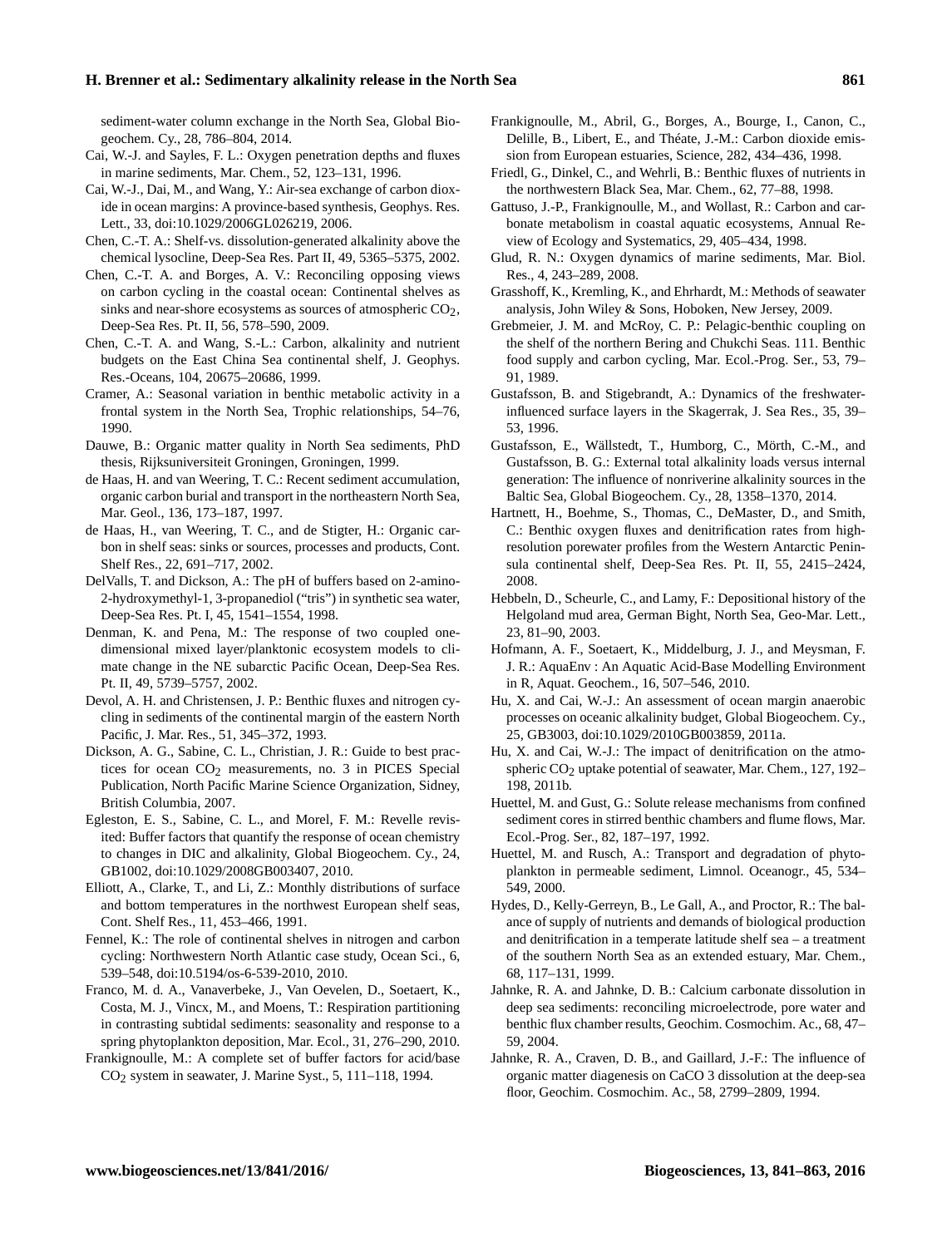- <span id="page-21-8"></span>Janssen, F., Faerber, P., Huettel, M., Meyer, V., and Witte, U.: Pore-water advection and solute fluxes in permeable marine sediments(I): Calibration and performance of the novel benthic chamber system Sandy, Limnol. Oceanogr., 50, 768–778, 2005.
- <span id="page-21-11"></span>Joint, I. and Pomroy, A.: Phytoplankton biomass and production in the southern North Sea, North East Atlantic Marine Research Programme, Great Britain, 1993.
- <span id="page-21-1"></span>Jönsson, B. F., Salisbury, J. E., and Mahadevan, A.: Large variability in continental shelf production of phytoplankton carbon revealed by satellite, Biogeosciences, 8, 1213–1223, doi[:10.5194/bg-8-](http://dx.doi.org/10.5194/bg-8-1213-2011) [1213-2011,](http://dx.doi.org/10.5194/bg-8-1213-2011) 2011.
- <span id="page-21-22"></span>Jørgensen, B. B.: The sulfur cycle of a coastal marine sediment (Limfjorden, Denmark) , Limnol. Oceanogr., 22, 814–832, 1977.
- <span id="page-21-23"></span>Jørgensen, B. B., Bang, M., and Blackburn, T. H.: Anaerobic mineralization in marine-sediments from the Baltic-Sea-North-Sea transition, Mar. Ecol.-Prog. Ser., 59, 39–54, 1990.
- <span id="page-21-2"></span>Kitidis, V., Hardman-Mountford, N. J., Litt, E., Brown, I., Cummings, D., Hartman, S., Hydes, D., Fishwick, J. R., Harris, C., Martinez-Vicente, V., and Woodward, E. M. S.: Seasonal dynamics of the carbonate system in the Western English Channel, Cont. Shelf Res., 42, 30–40, 2012.
- <span id="page-21-17"></span>Krumins, V., Gehlen, M., Arndt, S., Van Cappellen, P., and Regnier, P.: Dissolved inorganic carbon and alkalinity fluxes from coastal marine sediments: model estimates for different shelf environments and sensitivity to global change, Biogeosciences, 10, 371–398, doi[:10.5194/bg-10-371-2013,](http://dx.doi.org/10.5194/bg-10-371-2013) 2013.
- <span id="page-21-10"></span>Kühn, W., Pätsch, J., Thomas, H., Borges, A. V., Schiettecatte, L.- S., Bozec, Y., and Prowe, A. F.: Nitrogen and carbon cycling in the North Sea and exchange with the North Atlantic – A model study, Part II: Carbon budget and fluxes, Cont. Shelf Res., 30, 1701–1716, 2010.
- Lansard, B., Rabouille, C., Denis, L., and Grenz, C.: In situ oxygen uptake rates by coastal sediments under the influence of the Rhône River (NW Mediterranean Sea), Cont. Shelf Res., 28, 1501–1510, 2008.
- Larsen, M., Thamdrup, B., Shimmield, T., and Glud, R. N.: Benthic mineralization and solute exchange on a Celtic Sea sand-bank (Jones Bank), Prog. Oceanogr., 117, 64–75, 2013.
- <span id="page-21-7"></span>Lehrter, J. C., Beddick, D. L., Devereux, R., Yates, D. F., and Murrell, M. C.: Sediment-water fluxes of dissolved inorganic carbon, O2, nutrients, and N2 from the hypoxic region of the Louisiana continental shelf, Biogeochemistry, 109, 233–252, 2011.
- <span id="page-21-5"></span>Lenhart, H. and Pohlmann, T.: The ICES-boxes approach in relation to results of a North Sea circulation model, Tellus A, 49, 139– 160, 1997.
- <span id="page-21-19"></span>Lohse, L., Malschaert, J. F. P., Slomp, C. P., Helder, W., and van Raaphorst, W.: Nitrogen cycling in North Sea sediments: interaction of denitrification and nitrification in offshore and coastal areas, Mar. Ecol.-Prog. Ser., 101, 283–283, 1993.
- <span id="page-21-21"></span>Lohse, L., Kloosterhuis, H. T., Van Raaphorst, W., and Helder, W.: Denitrification rates as measured by the isotope pairing method and by the acetylene inhibition technique in continental shelf sediments of the North Sea, Marine ecology progress series, Oldendorf, 132, 169–179, 1996.
- <span id="page-21-6"></span>Lüders, K.: Sediments of the North Sea, Special Publications of SEPM, Wilhelmshaven, Germany, 1955.
- <span id="page-21-25"></span>Luff, R. and Moll, A.: Seasonal dynamics of the North Sea sediments using a three-dimensional coupled sediment-water model system, Cont. Shelf Res., 24, 1099–1127, 2004.
- <span id="page-21-14"></span>Meysman, F. J. R., Galaktionov, O. S., Cook, P. L. M., Janssen, F., Huettel, M., and Middelburg, J. J.: Quantifying biologically and physically induced flow and tracer dynamics in permeable sediments, Biogeosciences, 4, 627–646, doi[:10.5194/bg-4-627-](http://dx.doi.org/10.5194/bg-4-627-2007) [2007,](http://dx.doi.org/10.5194/bg-4-627-2007) 2007.
- <span id="page-21-18"></span>Middelburg, J. J., Soetaert, K., Herman, P. M., and Heip, C. H.: Denitrification in marine sediments: A model study, Global Biogeochem. Cy., 10, 661–673, 1996.
- <span id="page-21-27"></span>Millero, F. J., Graham, T. B., Huang, F., Bustos-Serrano, H., and Pierrot, D.: Dissociation constants of carbonic acid in seawater as a function of salinity and temperature, Mar. Chem., 100, 80– 94, 2006.
- <span id="page-21-12"></span>Moll, A.: Regional distribution of primary production in the North Sea simulated by a three-dimensional model, J. Marine Syst., 16, 151–170, 1998.
- <span id="page-21-3"></span>Moore, W., Beck, M., Riedel, T., van der Loeff, M. R., Dellwig, O., Shaw, T. J., Schnetger, B., and Brumsack, H.-J.: Radium-based pore water fluxes of silica, alkalinity, manganese, DOC, and uranium: A decade of studies in the German Wadden Sea, Geochim. Cosmochim. Ac., 75, 6535–6555, 2011.
- <span id="page-21-24"></span>Nedwell, D., Parkes, R., Upton, A., and Assinder, D.: Seasonal fluxes across the sediment-water interface, and processes within sediments, Philos. T. R. S.-A., 343, 519–529, 1993.
- Nordi, G., Debes, H., and Christensen, J. T.: Pelagic-benthic coupling on the Faroe shelf: a pilot study, Tech. rep., Faroe Marine Research Institute, Tórshavn, Faroe Island, 2013.
- Osinga, R., Kop, A. J., Duineveld, G. C. A., Prins, R. A., Duyl, F. C. V., and Fleur, C.: Benthic mineralization rates at two locations in the southern North Sea, J. Sea Res., 36, 181–191, 1996.
- <span id="page-21-20"></span>Pätsch, J. and Kühn, W.: Nitrogen and carbon cycling in the North Sea and exchange with the North Atlantic – a model study. Part I. Nitrogen budget and fluxes, Cont. Shelf Res., 28, 767–787, 2008.
- <span id="page-21-16"></span>Paulmier, A., Kriest, I., and Oschlies, A.: Stoichiometries of remineralisation and denitrification in global biogeochemical ocean models, Biogeosciences, 6, 923–935, doi[:10.5194/bg-6-](http://dx.doi.org/10.5194/bg-6-923-2009) [923-2009,](http://dx.doi.org/10.5194/bg-6-923-2009) 2009.
- <span id="page-21-4"></span>Provoost, P., Heuven, S. V., Soetaert, K., Laane, R. W. P. M., Middelburg, J. J., and van Heuven, S.: Seasonal and long-term changes in pH in the Dutch coastal zone, Biogeosciences, 7, 3869–3878, doi[:10.5194/bg-7-3869-2010,](http://dx.doi.org/10.5194/bg-7-3869-2010) 2010.
- Provoost, P., Braeckman, U., Van Gansbeke, D., Moodley, L., Soetaert, K., Middelburg, J. J., and Vanaverbeke, J.: Modelling benthic oxygen consumption and benthic-pelagic coupling at a shallow station in the southern North Sea, Estuar. Coast. Shelf S., 120, 1–11, 2013.
- <span id="page-21-26"></span>Radach, G. and Moll, A.: Estimation of the variability of production by simulating annual cycles of phytoplankton in the central North Sea, Prog. Oceanogr., 31, 339–419, 1993.
- <span id="page-21-9"></span>Rao, A. M., Polerecky, L., Ionescu, D., Meysman, F. J. R., and De Beer, D.: The influence of pore-water advection, benthic photosynthesis, and respiration on calcium carbonate dynamics in reef sands, Limnol. Oceanogr., 57, 809–825, 2012.
- <span id="page-21-13"></span>Rao, A. M., Malkin, S. Y., Montserrat, F., and Meysman, F. J.: Alkalinity production in intertidal sands intensified by lugworm bioirrigation, Estuar. Coast. Shelf S., 148, 36–47, 2014.
- <span id="page-21-15"></span>Redfield, A. C.: The biological control of chemical factors in the environment, Am. Sci., 46, 230A–221, 1958.
- <span id="page-21-0"></span>Regnier, P., Friedlingstein, P., Ciais, P., Mackenzie, F. T., Gruber, N., Janssens, I. A., Laruelle, G. G., Lauerwald, R., Luyssaert, S.,